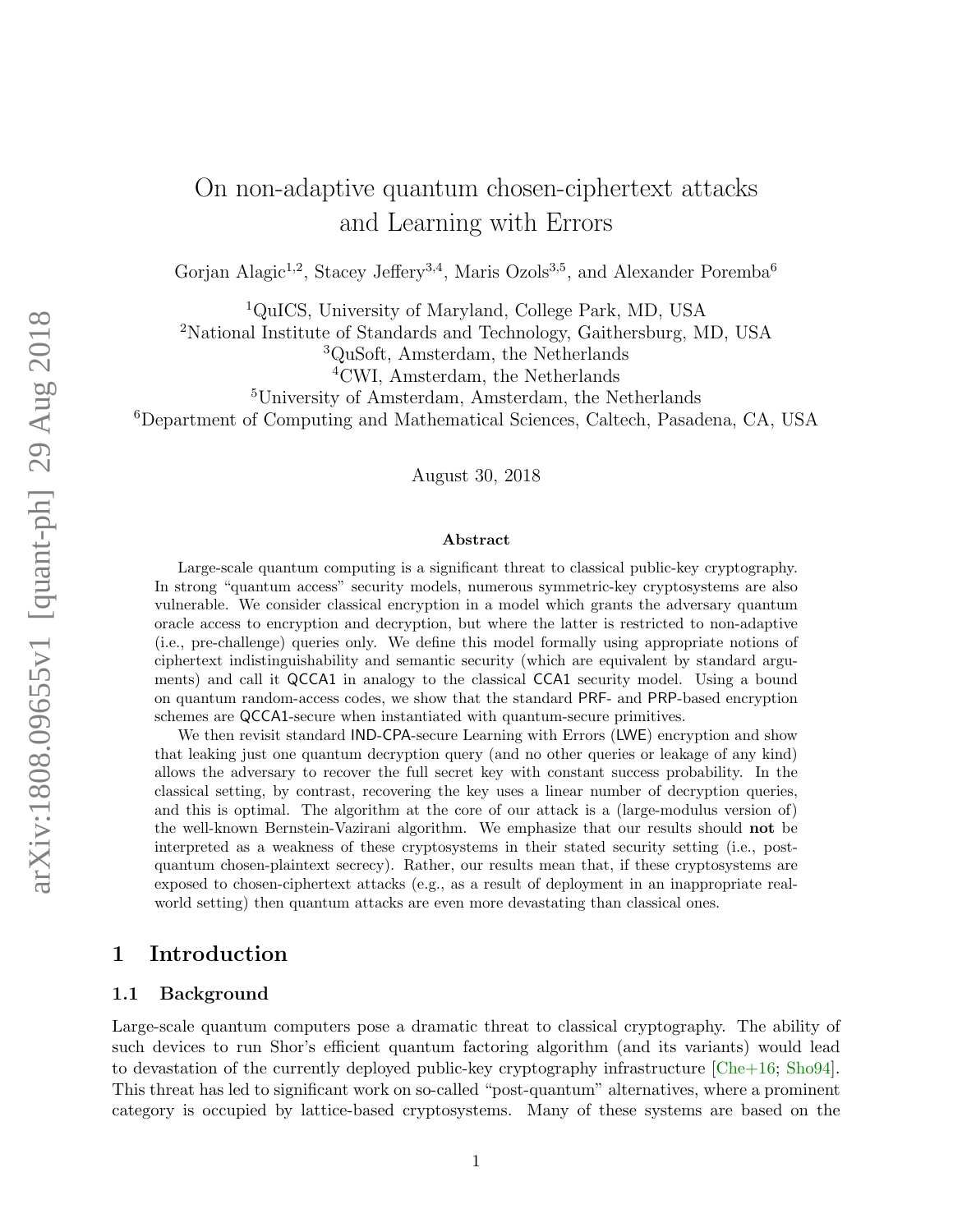Learning with Errors (LWE) problem of solving noisy linear equations over  $\mathbb{Z}_q$  [\[Reg09\]](#page-26-1) and its variants. The LWE problem is widely believed to be intractable even for quantum computers, and thus forms the basis for a number of candidate post-quantum cryptosystems  $[Che+16; NIS17]$  $[Che+16; NIS17]$  $[Che+16; NIS17]$ .

In addition to motivating significant work on post-quantum cryptosystems, the threat of quantum computers has also spurred general research on secure classical cryptography in the presence of quantum adversaries. One area in particular explores strong security models where a quantum adversary gains precise quantum control over portions of a classical cryptosystem. In such models, a number of basic symmetric-key primitives can be broken by simple quantum attacks based on Simon's algorithm [\[KM10;](#page-25-1) [KM12;](#page-25-2) [Kap+16;](#page-25-3) [SS17;](#page-26-3) [Sim97\]](#page-26-4). It is unclear if the assumption behind these models is physically plausible when it comes to the standard physical implementations of symmetric-key cryptography. However, attacks which involve quantumly querying a classical function are always available in scenarios where the adversary has access to a circuit for the relevant function. This is certainly the case for hash functions, public-key encryption, and circuit obfuscation. Moreover, understanding this model is crucial for gauging the degree to which any physical device involved in cryptography must be resistant to reverse engineering or forced quantum be-havior (consider, e.g., the so-called "frozen smart card" example [\[GHS16\]](#page-25-4)). For instance, one may reasonably ask: what happens to the security of a classical cryptosystem when the device leaks only a single quantum query to the adversary?

When deciding which functions the adversary might have (quantum) access to, it is worth recalling the classical setting. For classical symmetric-key encryption, a standard approach considers the security of cryptosystems when exposed to so-called chosen-plaintext attacks (CPA). This notion encompasses all attacks in which an adversary attempts to defeat security (by, e.g., distinguishing ciphertexts or extracting key information) using oracle access to the function which encrypts plaintexts with the secret key. This approach has been highly successful in developing cryptosystems secure against a wide range of realistic real-world attacks. An analogous class, the so-called chosenciphertext attacks (CCA), are attacks in which the adversary can make use of oracle access to the decryption function. For example, a well-known attack due to Bleichenbacher [\[Ble98\]](#page-24-0) only requires access to an oracle that decides if the input ciphertext is encrypted according to a particular RSA standard. We will consider analogues of both CPA and CCA attacks, in which the relevant functions are quantumly accessible to the (quantum) adversary.

Prior works have formalized the quantum-accessible model for classical cryptography in several settings. These include message authentication codes and digital signatures unforgeable against quantum chosen-message attacks [\[BZ13b;](#page-25-5) [BZ13a\]](#page-25-6), encryption secure against quantum chosenplaintext attacks (QCPA) [\[BJ15;](#page-24-1) [GHS16\]](#page-25-4), and encryption secure against both quantum chosenplaintext and adaptive quantum chosen-ciphertext attacks (QCCA2) [\[BZ13b\]](#page-25-5).

#### 1.2 Our Contributions

In this work, we consider a quantum-secure model of encryption that grants non-adaptive access to the decryption oracle, and is thus intermediate between QCPA and QCCA2. We remark that studying weaker and intermediate models is a standard and quite useful practice in theoretical cryptography. In fact, standard CPA and (adaptive) CCA are intermediate models themselves, since they are both strictly weaker than authenticated encryption. In this particular case, we can show that the intermediate model allows for (and is naturally motivated by) a new and interesting quantum attack on LWE encryption.

The model. In our new model, the adversary is granted quantum oracle access to encryption for the duration of the security game, as well as quantum oracle access to decryption – but (unlike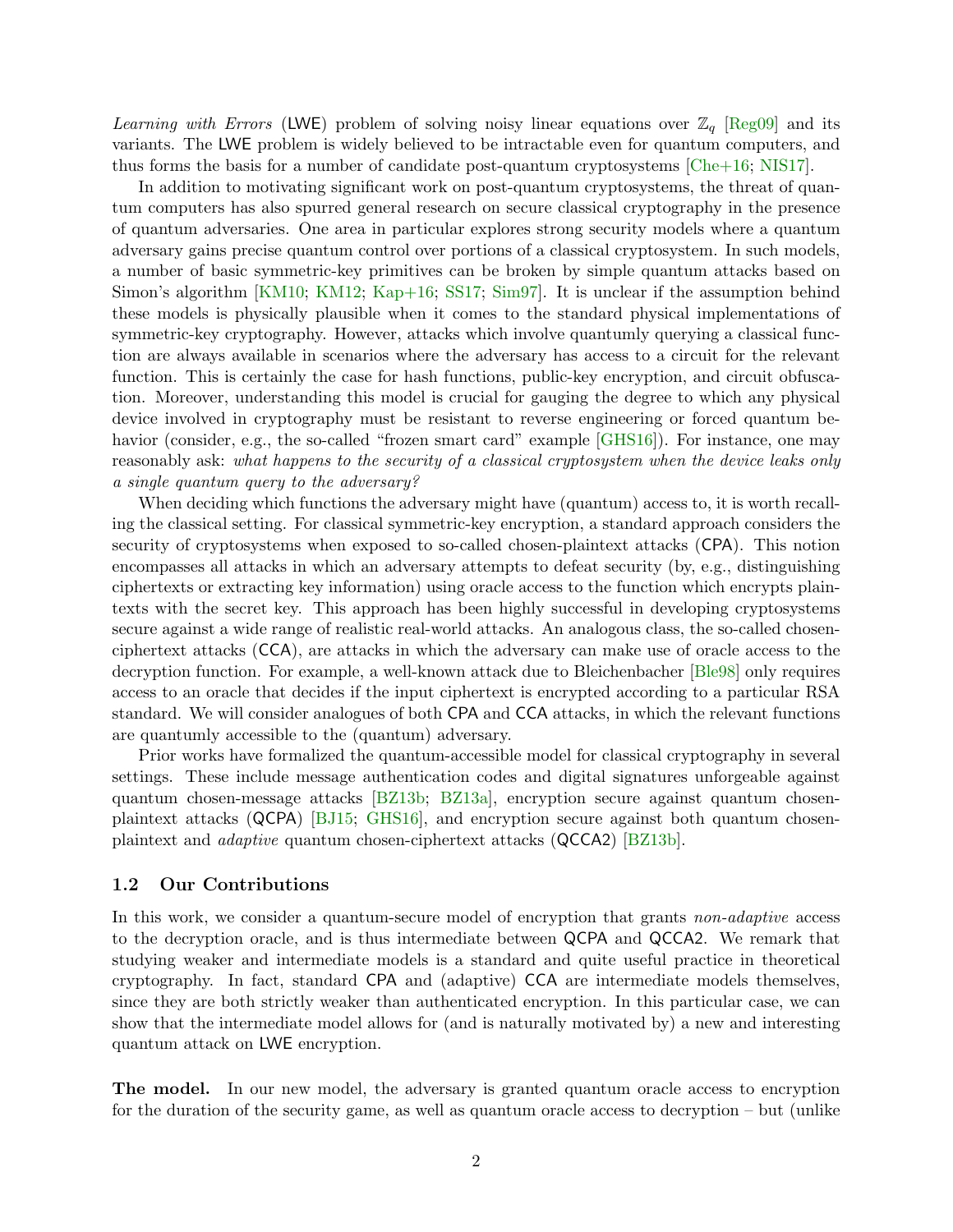in QCCA2) only prior to the challenge. The challenge can take the form of an indistinguishability test, where the adversary supplies two challenge plaintexts  $(m_0, m_1)$ , receives a challenge ciphertext  $Enc_k(m_b)$  for random b, and must correctly guess b. Alternatively, the challenge can be semantic, where the adversary receives partial information about a plaintext  $m$ , and is tasked with outputting some *additional* information about m by making use of its encryption  $Enc_k(m)$ . These two games lead to natural security notions for symmetric-key encryption, which we call IND-QCCA1 and SEM-QCCA1, respectively. Following previous works, it is straightforward to define both IND-QCCA1 and SEM-QCCA1 formally, and prove that they are equivalent [\[BJ15;](#page-24-1) [GHS16;](#page-25-4) [BZ13b\]](#page-25-5).

We then show that IND-QCCA1-secure symmetric-key encryption can be constructed under the assumption that quantum-secure one-way functions exist. Specifically, we show that the standard encryption schemes based on quantum-secure pseudorandom functions (QPRF) and quantum-secure pseudorandom permutations (QPRP) are IND-QCCA1. We remark that both QPRFs and QPRPs can be constructed from quantum-secure one-way functions [\[Zha12;](#page-26-5) [Zha16\]](#page-26-6). Our security proofs use a novel technique, in which we control the amount of information that the adversary can extract from the oracles and store in their internal quantum state (prior to the challenge) by means of a certain bound on quantum random-access codes.

A QCCA1 attack on LWE. We then revisit the aforementioned question: what happens to a post-quantum cryptosystem if it leaks only a single quantum query? Our main result is that standard IND-CPA-secure LWE-based encryption schemes can be completely broken using only a single quantum decryption query and no other queries or leakage of any kind. In our attack, the adversary recovers the complete secret key with constant success probability. In standard bit-bybit LWE encryption, a single classical decryption query can yield at most one bit of the secret key; the classical analogue of our attack thus requires  $n \log q$  queries. The attack is essentially an application of a modulo-q variant of the Bernstein-Vazirani algorithm  $\vert BV97\vert$ ; our analysis shows that this algorithm correctly recovers the key with constant success probability, despite the decryption function only returning an inner product which is rounded to one of two values. We consider three variants of standard IND-CPA-secure LWE-based encryption to which the attack is applicable: the symmetric-key and public-key systems originally described by Regev [\[Reg09\]](#page-26-1) and the  $FrodoPKE$  scheme<sup>[1](#page-2-0)</sup> [\[LP11;](#page-25-7) [Alk+17\]](#page-24-3).

We remark that Grilo, Kerenidis and Zijlstra recently observed that a version of LWE with quantum samples (as a learning problem) can be solved efficiently using a variant of the Bernstein-Vazirani algorithm [\[GKZ17\]](#page-25-8). By contrast, our results demonstrate a cryptographic attack on standard cryptosystems based on LWE in a plausible security setting. In technical terms, our analysis shows that constant success probability is achievable with only a single query, whereas [\[GKZ17\]](#page-25-8) require a number of queries which is at least linear in the modulus  $q$ . In particular, our attack succeeds with a single query even for superpolynomial modulus.

Important caveats. Our results challenge the notion that LWE is unconditionally "just as secure" quantumly as it is classically. Nonetheless, the reader is cautioned to interpret this work carefully. Most importantly, our results should not be interpreted as a weakness of LWE (or any LWE-based cryptosystems) in the standard post-quantum security model. Since it is widely believed that quantum-algorithmic attacks will still need to be launched over purely classical channels, post-

<span id="page-2-0"></span> $1$ The FrodoPKE scheme is an IND-CPA-secure building block in the IND-CCA1-secure post-quantum cryptosystem proposal "FrodoKEM" [\[Alk+17\]](#page-24-3). Our results do not affect the post-quantum security of the Frodo proposal, and in particular, do not contradict the CCA1 security of FrodoKEM.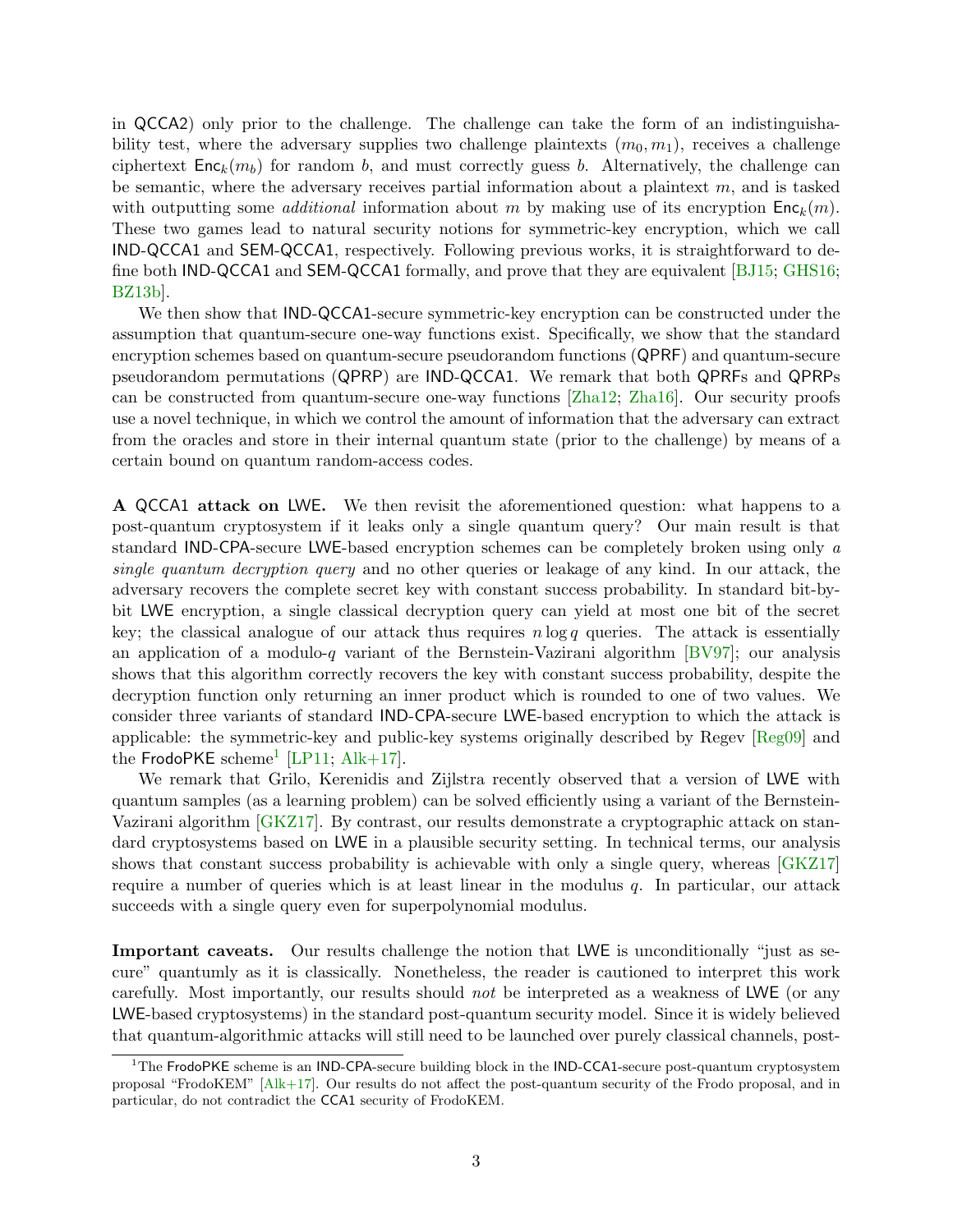quantum security does not allow for quantum queries to encryption or decryption oracles. Moreover, while our attack does offer a dramatic quantum speedup (i.e., one query vs linear queries), the classical attack is already efficient. In particular, the schemes we attack are already insecure in the purely classical chosen-ciphertext setting, but we note that it is possible to modify the schemes to achieve security in the chosen-ciphertext setting [\[FO99\]](#page-25-9).

#### 1.3 Technical summary of results

We now outline our results with some further technical details.

#### 1.3.1 Security model and basic definitions

First, we set down the basic QCCA1 security model, adapting the ideas of [\[BZ13a;](#page-25-6) [GHS16\]](#page-25-4). Recall that an encryption scheme is a triple  $\Pi = (KeyGen, Enc, Dec)$  of algorithms (key generation, encryption, and decryption, respectively) satisfying  $\textsf{Dec}_k(\textsf{Enc}_k(m)) = m$  for any key  $k \leftarrow \textsf{KeyGen}$ and message  $m$ . In what follows, all oracles are quantum, meaning that a function  $f$  is accessed via the unitary operator  $|x\rangle|y\rangle \mapsto |x\rangle|y \oplus f(x)$ . We define ciphertext indistinguishability and semantic security as follows.

**Definition 1** (informal). Π is IND-QCCA1 if no quantum polynomial-time algorithm (QPT) A can succeed at the following experiment with probability better than  $1/2 + \text{negl}(n)$ .

- 1. A key  $k \leftarrow$  KeyGen(1<sup>n</sup>) and a uniformly random bit  $b \stackrel{\$}{\leftarrow} \{0,1\}$  are generated; A gets access to oracles  $Enc_k$  and  $Dec_k$ , and outputs  $(m_0, m_1)$ ;
- 2. A receives  $Enc_k(m_b)$  and gets access to an oracle for  $Enc_k$  only, and outputs a bit  $b'$ ; A wins if  $b = b'$ .

Definition 2 (informal). Consider the following game with a QPT A.

- 1. A key  $k \leftarrow \text{KeyGen}(1^n)$  is generated; A gets access to oracles  $\text{Enc}_k$ ,  $\text{Dec}_k$  and outputs circuits  $(Samp, h, f);$
- 2. Sample  $m \leftarrow$  Samp; A receives  $h(m)$ , Enc<sub>k</sub> $(m)$ , and access to an oracle for Enc<sub>k</sub> only, and outputs a string s; A wins if  $s = f(m)$ .

Then  $\Pi$  is SEM-QCCA1 if for every QPT A there exists a QPT S with the same winning probability but which does not get  $\mathsf{Enc}_k(m)$  in step 2.

The following fact is straightforward.

Theorem 1. A classical symmetric-key encryption scheme is IND-QCCA1 if and only if it is SEM-QCCA1.

#### 1.3.2 Secure constructions

Next, we show that standard pseudorandom-function-based encryption is QCCA1-secure, provided that the underlying PRF is quantum-secure (i.e., is a QPRF.) A QPRF can be constructed from any quantum-secure one-way function, or directly from the LWE assumption [\[Zha12\]](#page-26-5).

Given a PRF  $f = \{f_k\}_k$ , define PRFscheme $[f]$  to be the scheme which encrypts a plaintext m using randomness r via  $Enc_k(m; r) = (r, f_k(r) \oplus m)$  and decrypts in the obvious way. We show the following.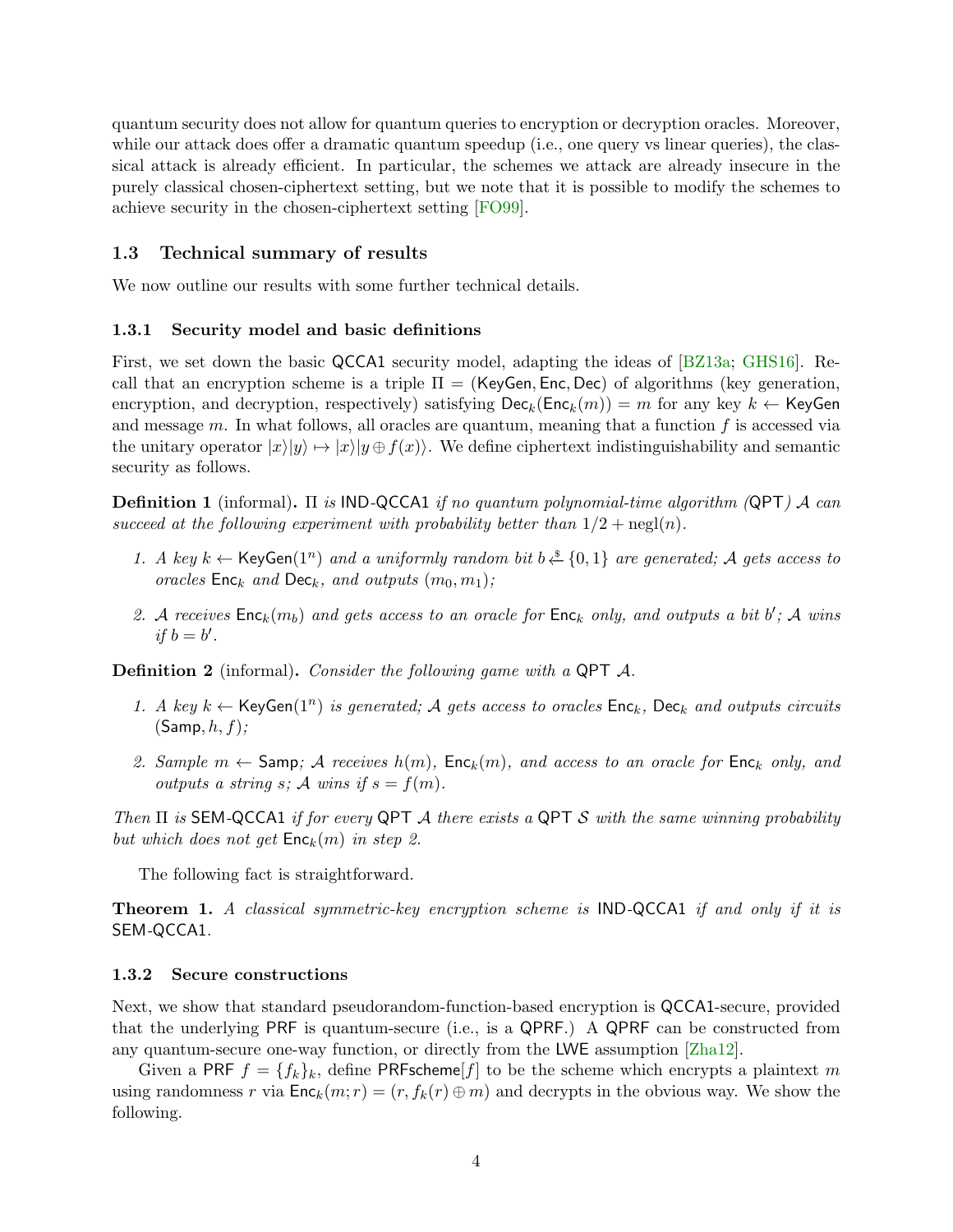#### <span id="page-4-0"></span>**Theorem 2.** If f is a QPRF, then PRFscheme[f] is IND-QCCA1-secure.

We also analyze a standard pseudorandom-permutation-based scheme. Quantum-secure PRPs (i.e., QPRPs) can be obtained from quantum-secure one-way functions [\[Zha16\]](#page-26-6). Given a PRP  $P = \{P_k\}_k$ , define PRPscheme $[P]$  to be the scheme that encrypts a plaintext m using randomness r via  $Enc_k(m; r) = P_k(m||r)$ , where || denotes concatenation; to decrypt, one applies  $P_k^{-1}$  $k^{n-1}$  and discards the remaining bits of randomness. We show the following.

#### <span id="page-4-1"></span>**Theorem 3.** If P is a QPRP, then PRPscheme $[P]$  is IND-QCCA1-secure.

We briefly describe our proof technique for Theorems [2](#page-4-0) and [3.](#page-4-1) In the **IND-QCCA1** security game, we can view the decryption oracle as a tool that allows the adversary to use quantum operations to encode information about the relevant pseudorandom function instance (i.e.,  $f_k$  or  $P_k$ ) in their private (polynomial-sized) quantum memory. From this point of view, establishing security means showing that this encoded information cannot help the adversary compute the value of the relevant function at the particular randomness used in the challenge. To prove this, we use a bound on quantum random access codes (QRAC). Informally, a QRAC is a mapping from N-bit strings x to d-dimensional quantum states  $\varrho_x$ , such that given  $\varrho_x$ , and any index  $j \in [N]$ , the bit  $x_j$  can be recovered with some probability  $p_{x,j} = \frac{1}{2} + \epsilon_{x,j}$ . The average bias of such a code is the expected value of  $\epsilon_{x,j}$ , over uniform x and j. A QRAC with shared randomness further allows the encoding and decoding procedures to both depend on some random variable. We use the following bound.

<span id="page-4-2"></span>Lemma 1. The average bias of a quantum random access code with shared randomness that encodes N bits into a d-dimensional quantum state is  $O(\sqrt{N^{-1} \log d})$ . In particular, if  $N = 2^n$  and  $d =$  $2^{\text{poly}(n)}$  the bias is  $O(2^{-n/2} \text{poly}(n)).$ 

#### 1.3.3 Quantum algorithm for linear rounding functions

In [Section](#page-15-0) [5,](#page-15-0) we analyze the performance of a large-modulus variant of the Bernstein-Vazirani algorithm when using a modified oracle. While the original oracle computes the inner product [\[BV97\]](#page-24-2), our modified variants only estimate its magnitude. In the simplest case, the oracle outputs 0 if the inner product is small and 1 otherwise.

**Linear rounding functions.** Given an integer  $n \geq 1$  and modulus  $q \geq 2$ , define a keyed family of (binary) linear rounding functions,  $\mathsf{LRF}_{k,q} : \mathbb{Z}_q^n \longrightarrow \{0,1\}$ , with key  $k \in \mathbb{Z}_q^n$ , as follows:

$$
\mathsf{LRF}_{\bm{k},q}(\bm{x}) := \begin{cases} 0 & \text{if } |\langle \bm{x}, \bm{k} \rangle| \leq \lfloor \frac{q}{4} \rfloor, \\ 1 & \text{otherwise.} \end{cases}
$$

We also consider general variants of linear rounding functions that compute inner products in  $\mathbb{Z}_q^n$  and return a rounded value that indicates a certain block within  $\mathbb{Z}_q$ . In any case, a modulo-q variant of the Bernstein-Vazirani algorithm (see [Algorithm](#page-17-0) [1\)](#page-17-0) recovers  $k$  with constant probability by means of only one quantum query to  $LRF_{k,q}$ .

#### 1.3.4 Key recovery against LWE

Next, we turn our attention to the basic encryption schemes based on the Learning with Errors (LWE) assumption. We first consider the symmetric-key scheme LWE-SKE $(n, q, \chi)$  defined by an integer n, a modulus q and a discrete error distribution  $\chi$  over  $\mathbb{Z}_q$  of certain bounded magnitude. The key for this scheme is a random vector  $k \stackrel{s}{\leftarrow} \mathbb{Z}_q^n$ . We encrypt a bit b as follows: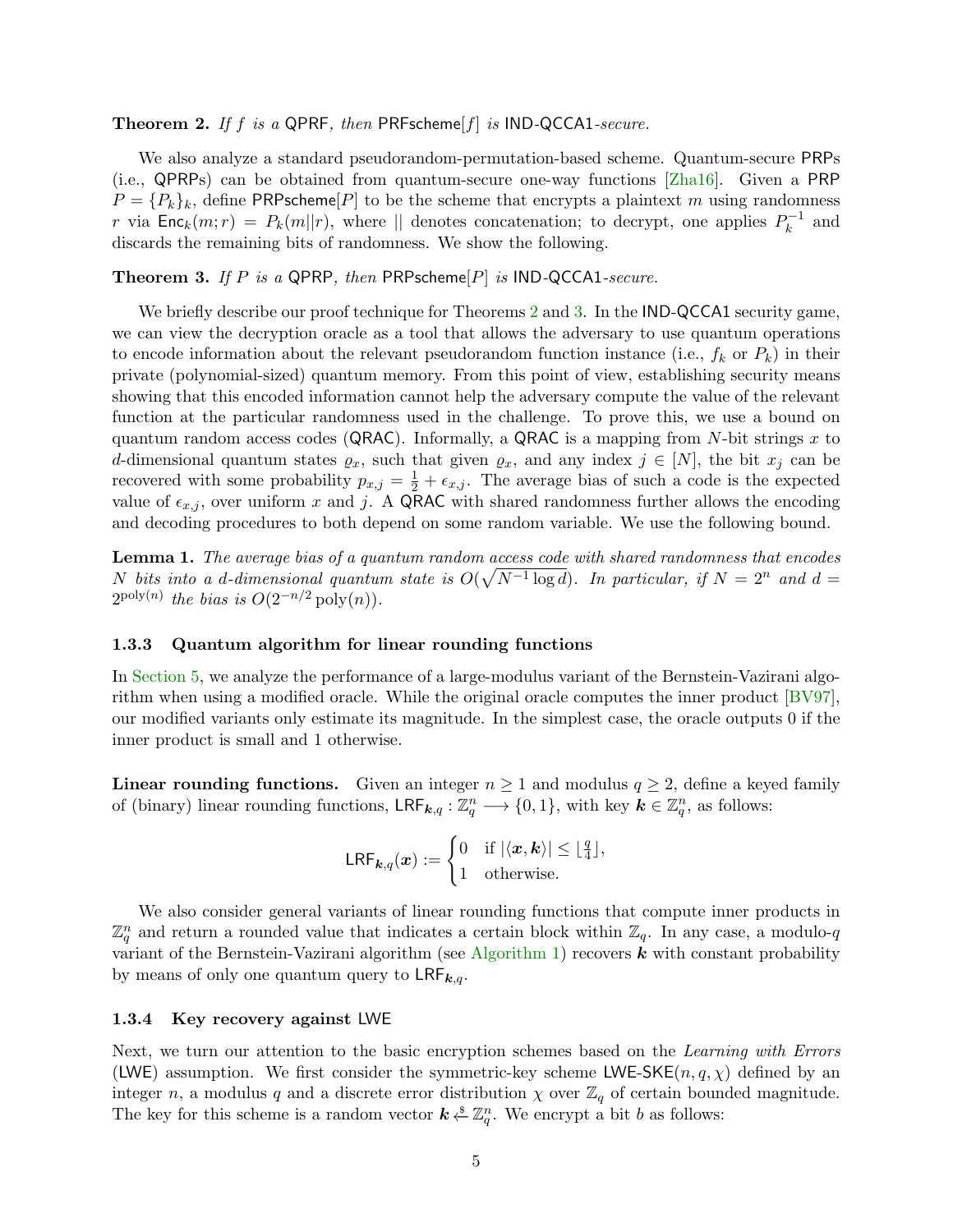- 1. Sample a vector  $\boldsymbol{a} \overset{\$}{\leftarrow} \mathbb{Z}_q^n$  and an error  $e \leftarrow \chi$ ;
- 2. Output  $(a, \langle a, k \rangle + b \vert \frac{q}{2})$  $\frac{q}{2}$  | + e).

To decrypt a ciphertext  $(a, c) \in \mathbb{Z}_q^{n+1}$ , we output 0 if and only if  $|c - \langle a, k \rangle| \leq \lfloor \frac{q}{4} \rfloor$  $\frac{q}{4}$ ] (here we rely on the assumption that the error magnitude is bounded:  $|e| \leq \frac{q}{4}$  $\left(\frac{q}{4}\right)$ ). This scheme satisfies (classical) IND-CPA security under the LWE assumption [\[Reg09\]](#page-26-1).

Our first result regarding this scheme is that even a single quantum decryption query results in a devastating break. This is due to the fact that the above decryption procedure coincides with a binary linear rounding function for a key  $\mathbf{k}' = (-\mathbf{k}, 1)$  and input  $\mathbf{x} = (\mathbf{a}, c)$ .

**Theorem 4** (informal). There exists an efficient quantum algorithm which makes one quantum query to the decryption function  $\text{Dec}_{\mathbf{k}}$  of LWE-SKE $(n, q, \chi)$  and outputs k with probability at least  $4/\pi^2 - o(1)$ .

In addition, we also consider standard *public-key encryption schemes* based on the LWE assumption. We show that, in particular, both Regev's scheme  $[Reg09]$  and  $Frod$ o $K \in \{Alk+17\}$ , are vulnerable to a single-quantum decryption query attack. We emphasize that our result does not "break" these cryptosystems in the usual sense: indeed, they are already vulnerable to classical adversaries with access to a polynomial number of decryption queries. Our result simply shows that even a single quantum decryption query is enough to recover the secret key.

Finally, we briefly investigate the possibilities of attacking LWE using quantum encryption queries. Here, we show that there is a quantum advantage over classical, but only in a much more contrived model. In this model, the adversary is granted access to the encryption randomness used to select the coefficients of the LWE sample, but not the randomness used to select the error. In that setting, each classical query produces at most  $\log q$  bits of the secret key, while a single quantum query can recover the entire key with non-negligible success probability as long as the noise magnitude is bounded by a polynomial in  $n$ . This can be seen as a consequence of a slight generalization of the analysis of Grilo et al. [\[GKZ17\]](#page-25-8).

### 1.4 Organization

The remainder of this paper is organized as follows. In [Section](#page-5-0) [2,](#page-5-0) we outline preliminary ideas that we will make use of, including cryptographic concepts, and notions from quantum algorithms. In [Section](#page-7-0) [3,](#page-7-0) we define the QCCA1 model, including the two equivalent versions IND-QCCA1 and SEM-QCCA1. In [Section](#page-9-0) [4,](#page-9-0) we define the PRF and PRP scheme, and show that they are IND-QCCA1 secure. In [Section](#page-15-0) [5,](#page-15-0) we show how a generalization of the Bernstein-Vazirani algorithm works with probability bounded from below by a constant, even when the oracle returns some rounded value of  $\langle k, x \rangle$  (i.e. the oracle is a linear rounding function). In [Section](#page-15-0) [6,](#page-20-0) we use the results of Section [5](#page-15-0) to prove that a single quantum decryption query is enough to recover or partially recover the secret key in various versions of LWE-encryption, and observe a similar result for a model in which the adversary can make one quantum encryption query, including partial access to the randomness register.

# <span id="page-5-0"></span>2 Preliminaries

#### 2.1 Basic notation and conventions

Selecting an element x uniformly at random from a finite set X will be written as  $x \stackrel{\$}{\leftarrow} X$ . If we are generating a vector or matrix with entries in  $\mathbb{Z}_q$  by sampling each entry independently according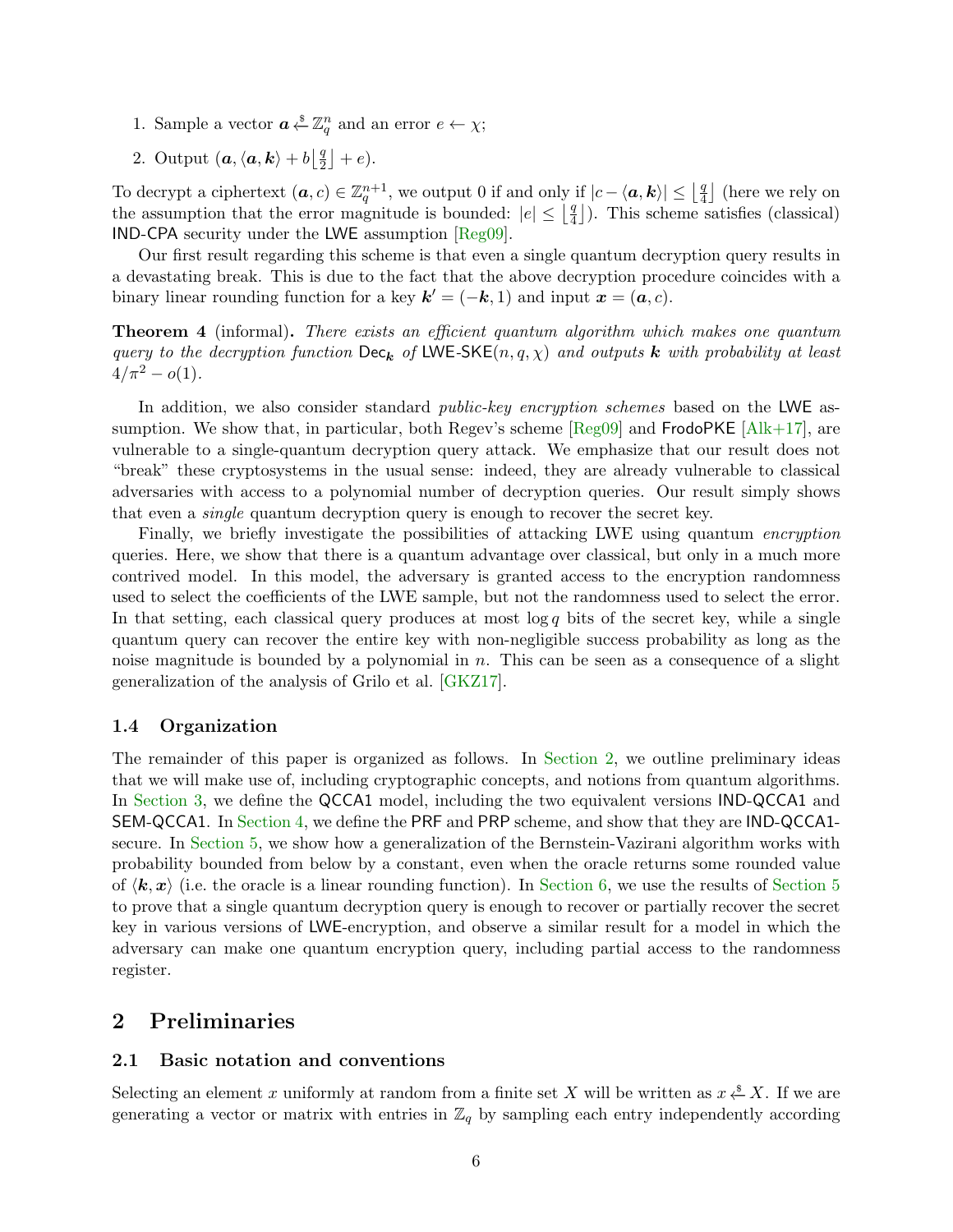to a distribution  $\chi$  on  $\mathbb{Z}_q$ , we will write, e.g.,  $v \stackrel{\chi}{\leftarrow} \mathbb{Z}_q^n$ . Given a matrix A,  $A^{\mathsf{T}}$  will denote the transpose of A. We will view elements  $v$  of  $\mathbb{Z}_q^n$  as column vectors; the notation  $v^{\top}$  then denotes the corresponding row vector.

The notation negl(n) denotes some function of n which is smaller than every inverse-polynomial. We denote the concatenation of strings x and y by  $x||y$ . We abbreviate classical probabilistic polynomial-time algorithms as PPT algorithms.

By quantum algorithm (or  $QPT$ ) we mean a polynomial-time uniform family of quantum circuits. where each circuit in the family is described by a sequence of unitary gates and measurements. In general, such an algorithm may receive (mixed) quantum states as inputs and produce (mixed) quantum states as outputs. Sometimes we will restrict QPTs implicitly; for example, if we write  $Pr[\mathcal{A}(1^n) = 1]$  for a QPT A, it is implicit that we are only considering those QPTs that output a single classical bit.

Every function  $f: \{0,1\}^m \to \{0,1\}^{\ell}$  determines a unitary operator

$$
U_f: |x\rangle|y\rangle \rightarrow |x\rangle|y \oplus f(x)\rangle
$$

on  $m + \ell$  qubits where  $x \in \{0,1\}^m$  and  $y \in \{0,1\}^{\ell}$ . In this work, when we say that a quantum algorithm A gets oracle access to f (written  $\mathcal{A}^f$ ), we mean that A can apply the oracle unitary  $U_f$ .

Recall that a symmetric-key encryption scheme is a triple of classical probabilistic algorithms (KeyGen, Enc, Dec) whose run-times are polynomial in some security parameter n. Such scheme must satisfy the following property: when a key k is sampled by running KeyGen( $1^n$ ), then  $Dec_k(Enc_k(m)) = m$  for all m except with negligible probability in n. In this work, all encryption schemes will be fixed-length, i.e., the length of the message  $m$  will be a fixed (at most polynomial) function of n.

Since the encryption security notions we require are unachievable in the information-theoretic setting, all adversaries will be modeled by QPTs. When security experiments require multiple rounds of interaction with the adversary, it is implicit that  $\mathcal A$  is split into multiple QPTs (one for each round), and that these algorithms are allowed to forward their internal (quantum) state to the next algorithm in the sequence.

#### 2.2 Quantum-secure pseudorandomness

A pseudorandom function is a family of deterministic and efficiently computable functions that appear sufficiently random to any PPT adversary with adaptive oracle access. Similarly, a quantumsecure pseudorandom function is a family of functions that is also secure against QPT adversaries with adaptive quantum oracle access. More specifically, let  $f: \{0,1\}^n \times \{0,1\}^m \to \{0,1\}^{\ell}$  be an efficiently computable function, where  $n, m, \ell$  are integers and f defines a family of functions  ${f_k}_{k\in{0,1}^n}$  with  $f_k(x) = f(k, x)$ . We say f is a quantum-secure pseudorandom function (or QPRF) if, for every QPT  $\mathcal{A}$ ,

$$
\left| \Pr_{k \stackrel{\$}{\leftarrow} \{0,1\}^n} \left[ \mathcal{A}^{f_k}(1^n) = 1 \right] - \Pr_{g \stackrel{\$}{\leftarrow} \mathcal{F}_m^{\ell}} \left[ \mathcal{A}^g(1^n) = 1 \right] \right| \leq \text{negl}(n). \tag{1}
$$

Here  $\mathcal{F}_m^{\ell}$  denotes the set of all functions from  $\{0,1\}^m$  to  $\{0,1\}^{\ell}$ . The standard method for constructing a pseudorandom function from a one-way function produces a QPRF, provided that the one-way function is quantum-secure [\[GL89;](#page-25-10) [GGM86;](#page-25-11) [Zha12\]](#page-26-5).

A quantum-secure pseudorandom permutation is a a bijective function family of quantum-secure pseudorandom functions. More specifically, consider a function  $P: \{0,1\}^n \times \{0,1\}^m \rightarrow \{0,1\}^m$ , where n and m are integers, such that each function  $P_k(x) = P(k, x)$  in the corresponding family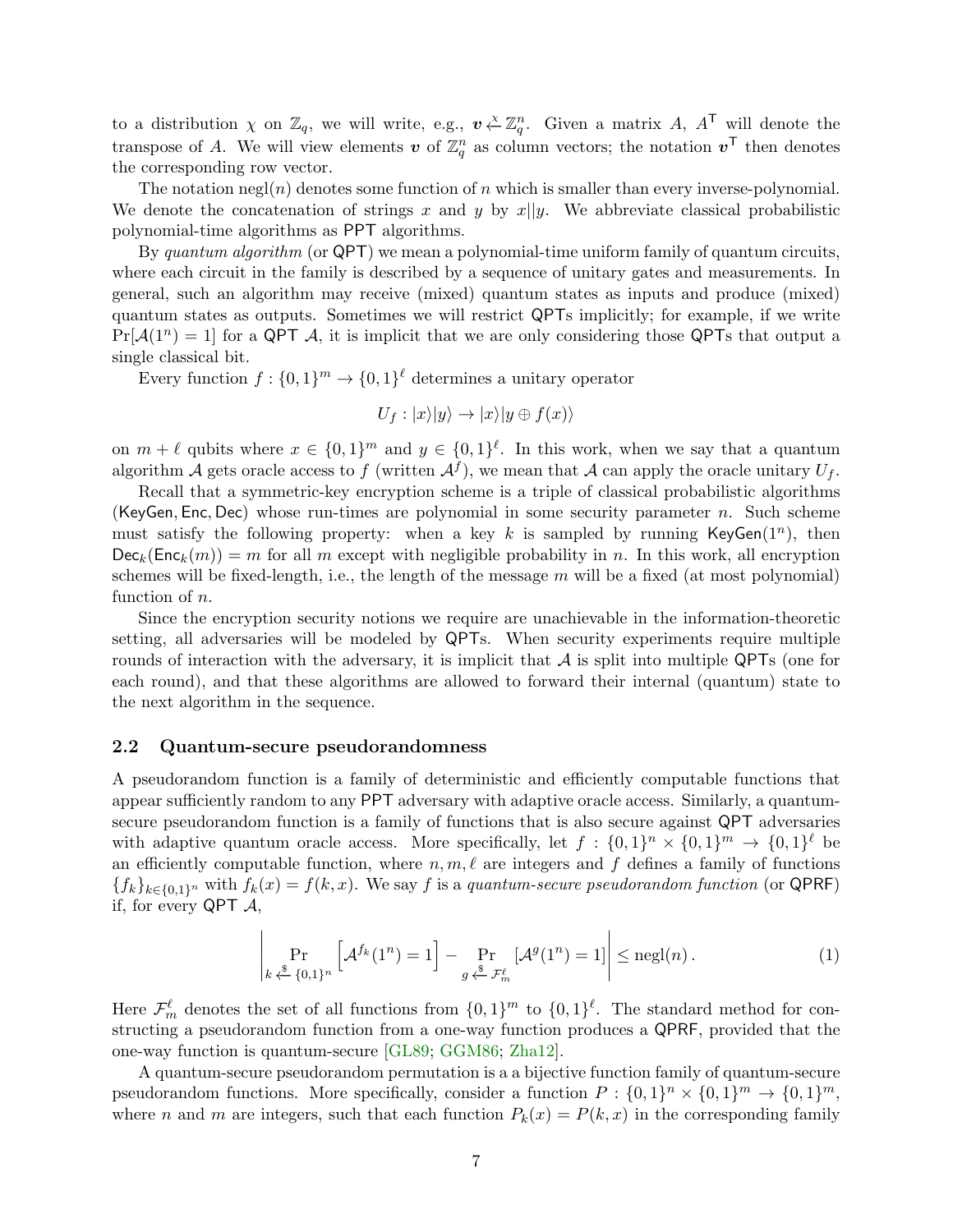${P_k}_{k\in\{0,1\}^n}$  is bijective. We say P is a quantum-secure pseudorandom permutation (or QPRP) if, for every  $QPT$   $A$  with access to both the function and its inverse,

$$
\left| \Pr_{k \stackrel{\$}{\leftarrow} \{0,1\}^n} \left[ \mathcal{A}^{P_k, P_k^{-1}}(1^n) = 1 \right] - \Pr_{\pi \stackrel{\$}{\leftarrow} \mathcal{P}_m} \left[ \mathcal{A}^{\pi, \pi^{-1}}(1^n) = 1 \right] \right| \leq \text{negl}(n), \tag{2}
$$

 $\overline{1}$ 

where  $P_m$  denotes the set of permutations over m-bit strings. One can construct QPRPs from quantum-secure one-way functions [\[Zha16\]](#page-26-6).

#### 2.3 Quantum random access codes

Recall that a quantum random access code (QRAC) is a scheme for the following scenario involving two parties Alice and Bob [\[Nay99\]](#page-26-7):

- 1. Alice receives an N-bit string x and encodes it as a d-dimensional quantum state  $\varrho_x$ .
- 2. Bob receives  $\varrho_x$  from Alice, and some index  $i \in \{1, \ldots, N\}$ , and is asked to recover the *i*-th bit of x, by performing some measurement on  $\varrho_x$ .
- 3. They win if Bob's output agrees with  $x_i$  and lose otherwise.

We can view a QRAC scheme as a pair of (not necessarily efficient) quantum algorithms: one for encoding, and another for decoding. We remark that the definition of a QRAC does not require a bound on the number of qubits; the interesting question is with what parameters a QRAC can actually exist.

A variation of the above scenario allows Alice and Bob to use shared randomness in their encoding and decoding operations  $[Amb+08]$  (note that shared randomness per se does not allow them to communicate).

We will be interested in the average bias  $\epsilon = p_{\text{win}} - 1/2$  of a QRAC with shared randomness, where  $p_{\text{win}}$  is the winning probability averaged over  $x \stackrel{\$}{\leftarrow} \{0,1\}^N$  and  $i \stackrel{\$}{\leftarrow} \{1,\ldots,N\}$ .

#### 2.4 Quantum Fourier transform

Recall that for an arbitrary modulus q, the quantum Fourier transform over the group  $\mathbb{Z}_q$  under cyclic addition is given by the operation

$$
\mathsf{QFT}_{\mathbb{Z}_q}|x\rangle = \frac{1}{\sqrt{q}}\sum_{y\in\mathbb{Z}_q}\omega_q^{x\cdot y}|y\rangle,
$$

where  $\omega_q = e^{\frac{2\pi i}{q}}$  denotes a primitive root of unity. Due to early work by Kitaev [\[Kit95\]](#page-25-12), this variant of the Fourier transform can be implemented using quantum phase estimation in complexity polynomial in  $log q$ . An improved approximate implementation of this operation is due to Hales and Hallgren [\[HH00\]](#page-25-13).

### <span id="page-7-0"></span>3 The QCCA1 security model

#### 3.1 Quantum oracles

In our setting, adversaries will (at various times) have quantum oracle access to the classical functions  $Enc_k$  and  $Dec_k$ . The case of decryption is simple: since  $Dec_k$  is a deterministic function,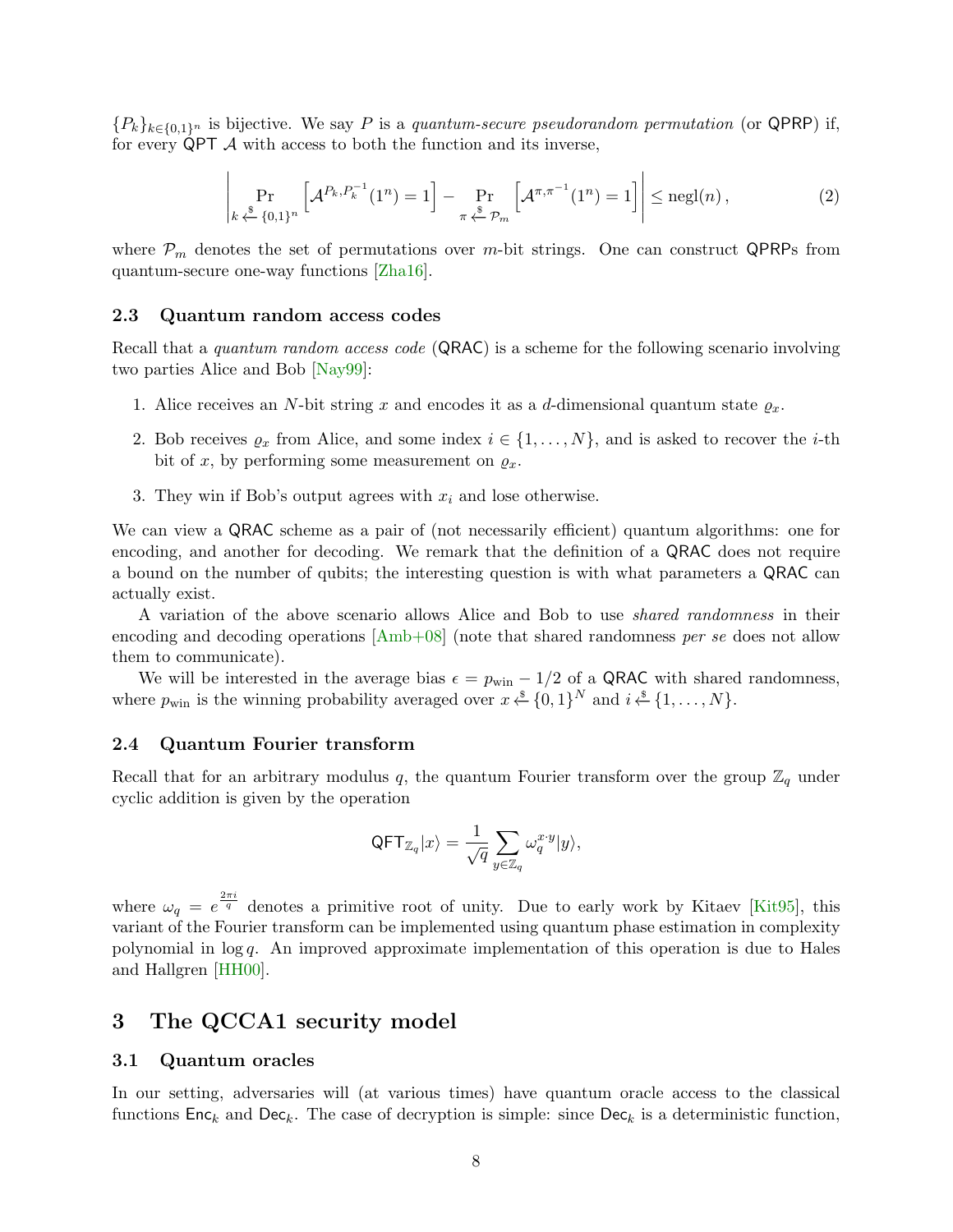this means quantum oracle access to the unitary operator  $U_{\text{Dec}_k}:|c\rangle|m\rangle \mapsto |c\rangle|m \oplus \text{Dec}_k(c)\rangle$ . For encryption, to satisfy IND-CPA security (even classically),  $Enc_k$  must be probabilistic and thus does not correspond to any single unitary operator. Instead, each encryption oracle call of the adversary will be answered according to a unitary sampled uniformly at random from the family  ${U_{\mathsf{Enc}_k,r}}_r$  where

$$
U_{\mathsf{Enc}_k,r}:|m\rangle|c\rangle\mapsto |m\rangle|c\oplus\mathsf{Enc}_k(m;r)\rangle
$$

and r varies over all the possible values of the randomness register of  $Enc_k$ . Note that, since  $Enc_k$ and  $\textsf{Dec}_k$  are required to be probabilistic polynomial-time algorithms provided by the underlying classical symmetric-key encryption scheme, both  $U_{\text{Enc}_k,r}$  and  $U_{\text{Dec}_k}$  correspond to efficient and reversible quantum operations. For the sake of brevity, we adopt the convenient notation  $Enc_k$  and  $Dec_k$  to refer to the above quantum oracles for encryption and decryption respectively.

#### 3.2 Ciphertext indistinguishability

We now define indistinguishability of encryptions (for classical, symmetric-key schemes) against non-adaptive quantum chosen-ciphertext attacks.

<span id="page-8-1"></span>**Definition 3** (IND-QCCA1). Let  $\Pi$  = (KeyGen, Enc, Dec) be an encryption scheme, A a QPT, and n the security parameter. Define the experiment  $IndGame(\Pi, \mathcal{A}, n)$  as follows.

- 1. Setup: A key  $k \leftarrow \text{KeyGen}(1^n)$  and a bit  $b \stackrel{s}{\leftarrow} \{0,1\}$  are generated;
- 2. Pre-challenge: A gets access to oracles  $Enc_k$  and  $Dec_k$ , and outputs  $(m_0, m_1)$ ;
- 3. Challenge: A receives  $Enc_k(m_b)$  and gets access to an oracle for  $Enc_k$  only, and outputs a bit  $b'$ ;
- 4. Resolution: A wins if  $b = b'$ .

Then Π has indistinguishable encryptions under non-adaptive quantum chosen ciphertext attack (or is IND-QCCA1) if, for every QPT  $\mathcal{A}$ ,

 $Pr[\mathcal{A} \text{ wins } IndGame(\Pi, \mathcal{A}, n)] \leq 1/2 + negl(n)$ .

By inspection, one immediately sees that our definition lies between the established notions of IND-QCPA and IND-QCCA2 [\[BJ15;](#page-24-1) [GHS16;](#page-25-4) [BZ13b\]](#page-25-5).

It will later be convenient to work with a variant of the game IndGame, which we now define.

<span id="page-8-0"></span>**Definition 4** (IndGame'). We define the experiment IndGame'( $\Pi$ , A, n) just as IndGame( $\Pi$ , A, n), except that in the pre-challenge phase  $A$  only outputs a single message  $m$ , and in the challenge phase A receives  $Enc_k(m)$  if  $b = 0$ , and  $Enc_k(x)$  for a uniformly random message x if  $b = 1$ .

Working with IndGame' rather than IndGame does not change security. Specifically (as we show in [Appendix](#page-28-0) [A.3\)](#page-28-0),  $\Pi$  is **IND-QCCA1** if and only if, for every **QPT**  $\mathcal{A}$ ,

 $Pr[\mathcal{A} \text{ wins } \mathsf{IndGame}'(\Pi, \mathcal{A}, n)] \leq 1/2 + \text{negl}(n)$ .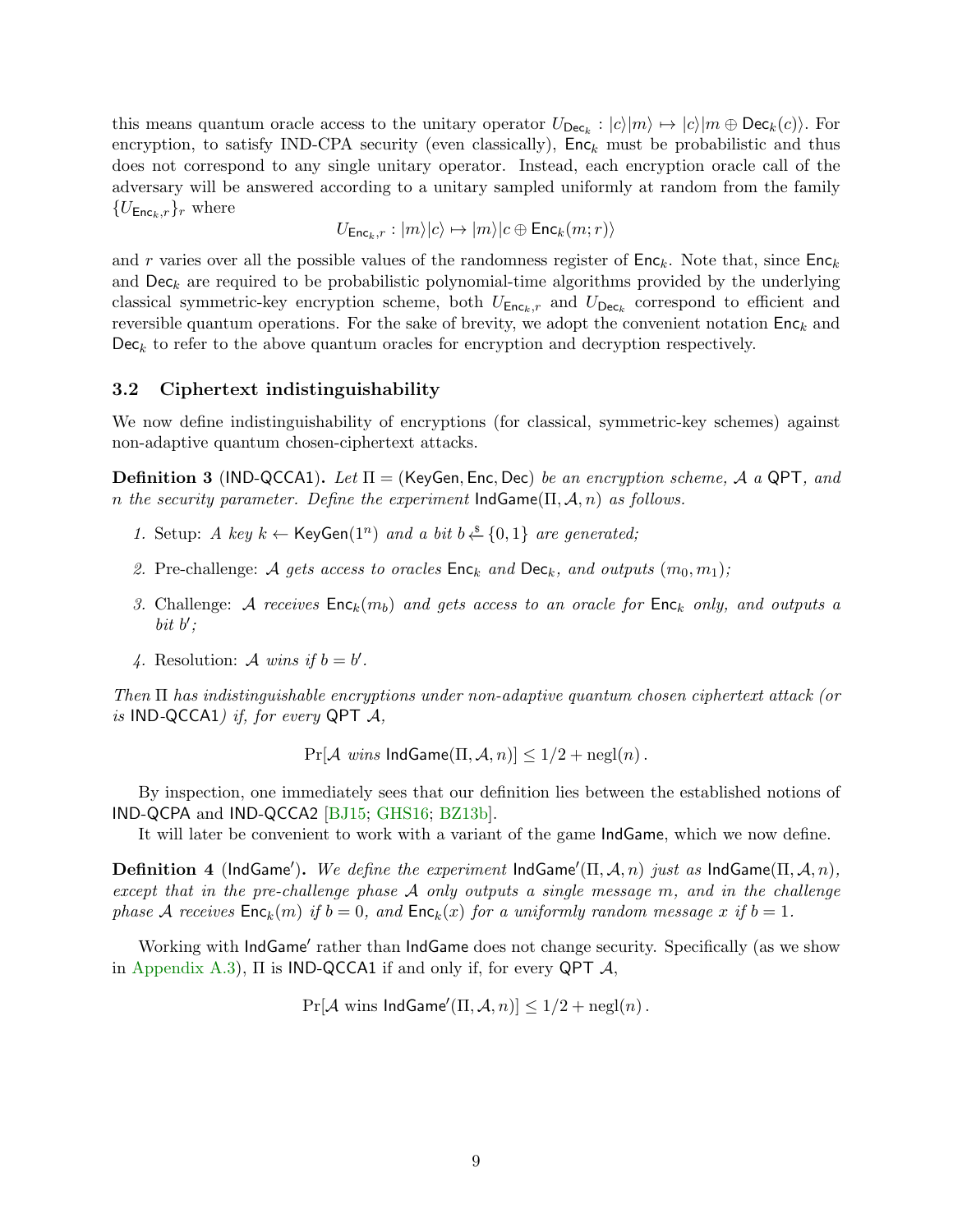#### 3.3 Semantic security

In semantic security, the adversary chooses a *challenge template* rather than a pair of challenge plaintexts. A challenge template is a triple of classical circuits  $(\textsf{Samp}, h, f)$ , where  $\textsf{Samp}$  outputs plaintexts from some distribution  $\mathcal{D}_{Samp}$ , and h and f are functions whose domain is the support of  $\mathcal{D}_{Samp}$ . The intuition is that Samp is some distribution of plaintexts m for which the adversary, if given some information  $h(m)$  about m together with an encryption of m, can produce some new information  $f(m)$ .

**Definition 5** (SEM-QCCA1). Let  $\Pi =$  (KeyGen, Enc, Dec) be an encryption scheme, and consider the experiment SemGame(b) (with parameter  $b \in \{real, \text{sim}\}\}\$  with a QPT A, defined as follows.

- 1. Setup: A key  $k \leftarrow \text{KeyGen}(1^n)$  is generated;
- 2. Pre-challenge: A gets access to oracles  $Enc_k$  and  $Dec_k$ , and outputs a challenge template  $(Samp, h, f);$
- 3. Challenge: A plaintext  $m \stackrel{\$}{\leftarrow}$  Samp is generated; A receives  $h(m)$  and gets access to an oracle for Enc<sub>k</sub> only; if  $b = \text{real}$ , A also receives Enc<sub>k</sub>(m); A outputs a string s;
- 4. Resolution: A wins if  $s = f(m)$ .

Π has semantic security under non-adaptive quantum chosen ciphertext attack (or is SEM-QCCA1) if, for every QPT  $\mathcal A$ , there exists a QPT  $\mathcal S$  such that the challenge templates output by  $\mathcal A$  and  $\mathcal S$ are identically distributed, and

 $\big|\Pr[\mathcal{A}] \text{ wins}$  SemGame(real)]  $-\Pr[\mathcal{S}] \text{ wins}$  SemGame(sim)] $\big|\leq \mathrm{negl}(n)$ .

Our definition is a straightforward modification of SEM-QCPA as set down in [\[GHS16;](#page-25-4) [BZ13b\]](#page-25-5); the modification is simply to grant both  $A$  and  $S$  oracle access to Dec<sub>k</sub> in the pre-challenge phase.

**Theorem 5.** Let  $\Pi$  = (KeyGen, Enc, Dec) be a symmetric-key encryption scheme. Then,  $\Pi$  is  $IND-QCCA1\text{-}secure\ if\ and\ only\ if\ \Pi\ is\ SEM-QCCA1\text{-}secure.$ 

The classical proof of the above (see, e.g., [\[Gol09\]](#page-25-14)) carries over directly to the quantum case. This was already observed for the case of QCPA by [\[GHS16\]](#page-25-4), and extends straightforwardly to the case where both the adversary and the simulator gain oracle access to  $\mathsf{Dec}_k$  in the pre-challenge phase.[2](#page-9-1)

# <span id="page-9-0"></span>4 Secure Constructions

#### 4.1 PRF scheme

Recall the standard symmetric-key encryption scheme based on pseudorandom functions.

**Construction 1** (PRF scheme). For a security parameter n and PRF  $f: \{0,1\}^n \times \{0,1\}^n \longrightarrow$  ${0,1}^n$ , the symmetric-key encryption scheme PRFscheme[f] = (KeyGen, Enc, Dec) is defined as follows:

1. KeyGen: output  $k \stackrel{\$}{\leftarrow} \{0,1\}^n$ ;

<span id="page-9-1"></span><sup>&</sup>lt;sup>2</sup>In fact, the proof works even if  $\mathsf{Dec}_k$  access is maintained during the challenge, so the result is really that IND-QCCA2 is equivalent to SEM-QCCA2.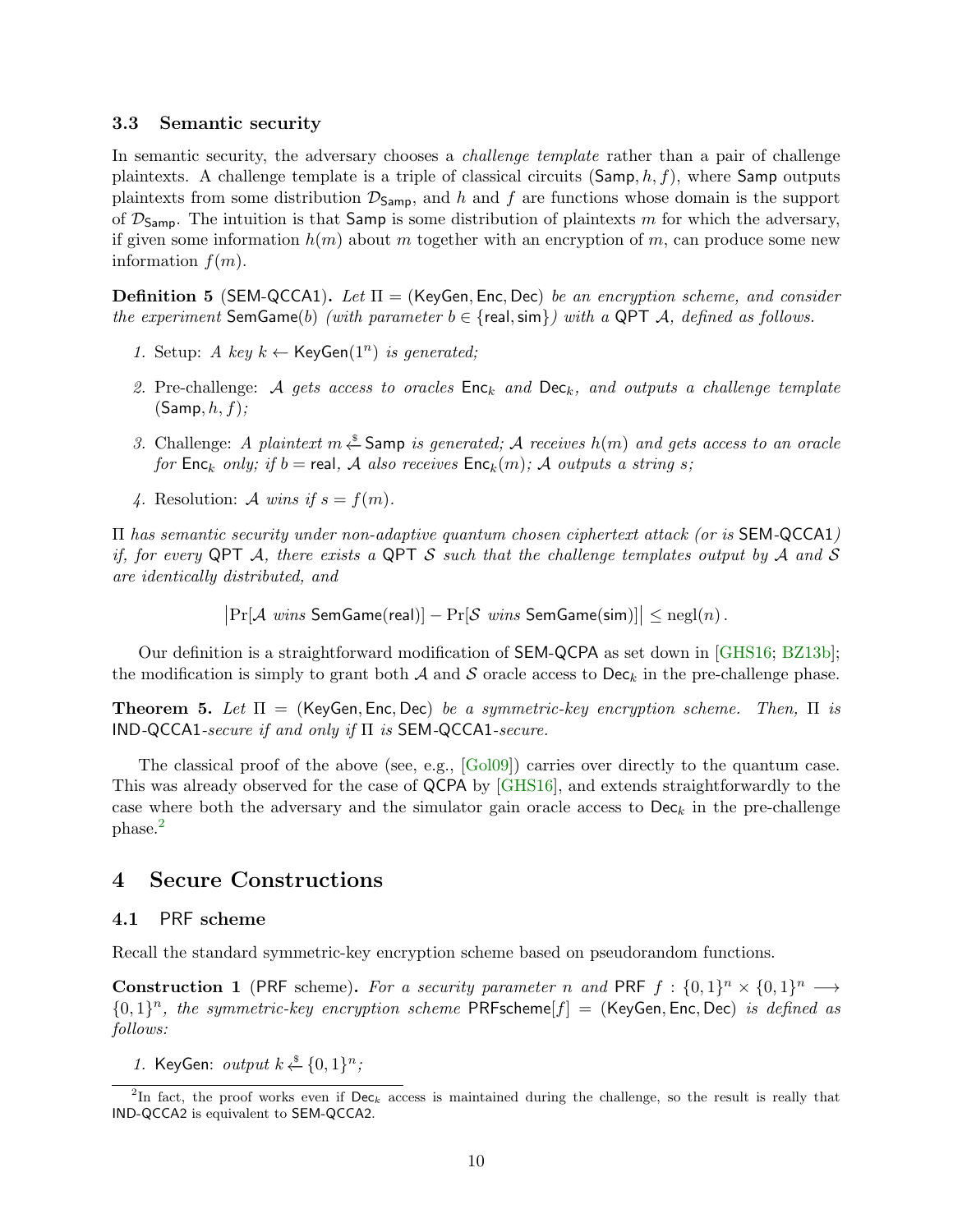- 2. Enc: to encrypt  $m \in \{0,1\}^n$ , choose  $r \stackrel{\$}{\leftarrow} \{0,1\}^n$  and output  $(r, f_k(r) \oplus m)$ ;
- 3. Dec: to decrypt  $(r, c) \in \{0, 1\}^n \times \{0, 1\}^n$ , output  $c \oplus f_k(r)$ ;

For simplicity, we chose a particularly simple set of parameters for the PRF, so that key length, input size, and output size are all equal to the security parameter. It is straightforward to check that the definition (and our results below) are valid for arbitrary polynomial-size parameter choices.

We show that the above scheme satisfies QCCA1, provided that the underlying PRF is secure against quantum queries.

**Theorem 6.** If f is a QPRF, then PRFscheme[f] is IND-QCCA1-secure.

*Proof.* Fix a QPT adversary A against  $\Pi := \mathsf{PRFscheme}[f] = (\mathsf{KeyGen}, \mathsf{Enc}, \mathsf{Dec})$  and let n denote the security parameter. It will be convenient to split A into the pre-challenge algorithm  $A_1$  and the challenge algorithm  $A_2$ .

We will work with the single-message variant of IndGame, IndGame', described below as GAME 0. In [Appendix](#page-28-0) [A.3,](#page-28-0) we show that  $\Pi$  is IND-QCCA1 if and only if no QPT adversary can win IndGame' with non-negligible bias. We first show that a version of  $IndGame'$  where we replace f with a random function, described below as GAME 1, is indistinguishable from IndGame', so that the winning probabilities cannot differ by a non-negligible amount. We then prove that no adversary can win Game 1 with non-negligible bias by showing how any adversary for Game 1 can be used to make a quantum random access code with the same bias.



<span id="page-10-0"></span>Figure 1: IndGame' from [Definition](#page-8-0) [4.](#page-8-0)

**Game 0:** This is the game  $IndGame'(II, \mathcal{A}, n)$ , which we briefly review for convenience (see also [Figure](#page-10-0) [1\)](#page-10-0). In the pre-challenge phase,  $A_1$  gets access to oracles  $Enc_k$  and  $Dec_k$ , and outputs a message  $m^*$  while keeping a private state  $|\psi\rangle$  for the challenge phase. In the challenge phase, a random bit  $b \stackrel{\$}{\leftarrow} \{0,1\}$  is sampled, and  $\mathcal{A}_2$  is run on input  $|\psi\rangle$  and a challenge ciphertext

$$
c^* := \Phi_b(m^*) := \begin{cases} \mathsf{Enc}_k(m^*) & \text{if } b = 0, \\ \mathsf{Enc}_k(x) & \text{if } b = 1. \end{cases}
$$

Here  $\mathsf{Enc}_k(x) := (r^*, f_k(r^*) \oplus x)$  where  $r^*$  and x are sampled uniformly at random. In the challenge phase,  $A_2$  only has access to  $\mathsf{Enc}_k$  and must output a bit b'. A wins if  $\delta_{bb'} = 1$ , so we call  $\delta_{bb'}$  the outcome of the game.

**Game 1:** This is the same game as GAME 0, except we replace  $f_k$  with a uniformly random function  $F: \{0,1\}^n \to \{0,1\}^n$ .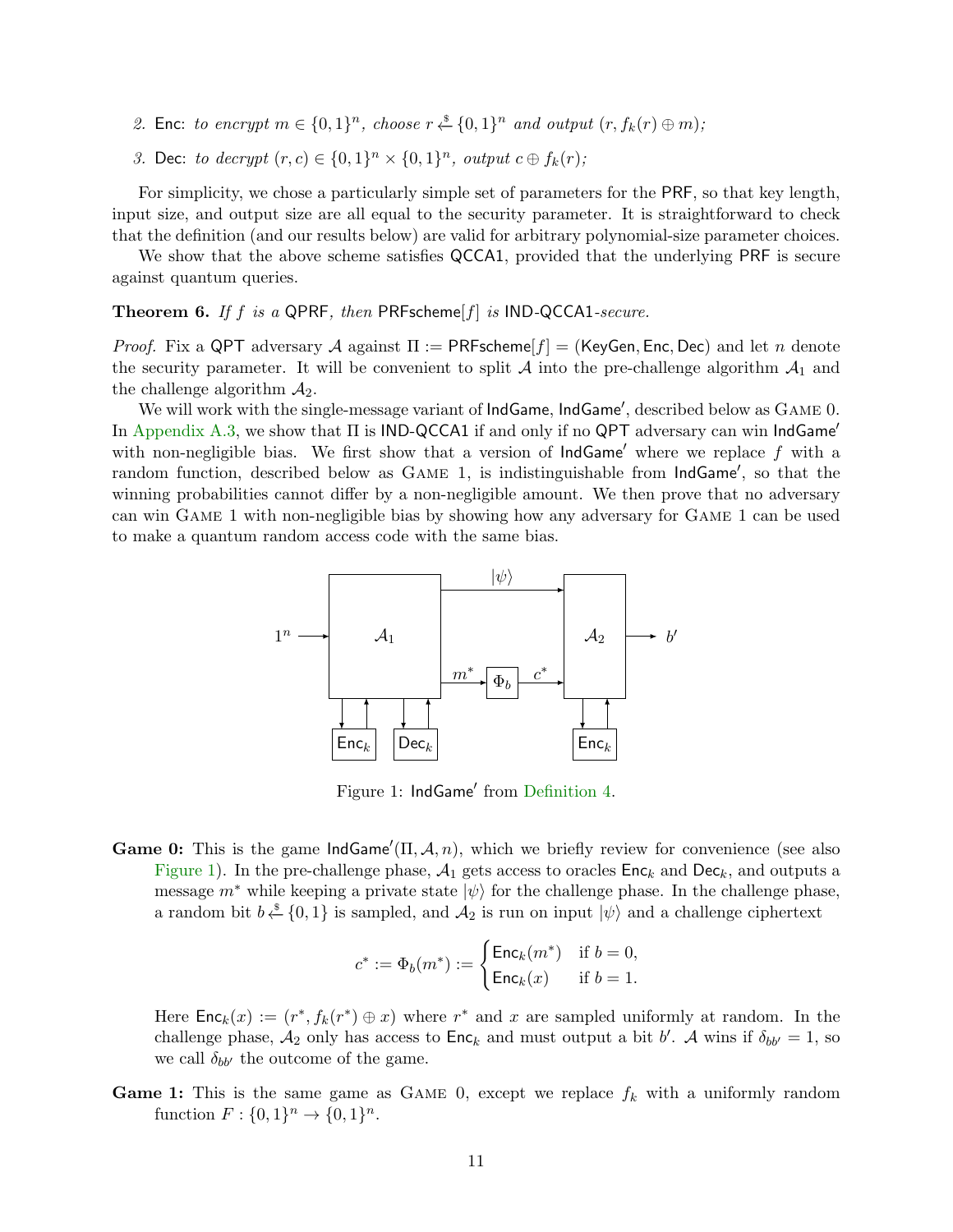First, we show that for any adversary A, the outcome when A plays GAME 0 is at most negligibly different from the outcome when A plays Game 1. We do this by constructing a quantum oracle distinguisher D that distinguishes between the QPRF  $\{f_k\}_k$  and a true random function, with distinguishing advantage

$$
\big|\Pr[1 \leftarrow \mathrm{Game}\ 0] - \Pr[1 \leftarrow \mathrm{Game}\ 1]\big|,
$$

which must then be negligible since f is a QPRF. The distinguisher  $D$  receives quantum oracle access to a function g, which is either  $f_k$ , for a random k, or a uniformly random function, and proceeds by simulating  $A$  playing  $IndGame'$  as follows:

1. Run  $A_1$ , answering encryption queries using classical calls to g in place of  $f_k$ , and answering decryption queries using quantum oracle calls to g:

$$
|r\rangle|c\rangle|m\rangle \mapsto |r\rangle|c\rangle|m \oplus c\rangle \mapsto |r\rangle|c\rangle|m \oplus c \oplus g(r)\rangle ;
$$

- 2. Simulate the challenge phase by sampling  $b \stackrel{\$}{\leftarrow} \{0,1\}$  and encrypting the challenge using a classical call to g in place of  $f_k$ ; run  $A_2$  and simulate encryption queries as before;
- 3. When  $A_2$  outputs b', output  $\delta_{bb'}$ .

It remains to show that no QPT adversary can win Game 1 with non-negligible probability. To do this, we will design a quantum random access code from any adversary's strategy, and use the lower bound on the bias given in [Lemma](#page-4-2) [1.](#page-4-2)

**Intuition.** We first give some intuition. In an encryption query, the adversary, either  $A_1$  or  $A_2$ , queries a message, or a superposition of messages  $\sum_m |m\rangle$ , and gets back  $\sum_m |m\rangle |r, m \oplus F(r)\rangle$  for a random r, from which he can easily get a sample  $(r, F(r))$ , so in essence, an encryption query is just classically sampling a random point of F.

In a decryption query, which is only available to  $A_1$ , the adversary sends a ciphertext, or a superposition of ciphertexts,  $\sum_{r,c} |r, c\rangle$  and gets back  $\sum_{r,c} |r, c\rangle |c \oplus F(r)\rangle$ , from which he can learn  $\sum_{r} |r, F(r) \rangle$ . Thus, a decryption query allows  $\mathcal{A}_1$  to query F, in superposition. Later in the challenge phase,  $\mathcal{A}_2$  gets an encryption  $(r^*, m \oplus F(r^*))$  and must decide if  $m = m^*$ . Since  $\mathcal{A}_2$  no longer has access to the decryption oracle, which allows him to query  $F$ , there seem to be two possible ways  $A_2$  could learn  $F(r^*)$ :

- 1.  $A_2$  gets lucky in one of his at most poly $(n)$  many queries to  $Enc_k$  and happens to sample  $(r^*, F(r^*));$
- 2. Or, the adversary is somehow able to use what he learned while he had access to  $\mathsf{Dec}_k$ , and thus F, to learn  $F(r^*)$ , meaning that the poly $(n)$ -sized quantum memory  $\mathcal{A}_1$  sends to  $\mathcal{A}_2$ , that can depend on queries to F, but which cannot depend on  $r^*$ , allows  $\mathcal{A}_2$  to learn  $F(r^*)$ .

The first possibility is exponentially unlikely, since there are  $2<sup>n</sup>$  possibilities for  $r^*$ . As we will see shortly, the second possibility would imply a very strong kind of quantum random access code. It would essentially allow  $A_1$  to interact with F, which contains  $2^n$  values, and make a state, which must necessarily be of polynomial size, such that  $\mathcal{A}_2$  can use that state to recover  $F(r^*)$  for any of the  $2^n$  possible values of  $r^*$ , with high probability. We now formalize this intuition. To clarify the notation, we will use boldface to denote the shared randomness bitstrings.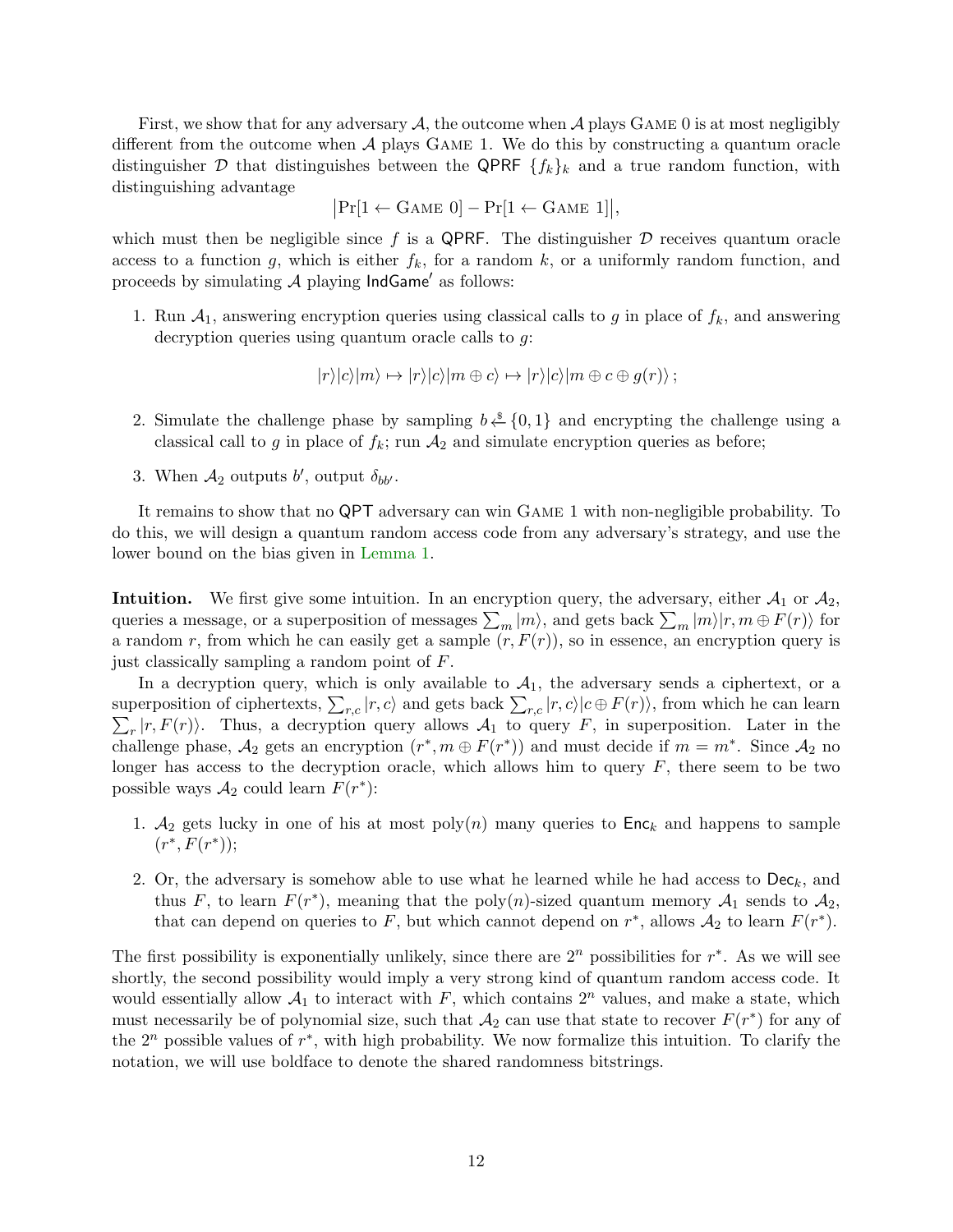

<span id="page-12-0"></span>Figure 2: Quantum random access code construction for the PRF scheme.

Construction of a quantum random access code. Let  $\mathcal A$  be a QPT adversary with winning probability p. Let  $\ell = \text{poly}(n)$  be an upper bound on the number of queries made by  $\mathcal{A}_2$ . Recall that a random access code consists of an encoding procedure that takes (in this case)  $2^n$  bits  $b_1, \ldots, b_{2^n}$ , and outputs a state  $\varrho$  of dimension (in this case)  $2^{poly(n)}$ , such that a decoding procedure, given  $\varrho$  and an index  $j \in \{1, \ldots, 2^n\}$  outputs  $b_j$  with some success probability. We define a quantum random access code as follows (see also [Figure](#page-12-0) [2\)](#page-12-0).

- **Encoding.** Let  $b_1, \ldots, b_{2^n} \in \{0,1\}$  be the string to be encoded. Let  $s, y_1, \ldots, y_{2^n} \in \{0,1\}^n$  be given by the first  $n(1+2^n)$  bits of the shared randomness, and let  $r_1, \ldots, r_\ell \in \{0, 1\}^n$  be the next  $\ell n$  bits. Define a function  $\tilde{f} : \{0,1\}^n \to \{0,1\}^n$  as follows. For  $r \in \{0,1\}^n$ , we will slightly abuse notation by letting  $r$  denote the corresponding integer value between 1 and  $2^n$ . Define  $f(r) = y_r \oplus b_r s$ . Run  $\mathcal{A}_1$ , answering encryption and decryption queries using f in place of F. Let  $m^*$  and  $|\psi\rangle$  be the outputs of  $\mathcal{A}_1$  (see [Figure](#page-10-0) [1\)](#page-10-0). Output  $\varrho = (|\psi\rangle, m^*, \tilde{f}(r_1), \ldots, \tilde{f}(r_\ell)).$
- **Decoding.** Let  $j \in \{1, ..., 2^n\}$  be the index of the bit to be decoded (so given  $\varrho$  as above, the goal is to recover  $b_j$ ). Decoding will make use of the values  $s, y_1, \ldots, y_{2^n}, r_1, \ldots, r_\ell$  given by the shared randomness. Upon receiving a query  $j \in \{1, \ldots, 2<sup>n</sup>\}$ , run  $\mathcal{A}_2$  with inputs  $|\psi\rangle$  and  $(j, m^* \oplus y_j)$ . On  $\mathcal{A}_2$ 's *i*-th encryption oracle call, use randomness  $r_i$ , so that if the input to the oracle is  $|m, c\rangle$ , the state returned is  $|m, c \oplus (r_i, m \oplus \tilde{f}(r_i))\rangle$  (note that  $\tilde{f}(r_i)$  is given as part of  $\varrho$ ). Return the bit b' output by  $\mathcal{A}_2$ .

Average bias of the code. We claim that the average probability of decoding correctly, taken over all choices of  $b_1, \ldots, b_{2^n} \in \{0,1\}$  and  $j \in \{1, \ldots, 2^n\}$ , is exactly p, the success probability of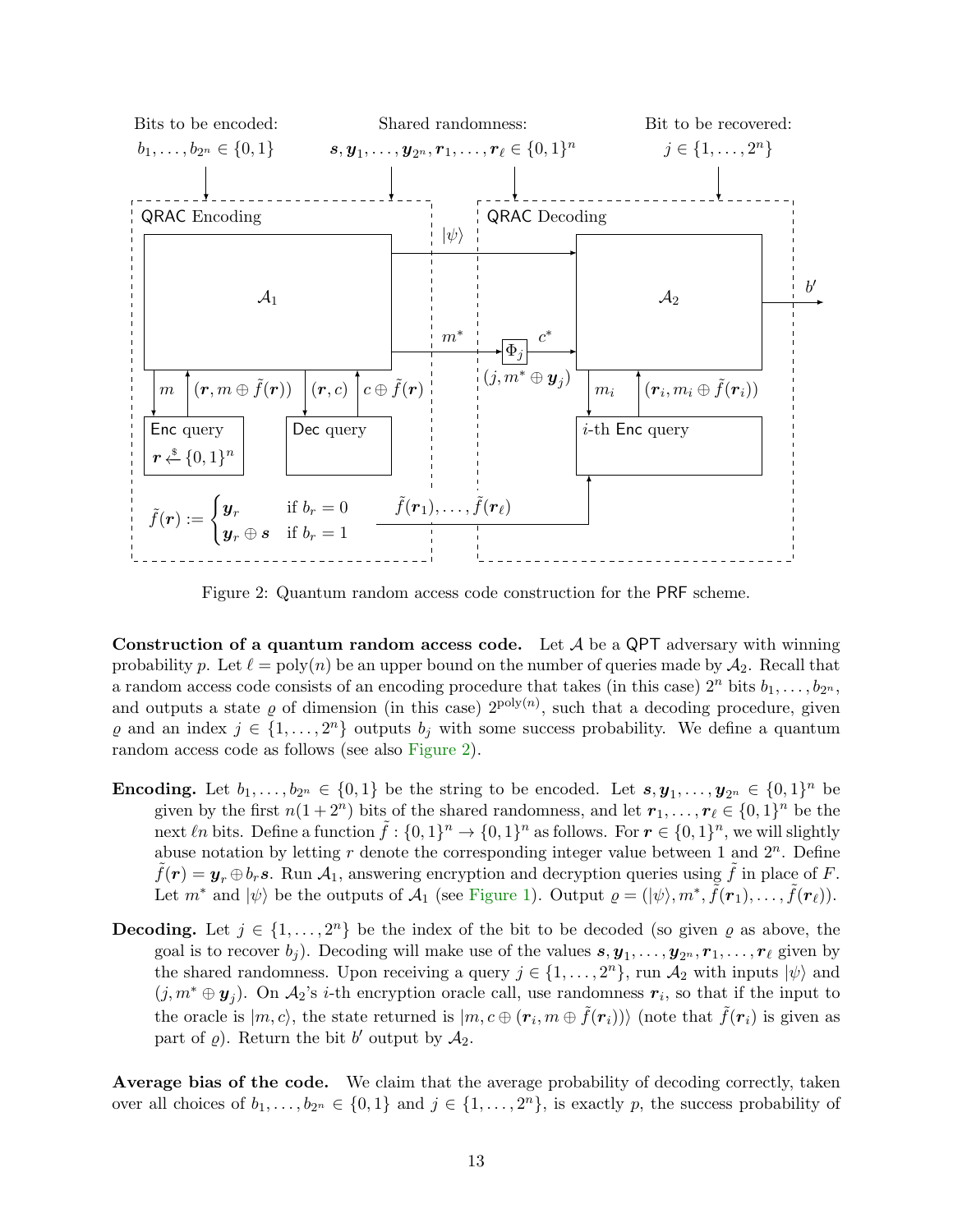A. To see this, first note that from A's perspective, this is exactly GAME 1: the function  $\tilde{f}$  is a uniformly random function, and the queries are responded to just as in Game 1. Further, note that if  $b_j = 0$ , then  $m^* \oplus y_j = m^* \oplus \tilde{f}(j)$ , so the correct guess for  $\mathcal{A}_2$  would be 0, and if  $b_j = 1$ , then  $m^* \oplus y_j = m^* \oplus \tilde{f}(j) \oplus s = x \oplus \tilde{f}(j)$  for the uniformly random string  $x = m^* \oplus s$ , so the correct guess for  $A_2$  would be 1.

Thus, the average bias of the code is  $p - 1/2$ . We also observe that  $\rho$  has dimension at most  $2^{\text{poly}(n)}$ , since  $|\psi\rangle$  must be a poly(n)-qubit state, since  $\mathcal{A}_1$  only runs for poly(n) time, and  $\ell$ , the number of queries made by  $\mathcal{A}_2$  must be poly $(n)$ , since  $\mathcal{A}_2$  only runs for poly $(n)$  time. Since this code encodes  $2^n$  bits into a state of dimension  $2^{poly(n)}$ , by [Lemma](#page-4-2) [1](#page-4-2) (proven in [Appendix](#page-26-8) [A.1\)](#page-26-8), the bias is  $O(2^{-n/2} \text{poly}(n)) = \text{negl}(n)$ , so  $p \leq \frac{1}{2} + \text{negl}(n)$ .  $\Box$ 

### 4.2 PRP scheme

We now prove the **IND-QCCA1** security of a standard encryption scheme based on pseudorandom permutations [\[GHS16\]](#page-25-4).

**Construction 2** (PRP scheme). Let n be the security parameter and let  $P: \{0,1\}^n \times \{0,1\}^{2n} \longrightarrow$  ${0,1}^{2n}$  be a family of quantum-secure pseudorandom permutations (QPRP). Define the symmetrickey encryption scheme  $PRP$ scheme $[f] = (KeyGen, Enc, Dec)$  as follows:

- 1. KeyGen: output  $k \stackrel{\$}{\leftarrow} \{0,1\}^n$ ;
- 2. Enc: to encrypt  $m \in \{0,1\}^n$ , choose  $r \stackrel{\$}{\leftarrow} \{0,1\}^n$  and output  $P_k(m||r)$ ;
- 3. Dec: to decrypt  $c \in \{0,1\}^{2n}$ , output the first n bits of  $P_k^{-1}$  $k^{-1}(c)$ .

As before, we chose a simple set of parameters; in general, the randomness length, plaintext length, and security parameter can be related by arbitrary polynomials.

**Theorem 7.** If P is a QPRP, then PRPscheme $[P]$  is IND-QCCA1-secure.

*Proof.* We follow a similar proof strategy as with the PRF scheme. Fix a QPT adversary  $A$  against  $\Pi := \mathsf{PRPscheme}[P] = (\mathsf{KeyGen}, \mathsf{Enc}, \mathsf{Dec})$  and let n denote the security parameter. We have that  $\Pi$ is IND-QCCA1 if and only if no QPT adversary can win IndGame' with non-negligible bias. First, we show that a version of  $IndGame'$  where we replace  $P$  with a random permutation, described below as  $G$ AME 1, is indistinguishable from  $IndGame'$ , so that the winning probabilities cannot differ by a non-negligible amount. We then prove that no adversary can win Game 1 with non-negligible bias, by showing how any adversary for Game 1 can be used to make a quantum random access code with the same bias.

**Game 0:** In the pre-challenge phase,  $A_1$  gets access to oracles  $Enc_k$  and  $Dec_k$ . In the challenge phase,  $\mathcal{A}_1$  outputs m and its private data  $|\psi\rangle$ ; a random bit  $b \stackrel{s}{\leftarrow} \{0,1\}$  is sampled, and  $\mathcal{A}_2$  is run on input  $|\psi\rangle$  and a challenge ciphertext

$$
c^* := \begin{cases} \mathsf{Enc}_k(m^*) = P_k(m^* || r^*) & \text{if } b = 0, \\ \mathsf{Enc}_k(x) = P_k(x || r^*) & \text{if } b = 1, \end{cases}
$$

where  $r^* \stackrel{\text{d}}{\leftarrow} \{0,1\}^n$  and x is sampled uniformly at random. In the challenge phase,  $\mathcal{A}_2$  has oracle access to  $Enc_k$  only and outputs a bit b'. The outcome of the game is simply the bit  $\delta_{bb'}$ .

**Game 1:** This is the same game as GAME 0, except we now replace  $P_k$  with a perfectly random permutation  $\pi: \{0,1\}^{2n} \to \{0,1\}^{2n}$ .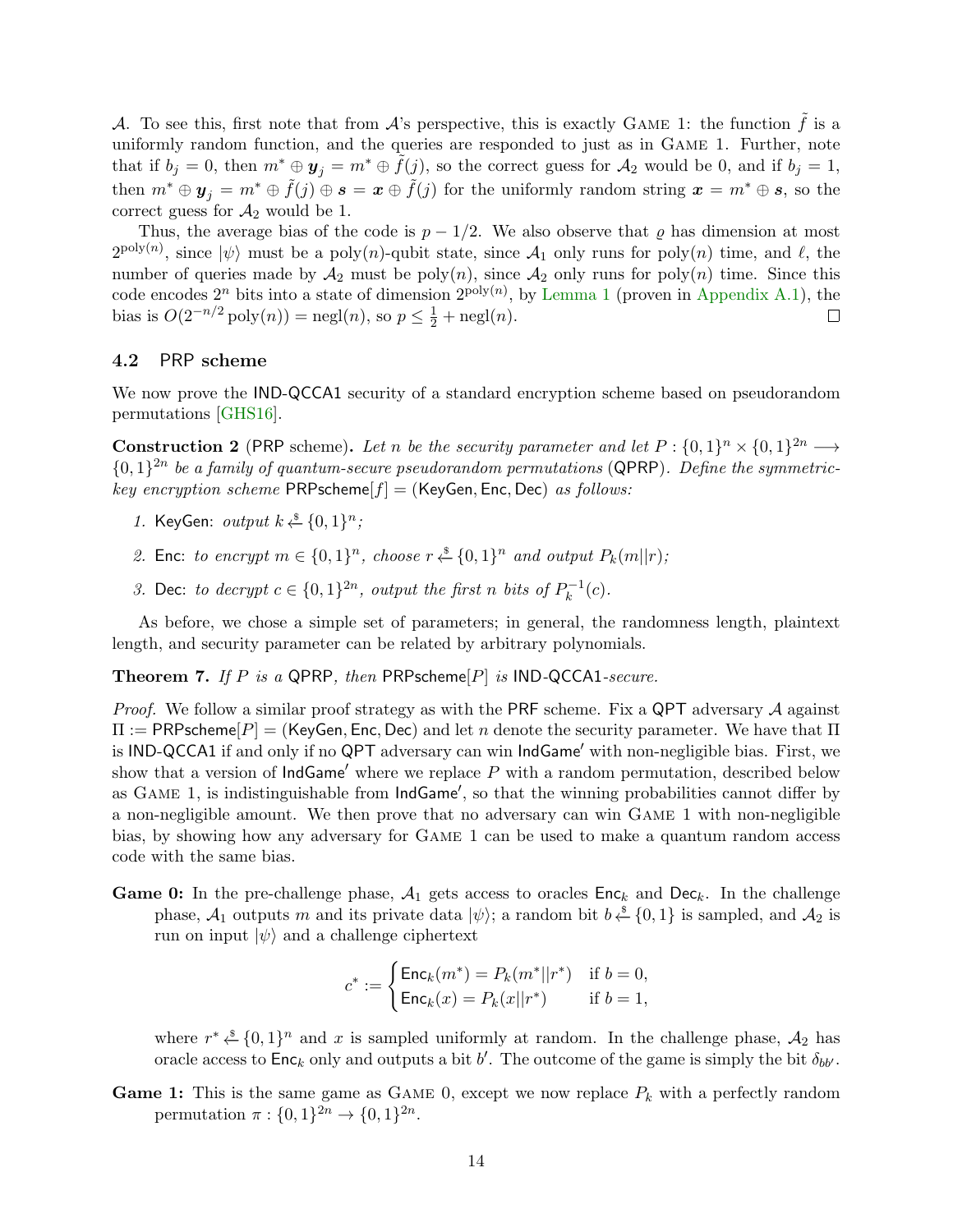We show that for any adversary  $A$ , the outcome when  $A$  plays GAME 0 is at most negligibly different from the outcome when  $A$  plays GAME 1. We construct a quantum oracle distinguisher  $D$ that distinguishes between  $P_k$  and a perfectly random permutation, with distinguishing advantage

$$
|\Pr[1 \leftarrow \text{GAME 0}] - \Pr[1 \leftarrow \text{GAME 1}]|,
$$

which must then be negligible since  $P_k$  is a QPRP. Here, the distinguisher  $\mathcal D$  receives quantum oracle access to a function  $\varphi$ , which is either  $P_k$  for a random k, or a random permutation  $\pi$ , and proceeds by simulating  $A$  playing  $IndGame'$  as follows:

1. Run  $A_1$ , answering encryption queries using oracle calls to  $\varphi$  in place of  $P_k$ , where for a given input and via randomness  $r$ ,

$$
Enc: |m\rangle|c\rangle \mapsto |m\rangle|c \oplus \varphi(m||r)\rangle.
$$

Answer decryption queries using quantum oracle calls to  $\tilde{\varphi}^{-1}$ , a function that first computes  $\varphi^{-1}$  but then (analogous to the PRP construction) discards the last n bits of the pre-image corresponding to the randomness, i.e.

$$
\mathsf{Dec}:\,|c\rangle|m\rangle\mapsto|c\rangle|m\oplus\tilde{\varphi}^{-1}(c)\rangle.
$$

- 2. Simulate the challenge phase by sampling  $b \stackrel{s}{\leftarrow} \{0,1\}$  and encrypting using a randomness  $r^*$ together with a classical call to  $\varphi$  in place of  $P_k$ ; run  $\mathcal{A}_2$  and simulate encryption queries as before.
- 3. When  $A_2$  outputs b', output  $\delta_{bb'}$ .

It remains to show that no QPT adversary can win Game 1 with non-negligible probability. To do this, we will again design a random access code from any adversary's strategy with success probability p, and use the lower bound on the bias given in [Lemma](#page-4-2) [1.](#page-4-2) We will then construct a QRAC with bias negl(n) from this adversary, and hence conclude that  $p \leq \frac{1}{2} + \text{negl}(n)$ .

Construction of a quantum random access code. Let  $\mathcal A$  be a QPT adversary with winning probability p and let  $\ell = \text{poly}(n)$  be an upper bound on the number of queries made by  $\mathcal{A}_2$ . When constructing a QRAC for the PRP scheme, we shall also assume for simplicity that both the encoder and decoder share a random permutation (as part of the shared randomness). According to the well known *coupon collector's problem*, it is sufficient for the encoder and decoder to share around  $N \ln(N)$  random strings on average, where N denotes the number of distinct random strings required to make up the desired permutation. We define a quantum random access code as follows (see also [Figure](#page-15-1) [3\)](#page-15-1).

- **Encoding.** Let  $b_1, \ldots, b_{2n} \in \{0,1\}$  be the string to be encoded and let the shared randomness be given by a random string s together with a random permutation  $y = y_1, \ldots, y_{2^{2n}} \in \{0, 1\}^{2n}$ and a set of random strings  $r_1, \ldots, r_\ell \in \{0, 1\}^n$ . Using  $b_1, \ldots, b_{2^n}$ , we define a new random permutation by letting  $\tilde{P}(\tilde{x}||r) := \boldsymbol{y}_{x \oplus b_r s||r}$  ( $\tilde{P}$  remains a permutation<sup>[3](#page-14-0)</sup>). Run  $\mathcal{A}_1$  by answering encryption and decryption queries using  $\tilde{P}$  in place of  $\pi$  (for decryption, use  $\tilde{P}^{-1}$  and discard the last n bits). Let  $m^*$  and  $|\psi\rangle$  be the outputs of  $\mathcal{A}_1$ . Then, output  $\varrho = (|\psi\rangle, m^*, b_{r_1}, \ldots, b_{r_l}).$
- **Decoding.** Let  $j \in \{1, ..., 2^n\}$  be the index of the bit to be decoded; so given  $\varrho$  as above, we will recover  $b_j$  by making use of the shared randomness defined above. Upon receiving a query  $j \in \{1, \ldots, 2^n\}$ , run  $\mathcal{A}_2$  with inputs  $|\psi\rangle$  and  $c^* = \mathbf{y}_{m^*||j}$ . Return the bit b' output by  $\mathcal{A}_2$ .

```
<sup>3</sup>This is easily verified as follows: \tilde{P}(x||r) = \tilde{P}(x'||r') \iff y_{x \oplus b_r s||r} = y_{x' \oplus b_{r'} s||r'} \iff (r = r') \land (x = x')
```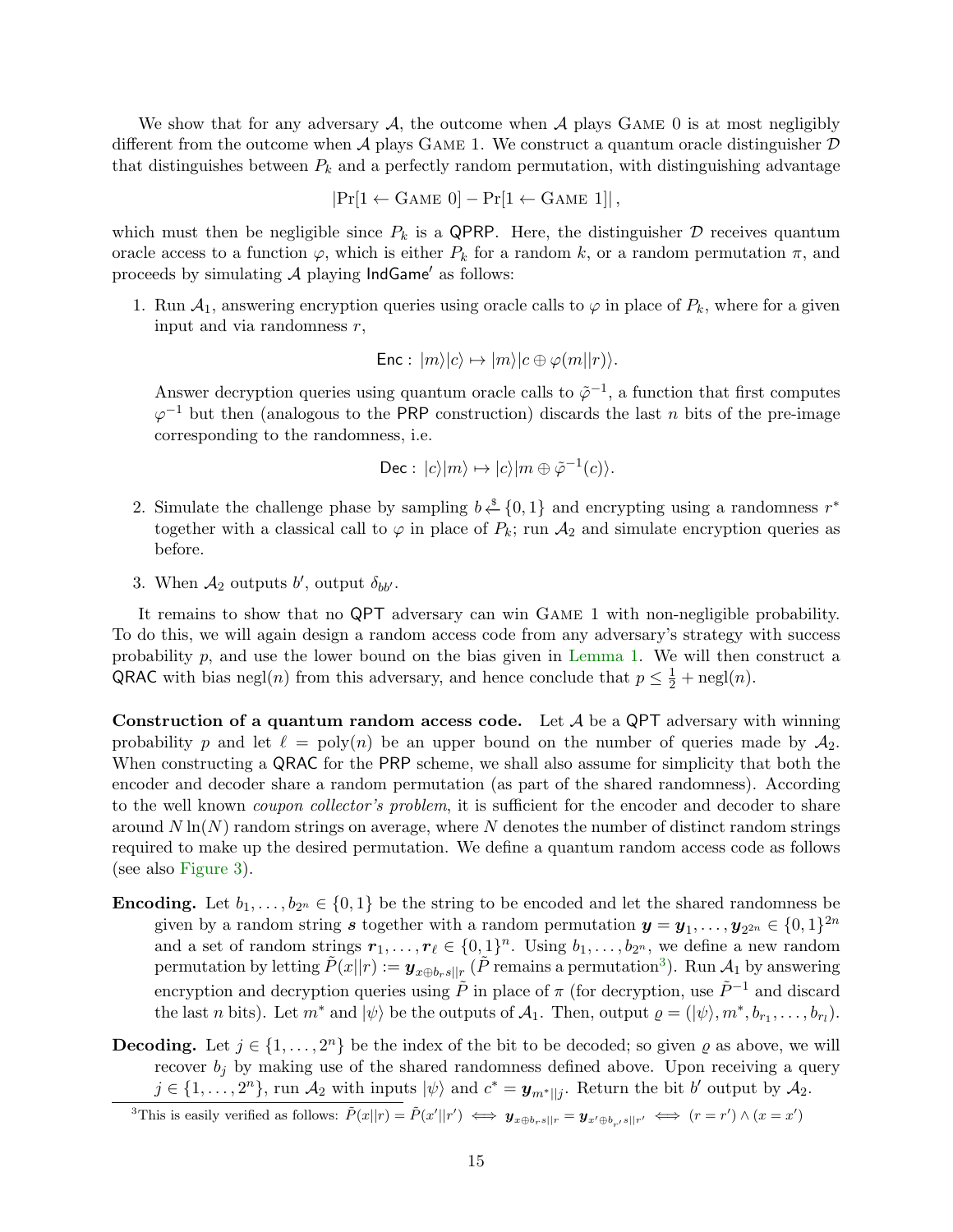

<span id="page-15-1"></span>Figure 3: Quantum random access code construction for the PRP scheme.

Average bias of the code. We claim that the average probability of decoding correctly, taken over all choices of  $b_1, \ldots, b_{2^n} \in \{0,1\}$  and  $j \in \{1, \ldots, 2^n\}$ , is exactly p, the success probability of A. To see this, first note that from  $\mathcal{A}$ 's perspective, this is exactly GAME 1: the function P is a uniformly random permutation, and the queries are responded to just as in Game 1. Further, note that if  $b_j = 0$ , the challenge amounts to  $\tilde{P}(m^*||j) = \mathbf{y}_{m^*||j}$ , so the correct guess for  $\mathcal{A}_2$  would be 0, and if  $b_j = 1$ , then  $y_{x||j}$  is an encryption of a uniformly random string  $x = m^* \oplus s$ , so the correct guess for  $A_2$  would be 1.

Thus, the average bias of the code is  $p - 1/2$ . We also observe that  $\varrho$  has dimension at most  $2^{\text{poly}(n)}$ , since  $|\psi\rangle$  must be a poly(n)-qubit state, since  $\mathcal{A}_1$  only runs for poly(n) time, and  $\ell$ , the number of queries made by  $\mathcal{A}_2$  must be poly $(n)$ , since  $\mathcal{A}_2$  only runs for poly $(n)$  time. Since this code encodes  $2^n$  bits into a state of dimension  $2^{poly(n)}$ , by [Lemma](#page-4-2) [1,](#page-4-2) the bias is  $O(2^{-n/2} \text{poly}(n)) =$ negl(*n*), so  $p \leq \frac{1}{2} + \text{negl}(n)$ .  $\Box$ 

# <span id="page-15-0"></span>5 Quantum algorithm for linear rounding functions

In this section, we analyze the performance of the Bernstein-Vazirani algorithm [\[BV97\]](#page-24-2) with a modified version of the oracle. While the original oracle computes the inner product modulo  $q$ , our version only gives partial information about it by rounding its value to one of  $q/b$  blocks of size b, for some  $b \in \{1, \ldots, q-1\}$  (if b does not divide q, one of the blocks will have size  $\lt b$ ).

<span id="page-15-2"></span>**Definition 6.** Let  $n \geq 1$  be an integer and  $q \geq 2$  be an integer modulus. Let  $a \in \mathbb{Z}_q$ ,  $b \in \mathbb{Z}_q \setminus \{0\}$ and  $c := \lceil q/b \rceil$ . We partition  $\mathbb{Z}_q$  into c disjoint blocks (most of them of size b) starting from a as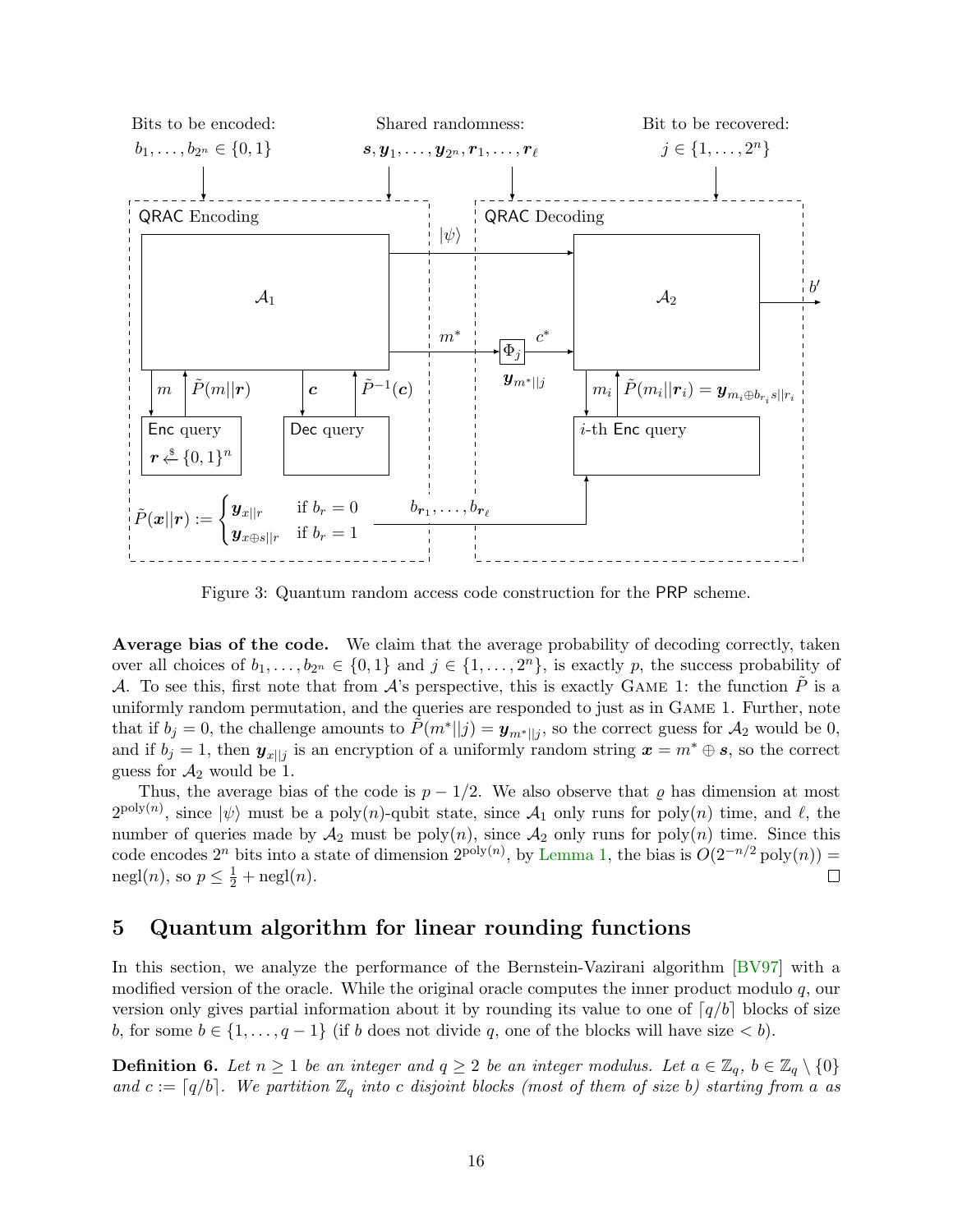follows (see [Figure](#page-16-0) [4\)](#page-16-0):

$$
I_v(a,b) := \begin{cases} \{a+vb,\ldots,a+vb+b-1\} & \text{if } v \in \{0,\ldots,c-2\}, \\ \{a+vb,\ldots,a+q-1\} & \text{if } v=c-1. \end{cases}
$$

Based on this partition, we define a family  $\mathsf{LRF}_{k,a,b} : \mathbb{Z}_q^n \longrightarrow \mathbb{Z}_c$  of keyed linear rounding functions, with key  $\mathbf{k} \in \mathbb{Z}_q^n$ , as follows:

$$
\mathsf{LRF}_{\mathbf{k},a,b}(\boldsymbol{x}) := v \text{ if } \langle \boldsymbol{x}, \boldsymbol{k} \rangle \in I_v(a,b).
$$



<span id="page-16-0"></span>Figure 4: Dividing  $\mathbb{Z}_q$  into  $c = \lceil q/b \rceil$  blocks, starting from a. The first  $c - 1$  blocks, labelled  $I_0(a, b), \ldots, I_{c-2}(a, b)$ , have size b and the last, labelled  $I_{c-1}(a, b)$ , contains the remaining  $b - (cb$  $q) \leq b$  elements of  $\mathbb{Z}_q$ .

The following theorem shows that the modulo- $q$  variant of the Bernstein-Vazirani algorithm [\(Algorithm](#page-17-0) [1\)](#page-17-0) can recover  $k$  with constant probability of success by using only a single quantum query to  $\mathsf{LRF}_{k,a,b}$ .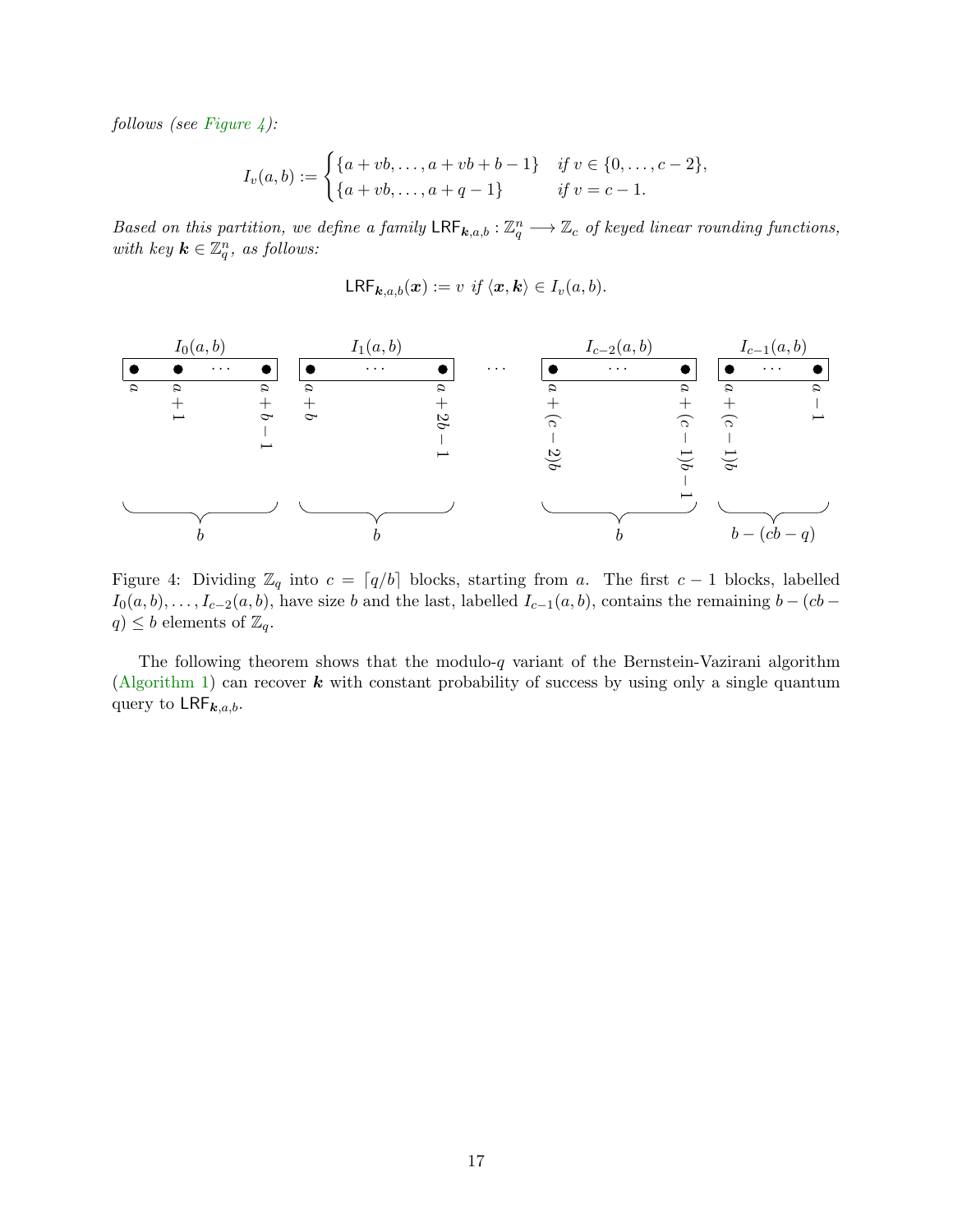Algorithm 1: Bernstein-Vazirani for linear rounding functions

**Parameters:**  $n, q, b \in \{1, ..., q - 1\}, c = \lceil q/b \rceil$ .

**Input** : Quantum oracle  $U_{\text{LRF}} : |x\rangle |z\rangle \mapsto |x\rangle |z + \text{LRF}_{k,a,b}(x) \pmod{c}$  where  $x \in \mathbb{Z}_q^n$ ,  $z \in \mathbb{Z}_c$  and  $\mathsf{LRF}_{k,a,b}$  is the rounded inner product function for some unknown  $\mathbf{k} \in \mathbb{Z}_q^n$  and  $a \in \mathbb{Z}_q$ .

**Output** : String  $\tilde{k} \in \mathbb{Z}_q^n$  such that  $\tilde{k} = k$  with high probability.

1. Prepare the uniform superposition and append  $\frac{1}{\sqrt{2}}$  $\frac{1}{c} \sum_{z=0}^{c-1} \omega_c^z |z\rangle$  where  $\omega_c = e^{2\pi i/c}$ .

$$
\frac{1}{\sqrt{q^n}}\sum_{\bm{x}\in\mathbb{Z}_q^n}|\bm{x}\rangle\otimes\frac{1}{\sqrt{c}}\sum_{z=0}^{c-1}\omega_c^z|z\rangle.
$$

2. Query the oracle  $U_{\text{LRF}}$  for  $\text{LRF}_{k,a,b}$  to obtain

$$
\frac{1}{\sqrt{q^n}}\sum_{\boldsymbol{x}\in\mathbb{Z}_q^n}\omega_c^{-\mathsf{LRF}_{\boldsymbol{k},a,b}(\boldsymbol{x})}|\boldsymbol{x}\rangle\otimes\frac{1}{\sqrt{c}}\sum_{z=0}^{c-1}\omega_c^z|z\rangle.
$$

- 3. Discard the last register and apply the quantum Fourier transform  $\mathsf{QFT}_{\mathbb{Z}_q}^{\otimes n}$ .
- <span id="page-17-0"></span>4. Measure in the computational basis and output the outcome  $k$ .

<span id="page-17-1"></span>**Theorem 8.** Let  $U_{\text{LRF}}$  be the quantum oracle for the linear rounding function  $\text{LRF}_{k,a,b}$  with modulus  $q \geq 2$ , block size  $b \in \{1, \ldots, q-1\}$ , and an unknown  $a \in \{0, \ldots, q-1\}$ , and unknown key  $\mathbf{k} \in \mathbb{Z}_q^n$ such that **k** has at least one entry that is a unit modulo q. Let  $c = \lceil q/b \rceil$  and  $d = cb-q$ . By making one query to the oracle  $U_{LRF}$ , [Algorithm](#page-17-0) [1](#page-17-0) recovers the key k with probability at least  $4/\pi^2-O(d/q)$ .

*Proof.* For an integer m, let  $\omega_m = e^{2\pi i/m}$ . Several times in this proof, we will make use of the identity  $\sum_{z=0}^{\ell-1} \omega_m^{rz} = \omega_m^{r(\ell-1)/2} \left( \frac{\sin(\ell r \pi/m)}{\sin(r \pi/m)} \right)$  $\frac{\sin(\ell r\pi/m)}{\sin(r\pi/m)}\bigg).$ 

Let  $c = \lceil q/b \rceil$ . Throughout this proof, let  $LRF(\boldsymbol{x}) = LRF_{\boldsymbol{k},a,b}(\boldsymbol{x})$ . By querying with  $\frac{1}{\sqrt{2}}$  $\sum_{c}^{c-1} \omega_c^z |z\rangle$ in the second register, we are using the standard phase kickback technique, which puts the output of the oracle directly into the phase:

$$
|\mathbf{x}\rangle \frac{1}{\sqrt{c}} \sum_{z=0}^{c-1} \omega_c^z |z\rangle \xrightarrow{U_{LRF}} |\mathbf{x}\rangle \frac{1}{\sqrt{c}} \sum_{z=0}^{c-1} \omega_c^z |z + \text{LRF}(\mathbf{x}) \pmod{c} \rangle
$$
  

$$
= |\mathbf{x}\rangle \frac{1}{\sqrt{c}} \sum_{z=0}^{c-1} \omega_c^{z - \text{LRF}(\mathbf{x})} |z\rangle = \omega_c^{-\text{LRF}(\mathbf{x})} |\mathbf{x}\rangle \frac{1}{\sqrt{c}} \sum_{z=0}^{c-1} \omega_c^z |z\rangle.
$$

Thus, after querying the uniform superposition over the cipherspace with  $\frac{1}{\sqrt{2}}$  $\sum_{c}^{c-1} \omega_c^z |z\rangle$  in the second register, we arrive at the state

$$
\frac{1}{\sqrt{q^n}}\sum_{\bm{x}\in\mathbb{Z}_q^n}\omega_c^{-\mathsf{LRF}(\bm{x})}|\bm{x}\rangle\frac{1}{\sqrt{c}}\sum_{z=0}^{c-1}\omega_c^z|z\rangle.
$$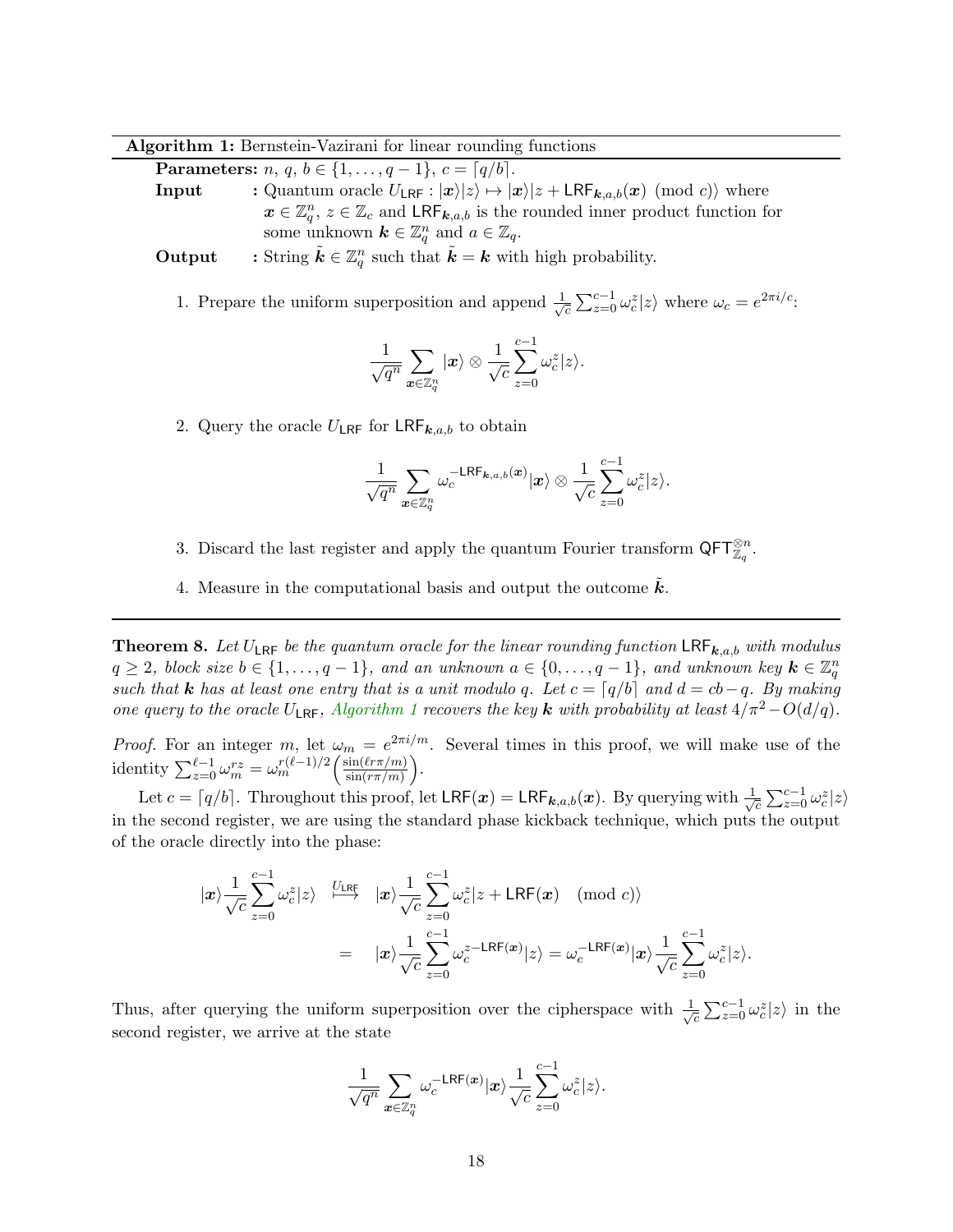Note that  $\omega_c = \omega_q^{q/c}$ . If we discard the last register and apply  $\mathsf{QFT}_{\mathbb{Z}_q}^{\otimes n}$ , we get

$$
|\psi\rangle=\frac{1}{q^n}\sum_{\boldsymbol{y}\in\mathbb{Z}_q^n}\sum_{\boldsymbol{x}\in\mathbb{Z}_q^n}\omega_q^{-(q/c)\text{LRF}(\boldsymbol{x})+\langle\boldsymbol{x},\boldsymbol{y}\rangle}|\boldsymbol{y}\rangle.
$$

We then perform a complete measurement in the computational basis. The probability of obtaining the key  $k$  is given by

<span id="page-18-3"></span>
$$
|\langle \mathbf{k} | \psi \rangle|^2 = \left| \frac{1}{q^n} \sum_{\mathbf{x} \in \mathbb{Z}_q^n} \omega_q^{-\frac{q}{c} \mathsf{LRF}(\mathbf{x}) + \langle \mathbf{x}, \mathbf{k} \rangle} \right|^2 = \left| \frac{1}{q^n} \sum_{v=0}^{c-1} \omega_q^{-\frac{q}{c}v} \sum_{\mathbf{x} \in \mathbb{Z}_q^n : \mathsf{LRF}(\mathbf{x}) = v} \omega_q^{\langle \mathbf{x}, \mathbf{k} \rangle} \right|^2. \tag{3}
$$

We are assuming that  $k$  has at least one entry that is a unit modulo q. For simplicity, suppose that entry is  $k_n$ . Let  $\mathbf{k}_{1:n-1}$  denote the first  $n-1$  entries of  $\mathbf{k}$ . Then, for any  $v \in \{0, \ldots, c-2\}$ :

<span id="page-18-0"></span>
$$
\sum_{\mathbf{x} \in \mathbb{Z}_q^n : \mathsf{LRF}(\mathbf{x}) = v} \omega_q^{\langle \mathbf{x}, \mathbf{k} \rangle} = \sum_{\mathbf{x} \in \mathbb{Z}_q^n : \langle \mathbf{x}, \mathbf{k} \rangle \in I_v(a, b)} \omega_q^{\langle \mathbf{x}, \mathbf{k} \rangle} = \sum_{\mathbf{y} \in \mathbb{Z}_q^{n-1}} \omega_q^{\langle \mathbf{y}, \mathbf{k}_{1:n-1} \rangle} \sum_{\substack{x_n \in \mathbb{Z}_q : \\ x_n k_n \in I_v(a - \langle \mathbf{y}, \mathbf{k}_{1:n-1} \rangle, b)}} \omega_q^{x_n k_n}.
$$
\n(4)

(Recall the definition of  $I_v(a, b)$  from [Definition](#page-15-2) [6\)](#page-15-2). Since  $k_n$  is a unit, for each  $z \in I_v(a-\langle \mathbf{y}, \mathbf{k}_{1:n-1} \rangle)$ , there is a unique  $x_n \in \mathbb{Z}_q$  such that  $x_n k_n = z$ . Thus, for a fixed  $y \in \mathbb{Z}_q^{n-1}$ , letting  $a' = a - \langle y, k_{1:n-1} \rangle$ , we have:

$$
\sum_{\substack{x_n \in \mathbb{Z}_q:\\x_n k_n \in I_v(a',b)}} \omega_q^{x_n k_n} = \sum_{z=a'+vb}^{a'+(v+1)b-1} \omega_q^z = \omega_q^{a'+vb} \sum_{z=0}^{b-1} \omega_q^z,
$$

which we can plug into  $(4)$  to get:

<span id="page-18-1"></span>
$$
\sum_{\mathbf{x}\in\mathbb{Z}_q^n:\text{LRF}(\mathbf{x})=v} \omega_q^{\langle\mathbf{x},\mathbf{k}\rangle} = \sum_{\mathbf{y}\in\mathbb{Z}_q^{n-1}} \omega_q^{\langle\mathbf{y},\mathbf{k}_{1:n-1}\rangle} \omega_q^{a-\langle\mathbf{y},\mathbf{k}_{1:n-1}\rangle+vb} \sum_{z=0}^{b-1} \omega_q^z = q^{n-1} \omega_q^{a+vb} \sum_{z=0}^{b-1} \omega_q^z.
$$
 (5)

We can perform a similar analysis for the remaining case when  $v = c - 1$ . Recall that  $d = cb - q \ge 0$ so  $vb = cb - b = d + q - b = -(b - d) \pmod{q}$  and we get

<span id="page-18-2"></span>
$$
\sum_{\mathbf{x}\in\mathbb{Z}_q^n:\text{LRF}(\mathbf{x})=c-1}\omega_q^{\langle\mathbf{x},\mathbf{k}\rangle} = q^{n-1}\omega_q^{a-(b-d)}\sum_{z=0}^{b-d-1}\omega_q^z.
$$
(6)

This is slightly different from the  $v < c - 1$  case, shown in [\(5\)](#page-18-1), but very similar. If we substitute  $v = c - 1$  in [\(5\)](#page-18-1) and compare it to [\(6\)](#page-18-2), we get

<span id="page-18-4"></span>
$$
\begin{aligned}\n\left| q^{n-1} \omega_q^{a-(b-d)} \sum_{z=0}^{b-d-1} \omega_q^z - q^{n-1} \omega_q^{a-(b-d)} \sum_{z=0}^{b-1} \omega_q^z \right| \\
= q^{n-1} \left| \sum_{z=b-d}^{b-1} \omega_q^z \right| &= q^{n-1} \left| \sum_{z=0}^{d-1} \omega_q^z \right| = q^{n-1} \left| \frac{\sin(\pi d/q)}{\sin(\pi/q)} \right| \\
\leq q^{n-1} \frac{\pi d/q}{2/q} &= q^{n-1} \frac{\pi}{2} d.\n\end{aligned} \tag{7}
$$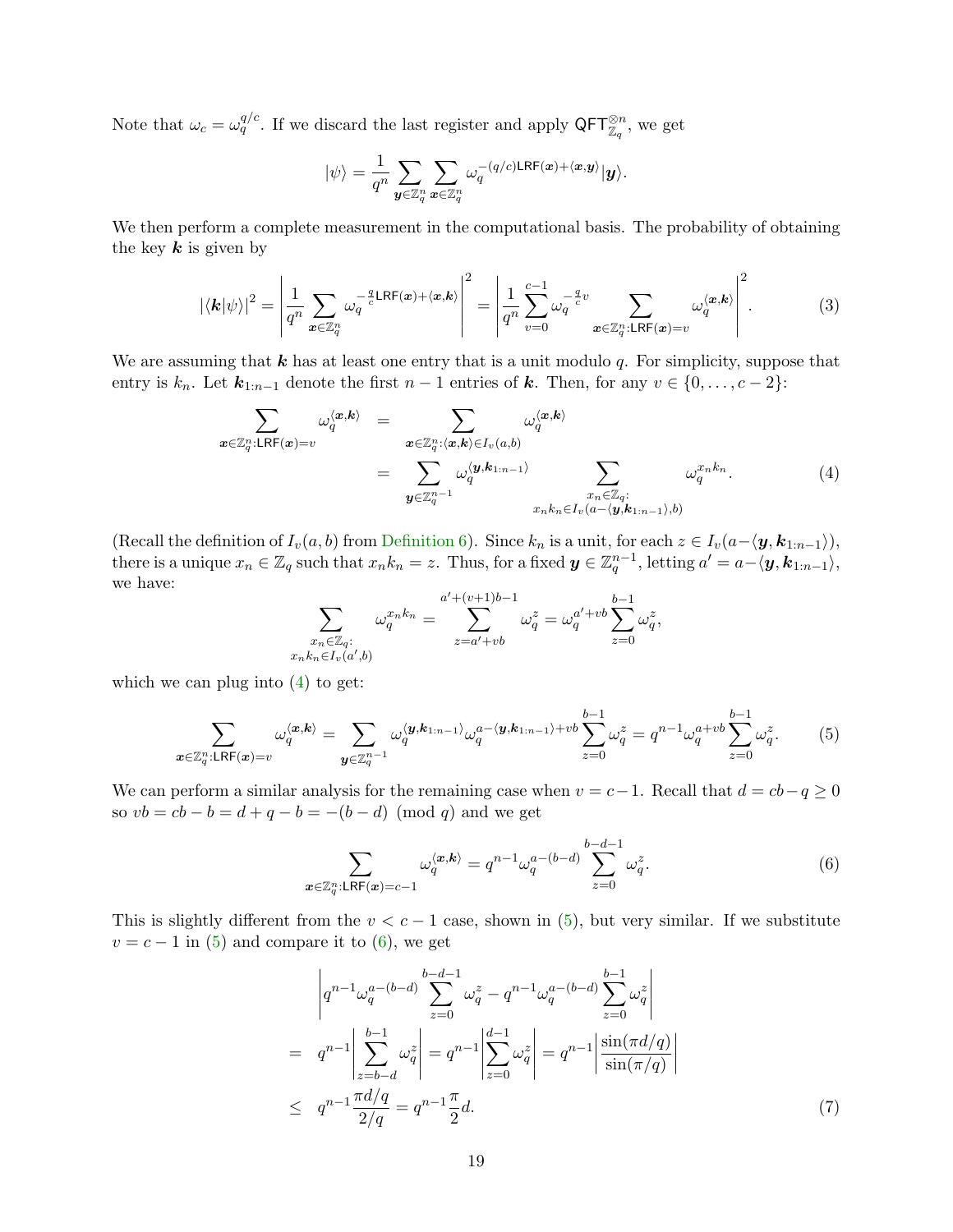Above, we have used the facts  $\sin x \leq x$ , and  $|\sin x| \geq 2x/\pi$  when  $|x| \leq \pi/2$ . Now, plugging [\(5\)](#page-18-1) into [\(3\)](#page-18-3) for all the  $v < c-1$  terms, and using [\(7\)](#page-18-4) and the triangle inequality for the  $v = c-1$  term, we get:

<span id="page-19-1"></span>
$$
|\langle \mathbf{k} | \psi \rangle| \geq \left| \frac{1}{q^n} \sum_{v=0}^{c-1} \omega_q^{-qv/c} \cdot q^{n-1} \omega_q^{a+vb} \sum_{z=0}^{b-1} \omega_q^{z} \right| - \left| \frac{1}{q^n} \omega_q^{-q(c-1)/c} \cdot q^{n-1} \frac{\pi}{2} d \right|
$$
  
\n
$$
= \frac{1}{q} \left| \sum_{v=0}^{c-1} \omega_q^{v(b-q/c)} \frac{\sin(b\pi/q)}{\sin(\pi/q)} \right| - \frac{\pi}{2} \frac{d}{q}
$$
  
\n
$$
= \frac{1}{q} \frac{\sin(b\pi/q)}{\sin(\pi/q)} \left| \sum_{v=0}^{c-1} \omega_q^{v(b-q/c)} \right| - \frac{\pi}{2} \frac{d}{q}.
$$
 (8)

Since  $b - q/c = d/c$ , we can bound the sum as follows:

<span id="page-19-0"></span>
$$
\left| \sum_{v=0}^{c-1} \omega_q^{v(b-q/c)} \right| = \left| \sum_{v=0}^{c-1} \omega_q^{vd/c} \right| \ge \left| \sum_{v=0}^{c-1} \cos\left(\frac{2\pi}{q} \frac{vd}{c}\right) \right|
$$
  

$$
\ge \left| \sum_{v=0}^{c-1} \cos\left(\frac{2\pi}{q} d\right) \right| = \left| c \cos\left(\frac{2\pi d}{q}\right) \right|
$$
  

$$
\ge c\sqrt{1 - (2\pi d/q)^2}.
$$
 (10)

To get the inequality [\(9\)](#page-19-0), we used  $0 \le v \le c$  and the assumption that  $d/q \le 1/4$  (if  $d/q > 1/4$ , the claim of the theorem is trivial), which implies that  $\frac{2\pi v}{c}$  $\frac{d}{q} \leq \frac{\pi}{2}$  $\frac{\pi}{2}$ . The last inequality follows from  $|\cos x| \geq \sqrt{1-x^2}$ .

Next, we bound  $\frac{\sin(b\pi/q)}{\sin(\pi/q)}$ . When  $b/q \leq 1/2$ ,  $b\pi/q \leq \pi/2$ , so we have  $\sin(b\pi/q) \geq 2b/q$ . We also have  $\sin(\pi/q) \leq \pi/q$ . Thus,

$$
\frac{\sin(b\pi/q)}{\sin(\pi/q)} \ge \frac{2b}{\pi}.
$$

On the other hand, when  $b/q > 1/2$ , we must have  $c = 2$  and  $b = \frac{q+d}{2}$  $\frac{+a}{2}$ . In that case

$$
\sin(b\pi/q) = \sin\frac{\pi(q+d)}{2q} = \sin\left(\frac{\pi}{2} + \frac{\pi}{2}\frac{d}{q}\right) = \cos\frac{\pi d}{2q} \ge \sqrt{1 - \left(\frac{\pi d}{2q}\right)^2}.
$$

Since  $\sin(\pi/q) \leq \pi/q$  and  $q \geq 2b$ ,

$$
\frac{\sin(b\pi/q)}{\sin(\pi/q)} \ge \frac{\sqrt{1-\left(\frac{\pi d}{2q}\right)^2}}{\pi/q} \ge \frac{2b}{\pi}\sqrt{1-O(d/q)}.
$$

Thus, in both cases,  $\frac{\sin(b\pi/q)}{\sin(\pi/q)} \geq \frac{2b}{\pi}$  $\frac{2b}{\pi}\sqrt{1-O(d/q)}$ . Plugging this and [\(10\)](#page-19-0) into [\(8\)](#page-19-1), we get:

$$
\begin{array}{rcl} |\langle \mathbf{k}, \psi \rangle| & \geq & \frac{1}{q} \cdot \frac{2b}{\pi} \sqrt{1 - O(d/q)} \cdot c \sqrt{1 - O(d/q)} - O(d/q) \\ & = & \frac{2}{\pi} \frac{bc}{q} - O(d/q) = \frac{2}{\pi} \frac{q+d}{q} - O(d/q) = \frac{2}{\pi} - O(d/q), \end{array}
$$

completing the proof.

 $\Box$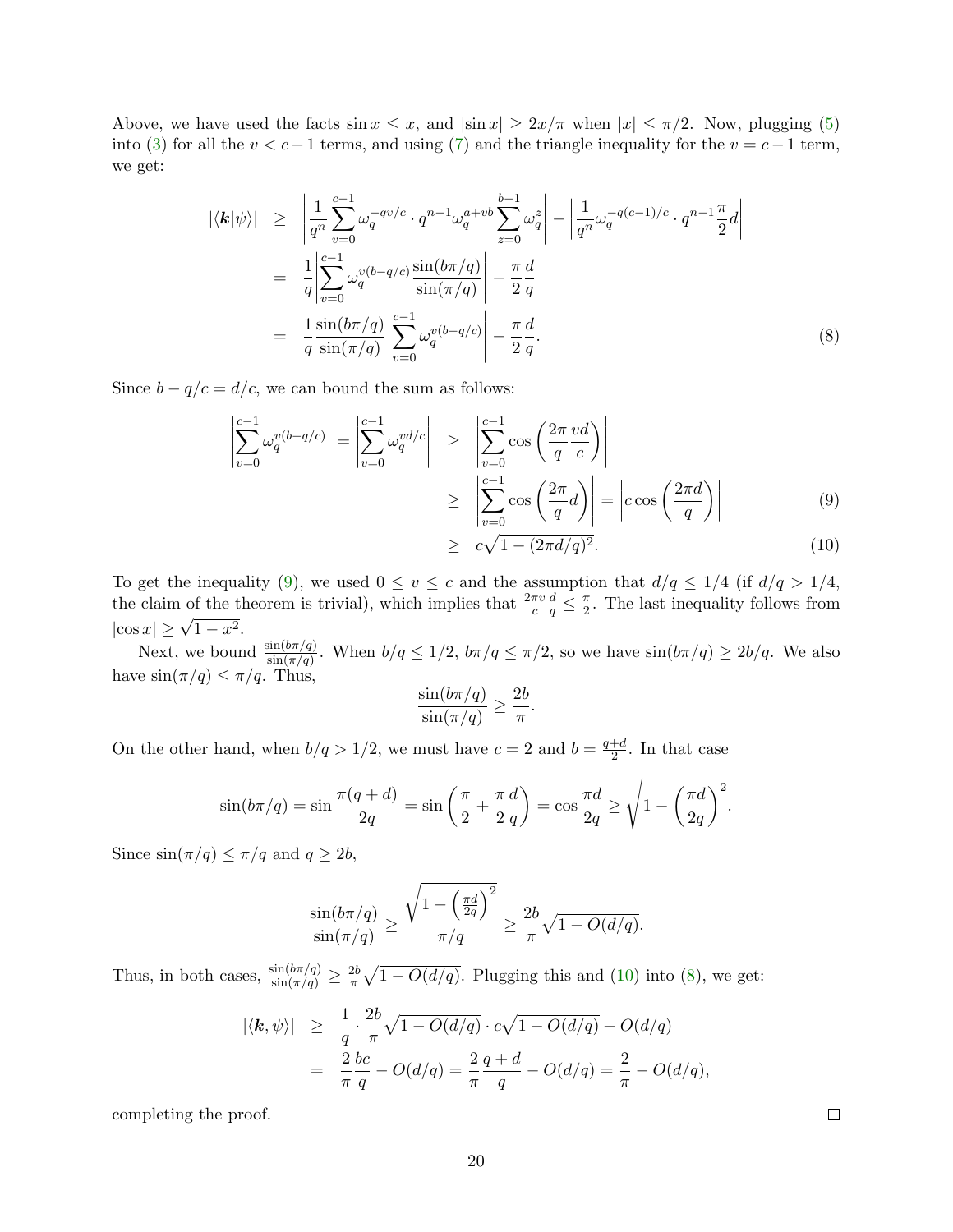# <span id="page-20-0"></span>6 Key recovery against LWE

In this section, we consider various LWE-based encryption schemes and show using [Theorem](#page-17-1) [8](#page-17-1) that the decryption key can be efficiently recovered using a single quantum decryption query [\(Section](#page-20-1) [6.1](#page-20-1) and [Section](#page-23-0) [6.2\)](#page-20-2). Then, in Section [6.3,](#page-23-0) we show that a single quantum *encryption* query can be used to recover the secret key in a symmetric-key version of LWE, as long as the querying algorithm also has control over part of the randomness used in the encryption procedure.

### <span id="page-20-1"></span>6.1 Key recovery via one decryption query in symmetric-key LWE

Recall the following standard construction of an IND-CPA symmetric-key encryption scheme based on the LWE assumption [\[Reg09\]](#page-26-1).

<span id="page-20-4"></span>**Construction 3** (LWE-SKE). Let  $n \geq 1$  be an integer, let  $q \geq 2$  be an integer modulus and let  $\chi$  be a discrete and symmetric error distribution. Then, the symmetric-key encryption scheme LWE-SKE $(n, q, \chi)$  = (KeyGen, Enc, Dec) is defined as follows:

- 1. KeyGen:  $output \; k \overset{\$}{\leftarrow} \mathbb{Z}_q^n;$
- 2. Enc: to encrypt  $b \in \{0,1\}$ , sample  $a \stackrel{s}{\leftarrow} \mathbb{Z}_q^n$  and  $e \stackrel{\chi}{\leftarrow} \mathbb{Z}_q$  and output  $(a, \langle a, k \rangle + b \left\lfloor \frac{q}{2} \right\rfloor)$  $\frac{q}{2}$  | + e);
- 3. Dec: to decrypt  $(a, c)$ , output 0 if  $|c \langle a, k \rangle| \leq |\frac{q}{4}|$  $\lfloor \frac{q}{4} \rfloor$ , else output 1.

As a corollary of [Theorem](#page-17-1) [8,](#page-17-1) an adversary that is allowed to make a single quantum decryption query can recover the key with probability at least  $4/\pi^2 - o(1)$ :

<span id="page-20-3"></span>Corollary 1. There exists a quantum algorithm that makes one quantum query to LWE-SKE.Dec<sub>k</sub> and recovers the entire key **k** with probability at least  $4/\pi^2 - o(1)$ .

*Proof.* Note that LWE-SKE.Dec<sub>k</sub> coincides with a linear rounding function  $LRF_{k',a,b}$  for a key  $k' =$  $(-k, 1) \in \mathbb{Z}_q^{n+1}$ , which has a unit in its last entry. In particular,  $b = \lceil q/2 \rceil$ , and if  $q = 3 \pmod{4}$ ,  $a = \lceil q/4 \rceil$ , and otherwise,  $a = -\lceil q/4 \rceil$ . Thus, by [Theorem](#page-17-1) [8,](#page-17-1) [Algorithm](#page-17-0) [1](#page-17-0) makes one quantum query to  $LRF_{k',a,b}$ , which can be implemented using one quantum query to LWE-SKE.Dec<sub>k</sub>, and recovers k', and thus k, with probability  $4/\pi^2 - O(d/q)$ , where  $d = \lceil q/b \rceil b - q \leq 1$ .  $\Box$ 

Note that the key in this scheme consists of  $n \log q$  uniformly random bits, and that a classical decryption query yields at most a single bit of output. It follows that any algorithm making  $t$ classical queries to the decryption oracle recovers the entire key with probability at most  $2^{t-n\log q}$ . A straightforward key-recovery algorithm using a linear number of classical queries does in fact recover the key with constant success probability; the details are described in [Appendix](#page-28-1) [A.2.](#page-28-1)

#### <span id="page-20-2"></span>6.2 Key recovery via one decryption query in public-key LWE

The key-recovery attack described in [Corollary](#page-20-3) [1](#page-20-3) required nothing more than the fact that the decryption procedure of LWE-SKE is just a linear rounding function whose key contains the decryption key. As a result, the attack is naturally applicable to other variants of LWE. In this section, we consider two public-key variants. The first is the standard construction of IND-CPA public-key encryption based on the LWE assumption, as introduced by Regev [\[Reg09\]](#page-26-1). The second is the IND-CPA-secure public-key encryption scheme FrodoPKE  $[A_{ik+17}]$ , which is based on a construction of Lindner and Peikert [\[LP11\]](#page-25-7). In both cases, we demonstrate a dramatic speedup in key recovery using quantum decryption queries.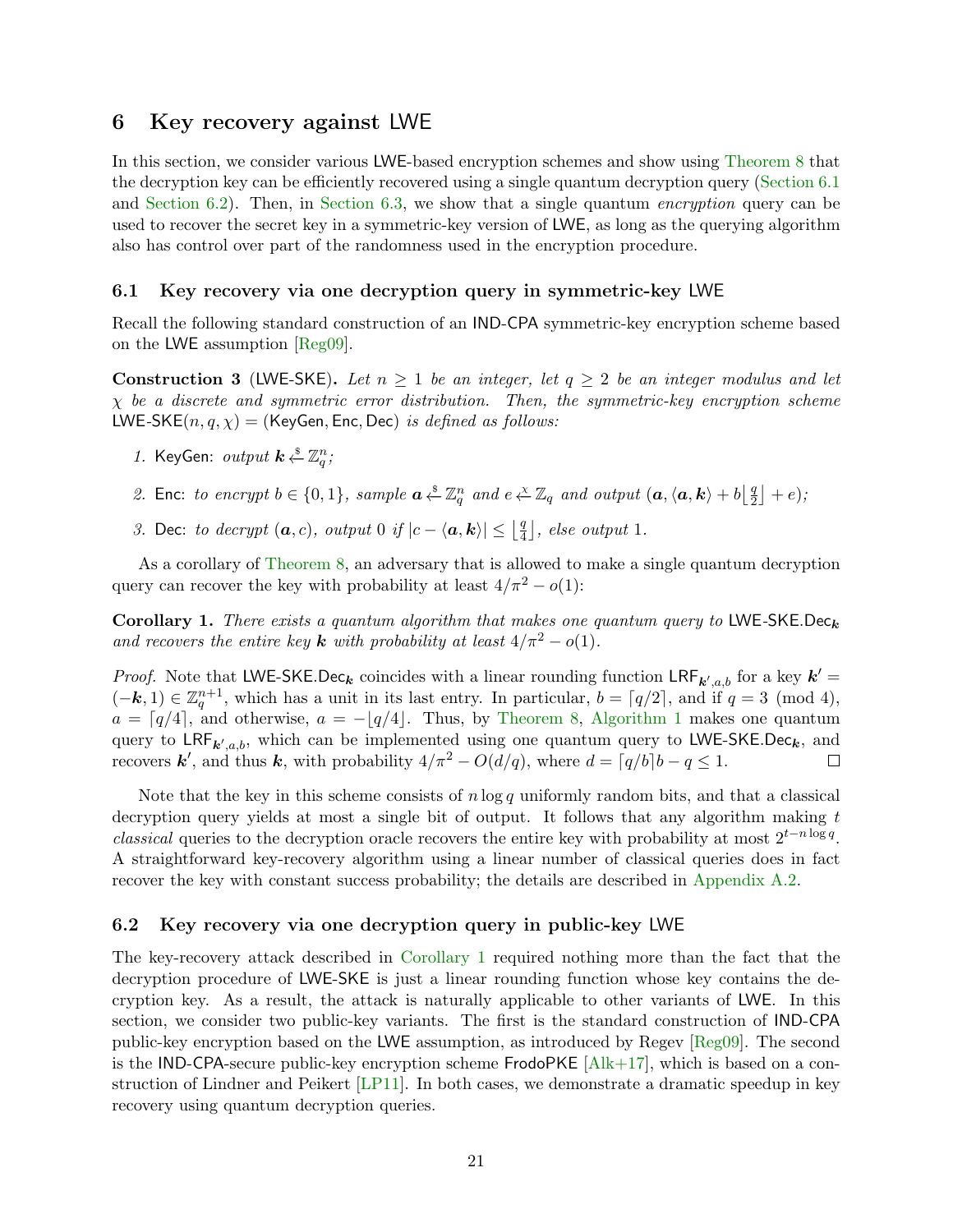We emphasize once again that key recovery against these schemes was already possible classically using a linear number of decryption queries. Our results should thus not be interpreted as a weakness of these cryptosystems in their stated security setting (i.e., IND-CPA). The proper interpretation is that, if these cryptosystems are exposed to chosen-ciphertext attacks, then quantum attacks can be even more devastating than classical ones.

Regev's public-key scheme. The standard construction of an IND-CPA public-key encryption scheme based on LWE is the following.

Construction 4 (LWE-PKE [\[Reg09\]](#page-26-1)). Let  $m \geq n \geq 1$  be integers, let  $q \geq 2$  be an integer modulus, and let  $\chi$  be a discrete error distribution over  $\mathbb{Z}_q$ . Then, the public-key encryption scheme LWE-PKE $(n, q, \chi)$  = (KeyGen, Enc, Dec) is defined as follows:

- 1. KeyGen: output a secret key  $sk = k \xleftarrow{\$} \mathbb{Z}_q^n$  and a public key  $pk = (A, Ak + e) \in \mathbb{Z}_q^{m \times (n+1)}$ , where  $A \overset{\$}{\leftarrow} \mathbb{Z}_q^{m \times n}$ ,  $e \overset{\chi}{\leftarrow} \mathbb{Z}_q^m$ , and all arithmetic is done modulo q.
- 2. Enc: to encrypt  $b \in \{0,1\}$ , pick a random  $v \in \{0,1\}^m$  with Hamming weight roughly  $m/2$ and output  $(\mathbf{v}^{\mathsf{T}}\mathbf{A}, \mathbf{v}^{\mathsf{T}}(\mathbf{A}\mathbf{k}+\mathbf{e})+b)\frac{q}{2}$  $\left(\frac{q}{2}\right]$ )  $\in \mathbb{Z}_q^{n+1}$ .
- 3. Dec: to decrypt  $(a, c)$ , output 0 if  $|c \langle a, sk \rangle| \leq \left| \frac{q}{4} \right|$  $\lfloor \frac{q}{4} \rfloor$ , else output 1.

Although the encryption is now done in a public-key manner, all that matters for our purposes is the decryption procedure, which is identical to the symmetric-key case, LWE-SKE. We thus have the following corollary, whose proof is identical to that of [Corollary](#page-20-3) [1:](#page-20-3)

Corollary 2. There exists a quantum algorithm that makes one quantum query to LWE-PKE.Decsk and recovers the entire key sk with probability at least  $4/\pi^2 - o(1)$ .

Frodo public-key scheme. Next, we consider the IND-CPA-secure public-key encryption scheme FrodoPKE, which is based on a construction by Lindner and Peikert [\[LP11\]](#page-25-7). Compared to LWE-PKE, this scheme significantly reduces the key-size and achieves better security estimates than the initial proposal by Regev [\[Reg09\]](#page-26-1). For a detailed discussion of FrodoPKE, we refer to [\[Alk+17\]](#page-24-3). We present the entire scheme for completeness, but the important part for our purposes is the decryption procedure.

**Construction 5** (FrodoPKE [\[Alk+17\]](#page-24-3)). Let  $n, \bar{m}, \bar{n}$  be integer parameters, let  $q \geq 2$  be an integer power of 2, let B denote the number of bits used for encoding, and let  $\chi$  be a discrete symmetric error distribution. The public-key encryption scheme  $FrodoPKE = (KeyGen, Enc, Dec)$  is defined as follows:

- 1. KeyGen: generate a matrix  $A \stackrel{s}{\leftarrow} \mathbb{Z}_q^{n \times n}$  and matrices  $S, E \stackrel{\chi}{\leftarrow} \mathbb{Z}_q^{n \times \bar{n}}$ ; compute  $B = AS + E \in$  $\mathbb{Z}_q^{n\times \bar{n}}$ ; output the key-pair  $(\bm{pk} ,\bm{sk})^{^\intercal}$  with public key  $\bm{pk} = (\bm{A}, \vec{\bm{B}})$  and secret key  $\bm{sk} = \bm{S}.$
- 2. Enc: to encrypt  $m \in \{0,1\}^{B \cdot \bar{m} \cdot \bar{n}}$  (encoded as a matrix  $\mathbf{M} \in \mathbb{Z}_q^{\bar{m} \times \bar{n}}$  with each entry having 0s in all but the B most significant bits) with public key **pk**, sample error matrices  $S', E' \xleftarrow{\chi} \mathbb{Z}_q^{\bar{m} \times n}$ <br>and  $E'' \xleftarrow{\chi} \mathbb{Z}_q^{\bar{m} \times \bar{n}}$ ; compute  $C_1 = S'A + E' \in \mathbb{Z}_q^{\bar{m} \times n}$  and  $C_2 = M + S'B + E'' \in \mathbb{Z}_q^{\bar{m} \times \$ the ciphertext  $(C_1, C_2)$ .
- 3. Dec: to decrypt  $(C_1, C_2) \in \mathbb{Z}_q^{\bar{m} \times n} \times \mathbb{Z}_q^{\bar{m} \times \bar{n}}$  with secret-key  $sk = S$ , compute  $M = C_2 C_1S \in$  $\mathbb{Z}_q^{\bar{m}\times\bar{n}}$ . For each  $(i, j) \in [\bar{m}] \times [\bar{n}]$ , output the first B bits of  $M_{i,j}$ .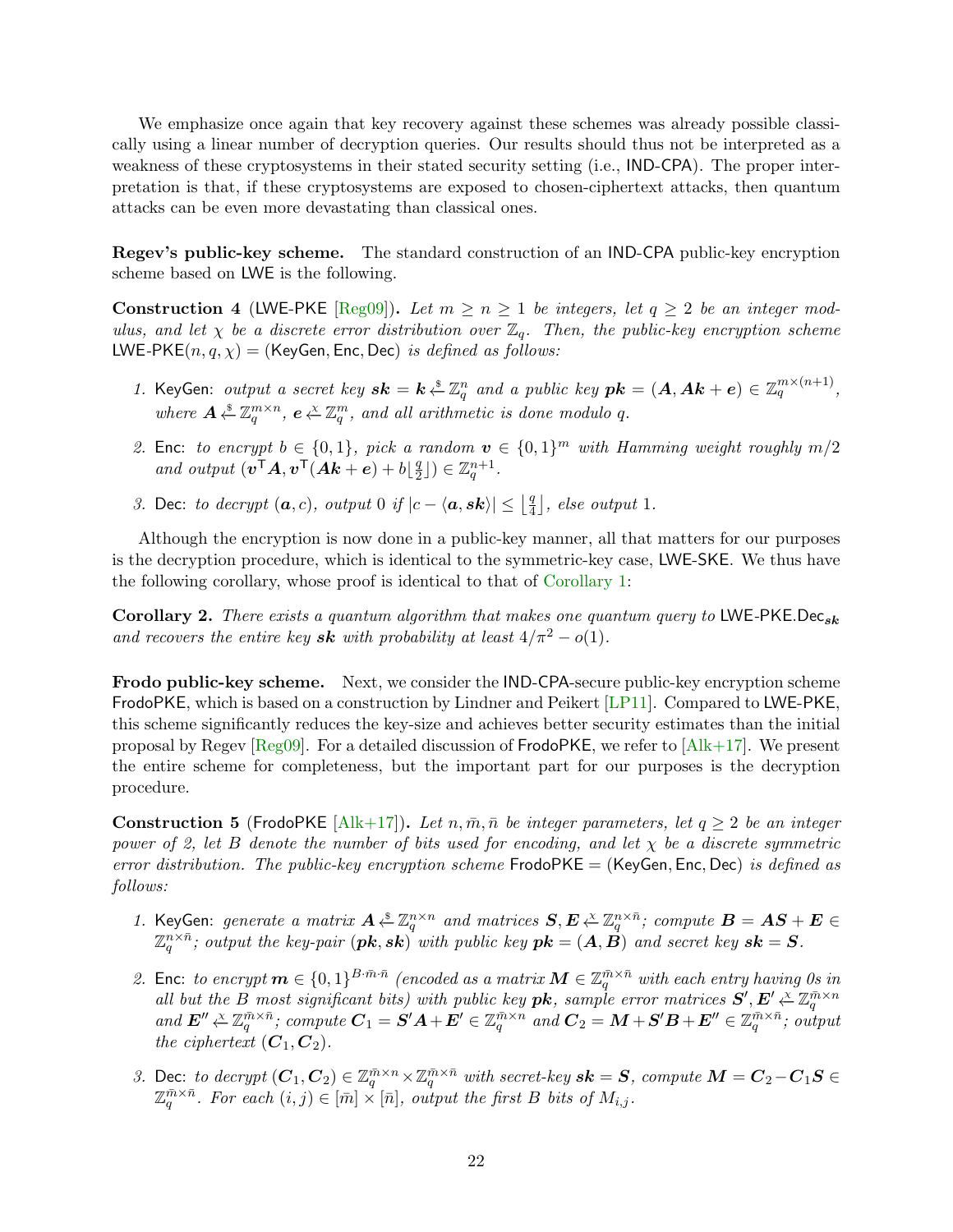We now show how to recover  $\bar{m}$  of the  $\bar{n}$  columns of the secret key S using a single quantum query to FrodoPKE.Dec<sub>S</sub>. If  $\bar{m} = \bar{n}$ , as in sample parameters given in [\[Alk+17\]](#page-24-3), then this algorithm recovers  $S$  completely.

**Theorem 9.** There exists a quantum algorithm that makes one quantum query to FrodoPKE.Decs and recovers any choice of  $\bar{m}$  of the  $\bar{n}$  columns of S. For each of the chosen columns, if that column has at least one odd entry, then the algorithm succeeds in recovering the column with probability at least  $4/\pi^2$ .

*Proof.* Let  $s^1, \ldots, s^{\bar{n}}$  be the columns of S. Let U denote the map:

$$
U: |\mathbf{c}\rangle |z_1\rangle \dots |z_{\bar{n}}\rangle \mapsto |\mathbf{c}\rangle |z_1 + \mathsf{LRF}_{s^1,0,q/2^B}(\mathbf{c})\rangle \dots |z_{\bar{n}} + \mathsf{LRF}_{s^{\bar{n}},0,q/2^B}(\mathbf{c})\rangle,
$$

for any  $c \in \mathbb{Z}_q^n$  and  $z_1, \ldots, z_{\bar{n}} \in \mathbb{Z}_{2^B}$ . We first argue that one call to FrodoKEM.Dec<sub>S</sub> can be used to implement  $U^{\otimes m}$ . Then we show that one call to U can be used to recover any choice of the columns of S with probability  $4/\pi^2$ , as long as it has at least one entry that is odd.

Let Trunc :  $\mathbb{Z}_q \mapsto \mathbb{Z}_{2^B}$  denote the map that takes  $x \in \mathbb{Z}_q$  to the integer represented by the B most significant bits of the binary representation of x. We have, for any  $C_1 \in \mathbb{Z}_q^{\bar{m}\times n}$ ,  $C_2 = 0^{\bar{m}\times \bar{n}}$ , and any  $\{z_{i,j}\}_{i\in[\bar{m}],j\in[\bar{n}]} \subseteq \mathbb{Z}_{2^B}$ :

<span id="page-22-0"></span>
$$
U_{\mathsf{FrodoKEM,Dec}}: |C_1\rangle|0^{\bar{m}\cdot\bar{n}}\rangle \bigotimes_{i\in[\bar{m}],j\in[\bar{n}]} |z_{i,j}\rangle \mapsto |C_1\rangle|0^{\bar{m}\cdot\bar{n}}\rangle \bigotimes_{i\in[\bar{m}],j\in[\bar{n}]} |z_{i,j} + \mathsf{Trunc}([C_1S]_{i,j})\rangle. \tag{11}
$$

Above,  $[C_1S]_{i,j}$  represents the *ij*-th entry of  $C_1S$ . If  $c^1, \ldots, c^{\bar{m}}$  denote the rows of  $C_1$ , then  $[C_1S]_{i,j} = \langle c^i, s^j \rangle$ . Thus, Trunc $([C_1S]_{i,j}) = \text{LRF}_{s^j,0,q/2^B}(c^i)$ , the linear rounding function with block size  $b = q/2^B$ , which is an integer since q is a power of 2, and  $a = 0$ . Note that we have also assumed that the plaintext is subtracted rather than added to the last register; this is purely for convenience of analysis, and can easily be accounted for by adjusting [Algorithm](#page-17-0) [1](#page-17-0) (e.g., by using inverse-QFT instead of QFT.)

Discarding the second register (containing  $C_2 = 0$ ), the right-hand side of [\(11\)](#page-22-0) becomes

<span id="page-22-1"></span>
$$
|c^1\rangle \dots |c^{\bar{m}}\rangle \bigotimes_{i \in [\bar{m}], j \in [\bar{n}]} |z_{i,j} + \mathsf{LRF}_{s^j, 0, q/2^B}(c^i)\rangle. \tag{12}
$$

Reordering the registers of  $(12)$ , we get:

$$
\bigotimes_{i\in [\bar{m}]}\left( \ket{c^i}\bigotimes_{j\in [\bar{n}]} \ket{z_{i,j}+\textsf{LRF}_{\bm{s}^j,0,q/2^B}(\bm{c}^i)}\right)=U^{\otimes \bar{m}}\left(\bigotimes_{i\in [\bar{m}]} \ket{c^i}\bigotimes_{j\in [\bar{n}]} \ket{z_{i,j}}\right).
$$

Thus, we can implement  $U^{\otimes \bar{m}}$  using a single call to FrodoKEM.Dec<sub>S</sub>.

Next we show that for any particular  $j \in [\bar{n}]$ , a single call to U can be used to recover  $s^j$ , the j-th column of S, with probability at least  $4/\pi^2$ , as long as at least one entry of  $s^j$  is odd. To do this, we show how one use of U can be used to implement one phase query to  $LRF_{s^j,0,q/2^B}$ . Then the result follows from the proof of [Theorem](#page-17-1) [8.](#page-17-1)

Let  $|\varphi\rangle = 2^{-B/2} \sum_{z=0}^{2^B-1} |z\rangle$ , and define

$$
|\phi_j\rangle = |\varphi\rangle^{\otimes (j-1)} \otimes \frac{1}{\sqrt{2^B}} \sum_{z=0}^{2^B-1} \omega_{2^B}^z |z\rangle \otimes |\varphi\rangle^{\otimes (\bar{n}-j)}.
$$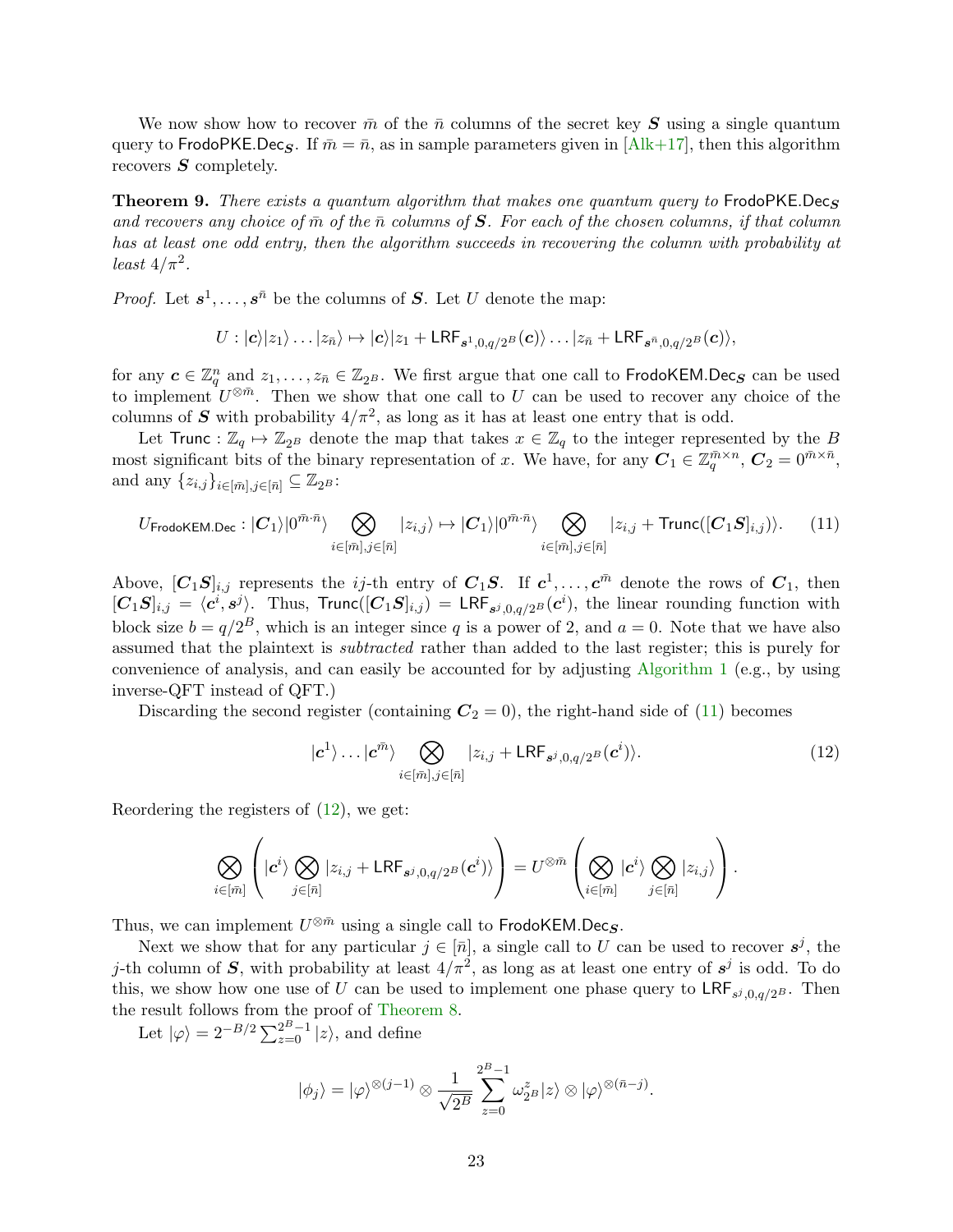Then for any  $\boldsymbol{c} \in \mathbb{Z}_q^n$ , we have:

$$
\frac{1}{\sqrt{2^B}} \sum_{z=0}^{2^B-1} |z + \mathsf{LRF}_{s^i, 0, q/2^B}(\mathbf{c})\rangle = \frac{1}{\sqrt{2^B}} \sum_{z=0}^{2^B-1} |z\rangle = |\varphi\rangle,
$$

since addition here is modulo  $2^B$ , and

$$
\frac{1}{\sqrt{2^B}}\sum_{z=0}^{2^B-1}\omega_{2^B}^z|z+\text{LRF}_{s^j,0,q/2^B}(\boldsymbol{c})\rangle=\frac{1}{\sqrt{2^B}}\sum_{z=0}^{2^B-1}\omega_{2^B}^{z-\text{LRF}_{s^j,0,q/2^B}(\boldsymbol{c})}|z\rangle.
$$

Thus:

$$
U(|c\rangle|\phi_j\rangle) = |c\rangle|\varphi\rangle^{\otimes(j-1)} \otimes \frac{1}{\sqrt{2^B}} \sum_{z=0}^{2^B-1} \omega_{2^B}^{z-\text{LRF}_{s^j,0,q/2^B}(c)}|z\rangle \otimes |\varphi\rangle^{\otimes(\bar{n}-j)}
$$
  
=  $\omega_{2^B}^{-\text{LRF}_{s^j,0,q/2^B}(c)}|c\rangle|\phi_j\rangle.$ 

Thus, by the proof of [Theorem](#page-17-1) [8,](#page-17-1) if we apply U to  $q^{-n/2} \sum_{c \in \mathbb{Z}_q^n} |c\rangle |\phi_j\rangle$ , Fourier transform the first register, and then measure, assuming  $s^j$  has at least one entry that is a unit<sup>[4](#page-23-1)</sup> we will measure  $s^j$ with probability at least  $\pi^2/4 - O(d/q)$ , where  $d = q/2^B \lceil q/(q/2^B) \rceil - q = 0$ .

Thus, if we want to recover columns  $j_1, \ldots j_{\bar{m}}$  of S, we apply our procedure for  $U^{\otimes \bar{m}}$ , which costs one query to  $FrodoKEM.Decs$ , to the state

$$
\sum_{\boldsymbol{c}\in\mathbb{Z}_q^n}\frac{1}{\sqrt{q^n}}|\boldsymbol{c}\rangle|\phi_{j_1}\rangle\otimes\cdots\otimes\sum_{\boldsymbol{c}\in\mathbb{Z}_q^n}\frac{1}{\sqrt{q^n}}|\boldsymbol{c}\rangle|\phi_{j_{\bar{m}}}\rangle,
$$

Fourier transform each of the c registers, and then measure.

#### <span id="page-23-0"></span>6.3 Key recovery via a randomness-access query

While a linear number of classical decryption queries can be used to break LWE-based schemes, we have shown that only a single *quantum* decryption query is required. A natural question to ask is whether a similar statement can be made for encryption queries. Classically, it is known that the symmetric key version of LWE described in [Construction](#page-20-4) [3,](#page-20-4) LWE-SKE, can be broken using a linear number of classical encryption queries when the adversary is also allowed to choose the randomness used by the query: the adversary simply uses  $e = 0$  each time, with a taking n linearly independent values. In case the adversary is allowed to make quantum encryption queries with randomness access, a *single* quantum query suffice to recover the entire key with non-negligible probability, even when the adversary only has control over a part of the randomness used by the encryption: the randomness used to prepare vectors  $a$ , but not the randomness used to select the error e. Specifically, the adversary is given quantum oracle access to the randomness-access encryption oracle  $U_{\text{Enc}_k}^{\text{RA}}$  such that, on input  $(b; a)$ , the adversary receives

$$
\mathsf{Enc}_{\mathbf{k}}^{\mathsf{RA}}(b; \mathbf{a}) = (\mathbf{a}, \langle \mathbf{a}, \mathbf{k} \rangle + b \lfloor q/2 \rfloor + e),
$$

where  $e \leftarrow \chi$ . We extend this to a quantum randomness-access oracle by answering each element of the superposition using i.i.d. errors  $e_a \leftarrow \chi$ :

$$
U_{\mathsf{Enc}_k}^{\mathsf{RA}} : |m\rangle|a\rangle|c\rangle \mapsto |m\rangle|a\rangle|c \oplus \mathsf{Enc}_{\mathbf{k}}^{\mathsf{RA}}(m;a)\rangle.
$$

 $\Box$ 

<span id="page-23-1"></span> $4$  since q is a power of 2, this is just an odd number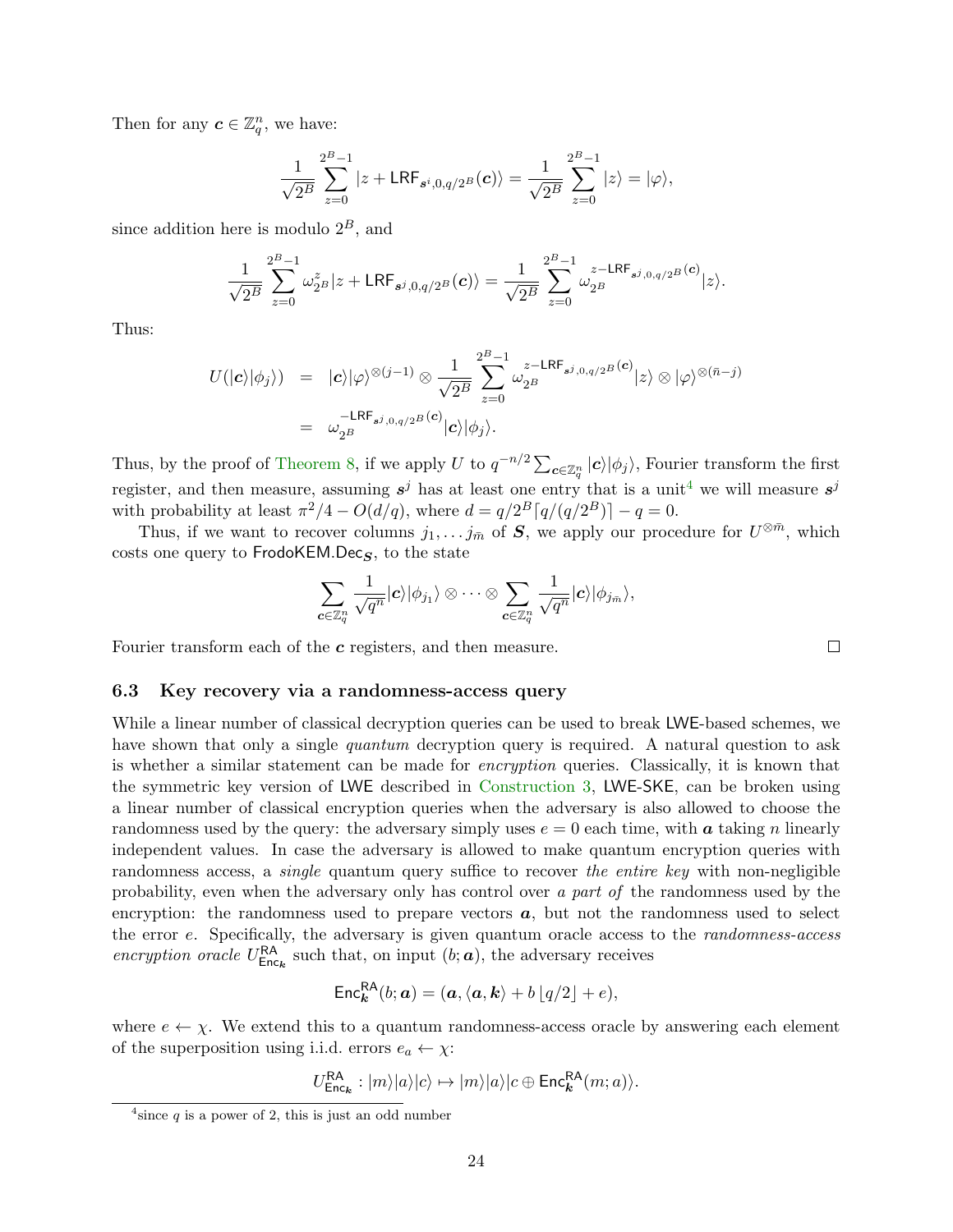This model is identical to the noisy learning model considered by Grilo et al. [\[GKZ17\]](#page-25-8) and thus matches the original proposal by Bshouty and Jackson [\[BJ98\]](#page-24-5).

First, it is not hard to see that algorithms making classical queries to the above oracle can extract at most  $\log q$  bits of key from each query (specifically, from the last component of the ciphertext), and thus still require a linear number of queries to recover the complete key with non-negligible probability.

On the other hand, by a slight generalization of the proof of Theorem IV.1 from Ref. [\[GKZ17\]](#page-25-8), we can recover the entire key with inverse polynomial success probability using a single query to  $U_{\text{Enc}_k}^{\text{RA}}$  as long as the noise magnitude  $\eta$  is polynomial in  $n$ , since  $\varphi(q) = \Omega(q/\log \log q)$ :

**Theorem 10.** Consider LWE-SKE $(n, q, \chi)$  with an arbitrary integer modulus  $2 \leq q \leq \exp(n)$  and a symmetric error distribution  $\chi$  of noise magnitude  $\eta$ . Then there exists a quantum algorithm that makes one query to a randomness-accessible quantum encryption oracle for LWE-SKE(n, q,  $\chi$ ) and recovers the entire key with probability at least  $\varphi(q)/(24\eta q) - o(1)$ .

Finally, we remark that in the slightly different model in which a single error  $e \leftarrow \chi$  is usen for every branch of the superposition of a single query, independent of  $a$ , we can recover  $\boldsymbol{k}$  using a single query to the randomness access encryption oracle: simply query  $|0\rangle \frac{1}{\sqrt{q^n}} \sum_{a \in \mathbb{Z}_q^n} |a\rangle \frac{1}{\sqrt{q^n}}$  $\frac{1}{\overline{q}}\sum_{z=0}^{q-1}\omega_q^z|z\rangle$  to  $\mathrm{get}\ |0\rangle\frac{1}{\sqrt{q^n}}\sum_{\bm{a}\in\mathbb{Z}_q^n}\omega_q^{-\langle\bm{a},\bm{k}\rangle}|\bm{a}\rangle\frac{1}{\sqrt{q^n}}$  $\frac{1}{\sqrt{q}}\sum_{z=0}^{q-1} \omega_q^z |z+e\rangle$ , apply the quantum Fourier transform to the second register, and then measure the second register to get  $k$  with probability 1.

# 7 Acknowledgements

We thank Ronald de Wolf for helpful discussions and Jop Briët for the proof of [Lemma](#page-26-9) [2.](#page-26-9) SJ is supported by an NWO WISE Grant and NWO Veni Innovational Research Grant under project number 639.021.752.

### References

- <span id="page-24-3"></span>[Alk+17] Erdem Alkim, Joppe W. Bos, L´eo Ducas, Patrick Longa, Ilya Mironov, Michael Naehrig, Valeria Nikolaenko, Chris Peikert, Ananth Raghunathan, Douglas Stebila, Karen Easterbrook, and Brian LaMacchia. ["FrodoKEM – Learning With Errors Key Encapsula](https://frodokem.org/files/FrodoKEM-specification-20171130.pdf)[tion".](https://frodokem.org/files/FrodoKEM-specification-20171130.pdf) 2017.
- <span id="page-24-4"></span>[Amb+08] Andris Ambainis, Debbie Leung, Laura Mancinska, and Maris Ozols. "Quantum random access codes with shared randomness". 2008. arXiv: [0810.2937](http://arxiv.org/abs/0810.2937).
- <span id="page-24-1"></span>[BJ15] Anne Broadbent and Stacey Jeffery. ["Quantum homomorphic encryption for circuits of](https://dx.doi.org/10.1007/978-3-662-48000-7_30) low T[-gate complexity".](https://dx.doi.org/10.1007/978-3-662-48000-7_30) In: Advances in Cryptology – CRYPTO 2015. Ed. by Rosario Gennaro and Matthew Robshaw. Springer, 2015, pp. 609–629. arXiv: [1412.8766](http://arxiv.org/abs/1412.8766).
- <span id="page-24-5"></span>[BJ98] Nader H. Bshouty and Jeffrey C. Jackson. ["Learning DNF over the uniform distribu](https://dx.doi.org/10.1137/S0097539795293123)[tion using a quantum example oracle".](https://dx.doi.org/10.1137/S0097539795293123) In: SIAM Journal on Computing 28.3 (1998), pp. 1136–1153.
- <span id="page-24-0"></span>[Ble98] Daniel Bleichenbacher. ["Chosen ciphertext attacks against protocols based on the RSA](https://dx.doi.org/https://doi.org/10.1007/BFb0055716) encryption standard PKCS  $\#1$ ". In: Advances in Cryptology — CRYPTO '98. Ed. by Hugo Krawczyk. Springer, 1998, pp. 1–12.
- <span id="page-24-2"></span>[BV97] Ethan Bernstein and Umesh Vazirani. ["Quantum complexity theory".](https://dx.doi.org/10.1137/S0097539796300921) In: SIAM Journal on Computing 26.5 (1997), pp. 1411–1473.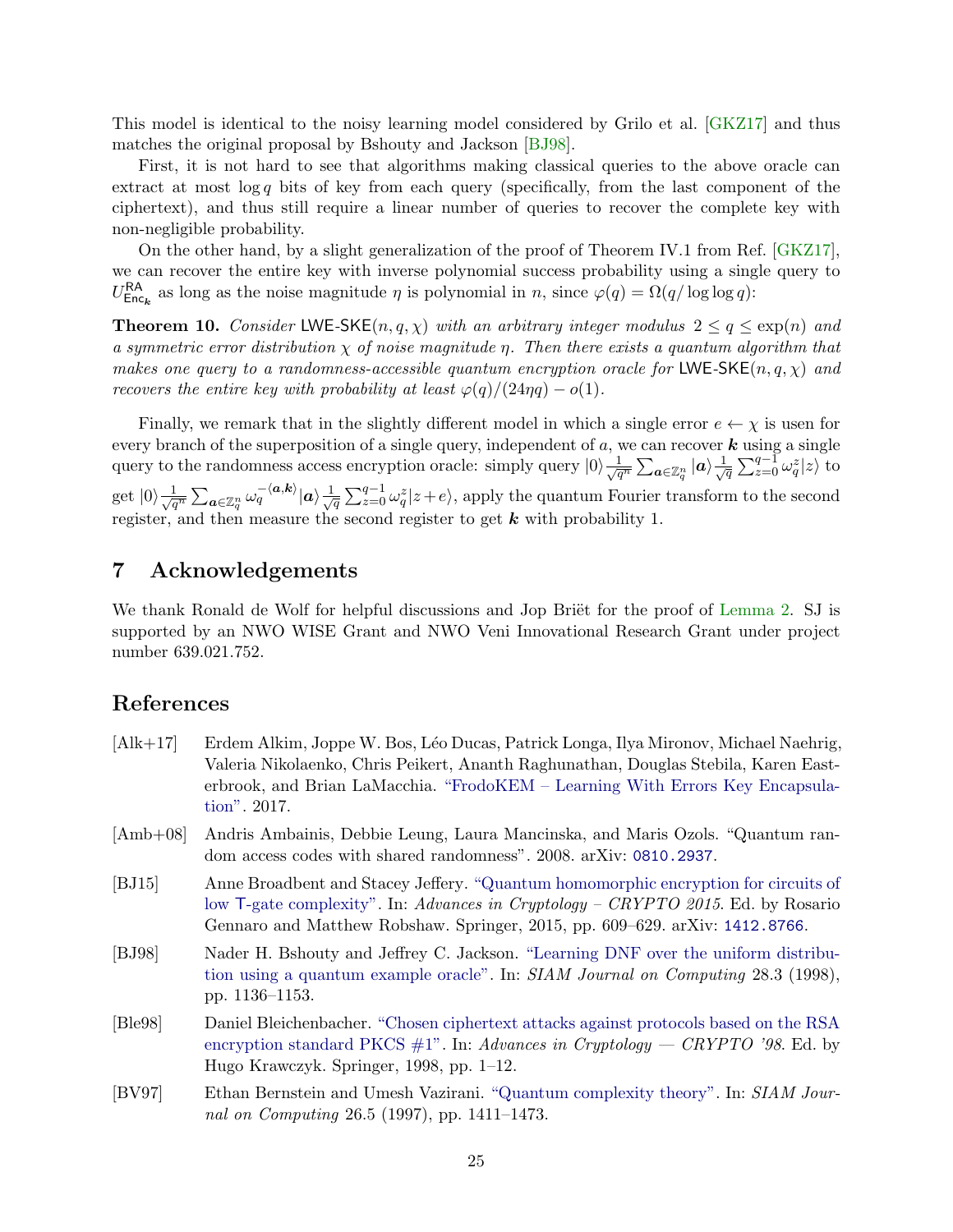- <span id="page-25-6"></span>[BZ13a] Dan Boneh and Mark Zhandry. ["Quantum-secure message authentication codes".](https://dx.doi.org/10.1007/978-3-642-38348-9_35) In: Advances in Cryptology – EUROCRYPT 2013. Ed. by Thomas Johansson and Phong Q. Nguyen. Springer, 2013, pp. 592–608. Cryptology ePrint Archive: [2012/606.](https://eprint.iacr.org/2012/606)
- <span id="page-25-5"></span>[BZ13b] Dan Boneh and Mark Zhandry. ["Secure signatures and chosen ciphertext security in a](https://dx.doi.org/10.1007/978-3-642-40084-1_21) [quantum computing world".](https://dx.doi.org/10.1007/978-3-642-40084-1_21) In: Advances in Cryptology – CRYPTO 2013. Ed. by Ran Canetti and Juan A. Garay. Springer, 2013, pp. 361–379. Cryptology ePrint Archive: [2013/088.](https://eprint.iacr.org/2013/088)
- <span id="page-25-0"></span>[Che+16] Lily Chen, Stephen Jordan, Yi-Kai Liu, Dustin Moody, Rene Peralta, Ray Perlner, and Daniel Smith-Tone. ["Report on post-quantum cryptography".](https://dx.doi.org/10.6028/NIST.IR.8105) Tech. rep. National Institute of Standards and Technology, 2016.
- <span id="page-25-9"></span>[FO99] Eiichiro Fujisaki and Tatsuaki Okamoto. "Secure integration of asymmetric and symmetric encryption schemes". In: Advances in Cryptography – CRYPTO 1999. 1999, pp. 537–554.
- <span id="page-25-11"></span>[GGM86] Oded Goldreich, Shafi Goldwasser, and Silvio Micali. ["How to construct random func](https://dx.doi.org/10.1145/6490.6503)[tions".](https://dx.doi.org/10.1145/6490.6503) In: Journal of the ACM 33.4 (1986), pp. 792–807.
- <span id="page-25-4"></span>[GHS16] Tommaso Gagliardoni, Andreas Hülsing, and Christian Schaffner. ["Semantic security](https://dx.doi.org/10.1007/978-3-662-53015-3_3) [and indistinguishability in the quantum world".](https://dx.doi.org/10.1007/978-3-662-53015-3_3) In: Advances in Cryptology – CRYPTO 2016. Ed. by Matthew Robshaw and Jonathan Katz. Springer, 2016, pp. 60–89. arXiv: [1504.05255](http://arxiv.org/abs/1504.05255).
- <span id="page-25-8"></span>[GKZ17] Alex B. Grilo, Iordanis Kerenidis, and Timo Zijlstra. "Learning with errors is easy with quantum samples". 2017. arXiv: [1702.08255](http://arxiv.org/abs/1702.08255).
- <span id="page-25-10"></span>[GL89] Oded Goldreich and Leonid A. Levin. ["A hard-core predicate for all one-way functions".](https://dx.doi.org/10.1145/73007.73010) In: Proceedings of the Twenty-first Annual ACM Symposium on Theory of Computing. STOC '89. Seattle, Washington, USA: ACM, 1989, pp. 25–32.
- <span id="page-25-14"></span>[Gol09] Oded Goldreich. "Foundations of Cryptography: Volume 2, Basic Applications". Cambridge, UK: Cambridge University Press, 2009.
- <span id="page-25-13"></span>[HH00] Lisa Hales and Sean Hallgren. ["An improved quantum Fourier transform algorithm](https://dx.doi.org/10.1109/SFCS.2000.892139) [and applications".](https://dx.doi.org/10.1109/SFCS.2000.892139) In: Proceedings of the 41st Annual Symposium on Foundations of Computer Science. 2000, pp. 515–525.
- <span id="page-25-3"></span>[Kap+16] Marc Kaplan, Gaëtan Leurent, Anthony Leverrier, and María Naya-Plasencia. ["Break](https://dx.doi.org/10.1007/978-3-662-53008-5_8)[ing symmetric cryptosystems using quantum period finding".](https://dx.doi.org/10.1007/978-3-662-53008-5_8) In: Advances in Cryptol $oqy - CRYPTO 2016$ . Ed. by Matthew Robshaw and Jonathan Katz. Springer, 2016, pp. 207–237. arXiv: [1602.05973](http://arxiv.org/abs/1602.05973).
- <span id="page-25-12"></span>[Kit95] Alexei Yu. Kitaev. "Quantum measurements and the abelian stabilizer problem". 1995. arXiv: [quant-ph/9511026](http://arxiv.org/abs/quant-ph/9511026).
- <span id="page-25-1"></span>[KM10] Hidenori Kuwakado and Masakatu Morii. ["Quantum distinguisher between the 3-round](https://dx.doi.org/10.1109/ISIT.2010.5513654) [Feistel cipher and the random permutation".](https://dx.doi.org/10.1109/ISIT.2010.5513654) In: 2010 IEEE International Symposium on Information Theory. IEEE, 2010, pp. 2682–2685.
- <span id="page-25-2"></span>[KM12] Hidenori Kuwakado and Masakatu Morii. ["Security on the quantum-type Even-Mansour](https://ieeexplore.ieee.org/document/6400943/) [cipher".](https://ieeexplore.ieee.org/document/6400943/) In: 2012 International Symposium on Information Theory and its Applications. IEEE, 2012, pp. 312–316.
- <span id="page-25-7"></span>[LP11] Richard Lindner and Chris Peikert. ["Better key sizes \(and attacks\) for LWE-based](https://dx.doi.org/10.1007/978-3-642-19074-2_21) [encryption".](https://dx.doi.org/10.1007/978-3-642-19074-2_21) In: Topics in Cryptology – CT-RSA 2011. Ed. by Aggelos Kiayias. Berlin, Heidelberg: Springer, 2011, pp. 319–339. Cryptology ePrint Archive: [2010/613.](https://eprint.iacr.org/2010/613)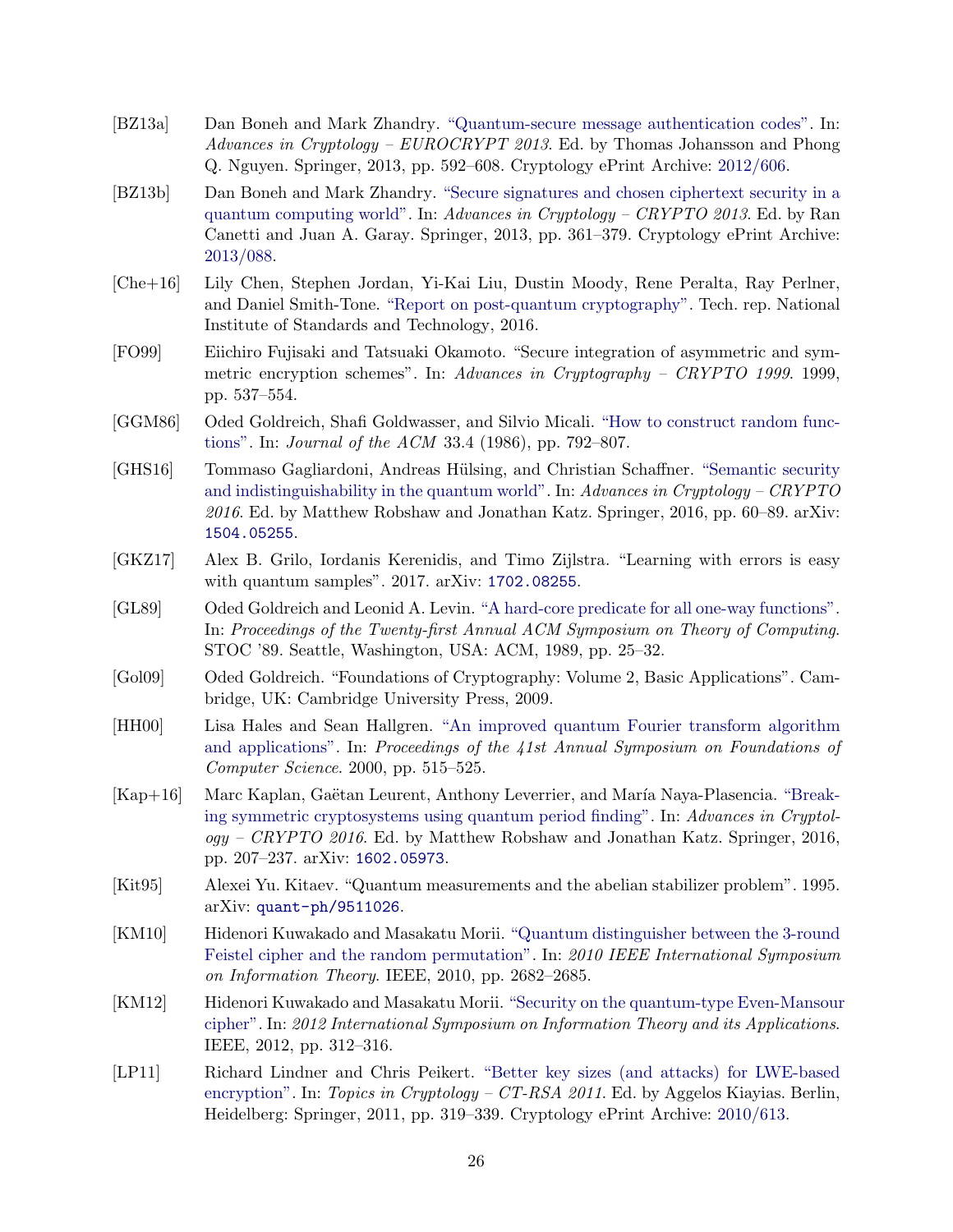- <span id="page-26-7"></span>[Nay99] Ashwin Nayak. ["Optimal lower bounds for quantum automata and random access](https://dx.doi.org/10.1109/SFFCS.1999.814608) [codes".](https://dx.doi.org/10.1109/SFFCS.1999.814608) In: 40th Annual Symposium on Foundations of Computer Science. 1999, pp. 369– 376. arXiv: [quant-ph/9904093](http://arxiv.org/abs/quant-ph/9904093).
- <span id="page-26-2"></span>[NIS17] NIST. ["Post-Quantum Cryptography".](https://csrc.nist.gov/projects/post-quantum-cryptography) 2017.
- <span id="page-26-1"></span>[Reg09] Oded Regev. ["On lattices, learning with errors, random linear codes, and cryptogra](https://dx.doi.org/10.1145/1568318.1568324)[phy".](https://dx.doi.org/10.1145/1568318.1568324) In: Journal of the ACM 56.6 (2009), 34:1–34:40.
- <span id="page-26-0"></span>[Sho94] Peter W. Shor. ["Algorithms for quantum computation: discrete logarithms and fac](https://dx.doi.org/10.1109/SFCS.1994.365700)[toring".](https://dx.doi.org/10.1109/SFCS.1994.365700) In: Proceedings of the 35th Annual Symposium on Foundations of Computer Science. IEEE, 1994, pp. 124–134.
- <span id="page-26-4"></span>[Sim97] Daniel R. Simon. ["On the power of quantum computation".](https://dx.doi.org/10.1137/S0097539796298637) In: SIAM Journal on Computing 26.5 (1997), pp. 1474–1483.
- <span id="page-26-3"></span>[SS17] Thomas Santoli and Christian Schaffner. ["Using Simon's algorithm to attack symmetric](https://dx.doi.org/10.26421/QIC17.1-2)[key cryptographic primitives".](https://dx.doi.org/10.26421/QIC17.1-2) In: Quantum Information & Computation 17.1&2 (2017), pp. 65–78. arXiv: [1603.07856](http://arxiv.org/abs/1603.07856).
- <span id="page-26-10"></span>[TJ74] Nicole Tomczak-Jaegermann. ["The moduli of smoothness and convexity and the Rade](http://eudml.org/doc/217886)[macher averages of the trace classes](http://eudml.org/doc/217886)  $S_p$  (1  $\leq$  p  $\lt \infty$ )". In: Studia Mathematica 50.2 (1974), pp. 163–182.
- <span id="page-26-5"></span>[Zha12] Mark Zhandry. ["How to construct quantum random functions".](https://dx.doi.org/10.1109/FOCS.2012.37) In: 2012 IEEE 53rd Annual Symposium on Foundations of Computer Science. IEEE, 2012, pp. 679–687. Cryptology ePrint Archive: [2012/182.](https://eprint.iacr.org/2012/182)
- <span id="page-26-6"></span>[Zha16] Mark Zhandry. "A note on quantum-secure PRPs". 2016. arXiv: [1611.05564](http://arxiv.org/abs/1611.05564).

# A Appendix

#### <span id="page-26-8"></span>A.1 Bound for quantum random access codes

A quantum random access code (QRAC) is the following scenario involving two parties, Alice and Bob [\[Nay99\]](#page-26-7):

- Alice receives an N-bit string x and encodes it as a quantum state  $\rho_x$ .
- Bob receives  $\varrho_x$  from Alice and is asked to recover the *i*-th bit of x, for some  $i \in \{1, \ldots, N\}$ , by measuring the state.
- They win if Bob's output agrees with  $x_i$  and lose otherwise.

A variation of this scenario allows Alice and Bob to use shared randomness in their encoding and decoding operations [\[Amb+08\]](#page-24-4) (note that shared randomness per se does not allow them to communicate).

We are interested in bounding the average bias  $\epsilon = p_{\text{win}} - 1/2$  of a quantum random access code with shared randomness, where  $p_{\text{win}}$  is the winning probability averaged over  $x \overset{\hspace{0.1em}\mathsf{\scriptscriptstyle\$}}{\leftarrow} \{0,1\}^N$  and  $i \overset{\$}{\leftarrow} \{1, \ldots, N\}.$ 

<span id="page-26-9"></span>Lemma 2. The average bias of a quantum random access code with shared randomness that encodes N bits into a d-dimensional quantum state is  $O(\sqrt{N^{-1} \log d})$ . In particular, if  $N = 2^n$  and  $d =$  $2^{\text{poly}(n)}$  the bias is  $O(2^{-n/2} \text{poly}(n)).$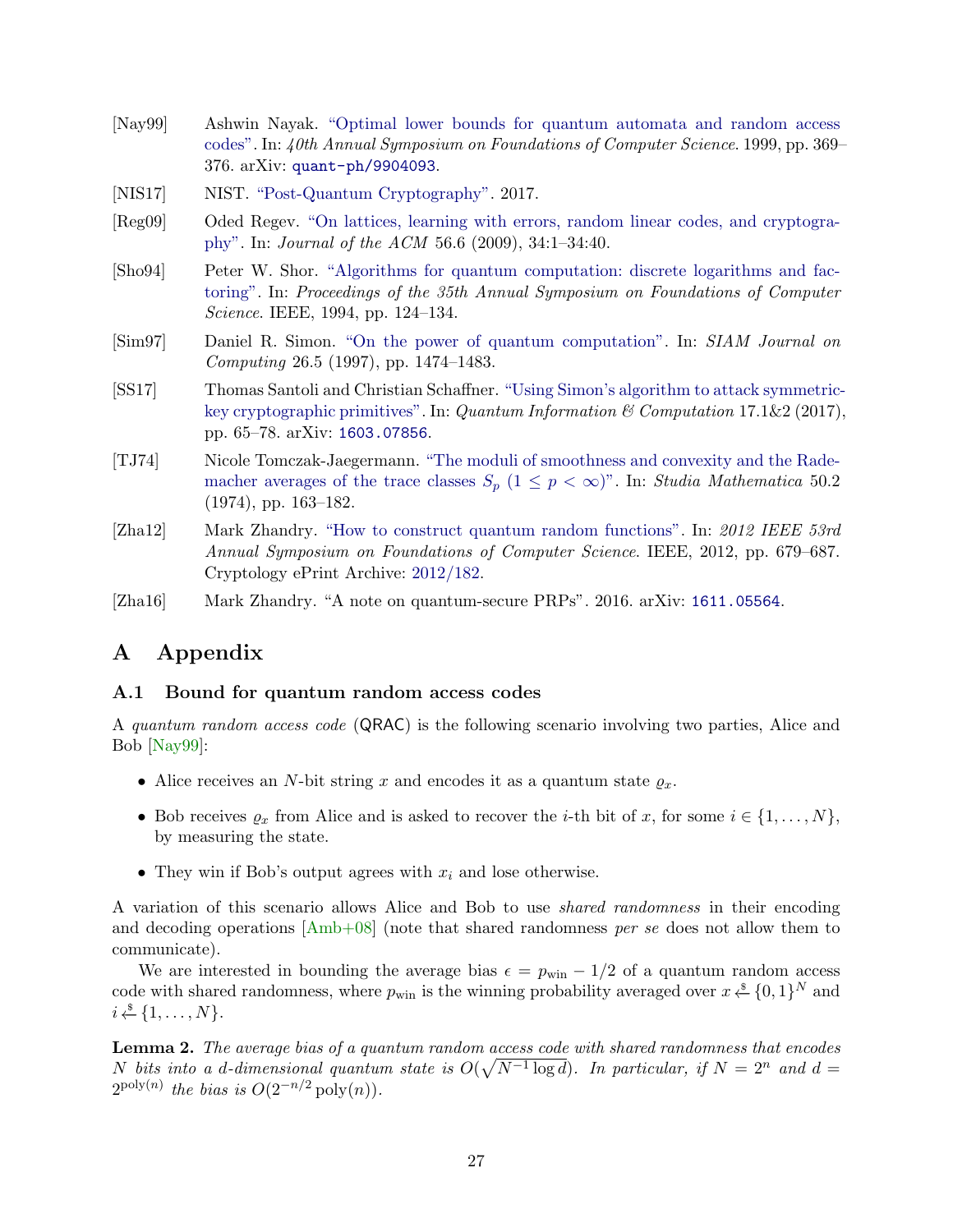*Proof.* A quantum random access code with shared randomness that encodes  $N$  bits into a  $d$ dimensional quantum state is specified by the following:

- a shared random variable  $\lambda$ ,
- for each  $x \in \{0,1\}^N$ , a *d*-dimensional quantum state  $\rho_x^{\lambda}$  encoding x,
- for each  $i \in \{0, ..., N\}$ , an observable  $M_i^{\lambda}$  for recovering the *i*-th bit.

Formally,  $\rho_x^{\lambda}$  and  $M_i^{\lambda}$  are  $d \times d$  Hermitian matrices such that  $\rho_x^{\lambda} \geq 0$ ,  $\text{Tr} \rho_x^{\lambda} = 1$ , and  $||M_i^{\lambda}|| \leq 1$ where  $||M_i^{\lambda}||$  denotes the operator norm of  $M_i^{\lambda}$ . Note that both  $\varrho_x^{\lambda}$  and  $M_i^{\lambda}$  depend on the shared random variable  $\lambda$ , meaning that Alice and Bob can coordinate their strategies.

The bias of correctly guessing  $x_i$ , for a given x and i, is given by

$$
(-1)^{x_i} \text{Tr}(\varrho_x^{\lambda} M_i^{\lambda})/2.
$$

If the average bias of the code is  $\epsilon$  then

$$
\mathbb{E}_{\lambda} \mathbb{E}_{x,i}(-1)^{x_i} \text{Tr}(\varrho_x^{\lambda} M_i^{\lambda}) \geq 2\epsilon.
$$

We can rearrange this expression and upper bound each term using its operator norm, and then apply the noncommutative Khintchine inequality [\[TJ74\]](#page-26-10):

$$
\mathbb{E}_{\lambda} \mathbb{E}_{x} \frac{1}{N} \text{Tr} \left( \varrho_{x}^{\lambda} \sum_{i=1}^{N} (-1)^{x_{i}} M_{i}^{\lambda} \right) \leq \mathbb{E}_{\lambda} \mathbb{E}_{x} \frac{1}{N} \|\sum_{i=1}^{N} (-1)^{x_{i}} M_{i}^{\lambda}\|
$$
  

$$
\leq \mathbb{E}_{\lambda} \frac{1}{N} c \sqrt{N \log d}
$$
  

$$
= c \sqrt{\frac{\log d}{N}},
$$

for some constant  $c$ . In other words,

$$
\epsilon \leq \frac{c}{2} \sqrt{\frac{\log d}{N}}.
$$

In the particular case we are interested in,  $d = 2^{\text{poly}(n)}$  and  $N = 2^n$  so

$$
\epsilon \le \frac{c}{2} \sqrt{\frac{\text{poly}(n)}{2^n}},
$$

completing the proof.

 $\Box$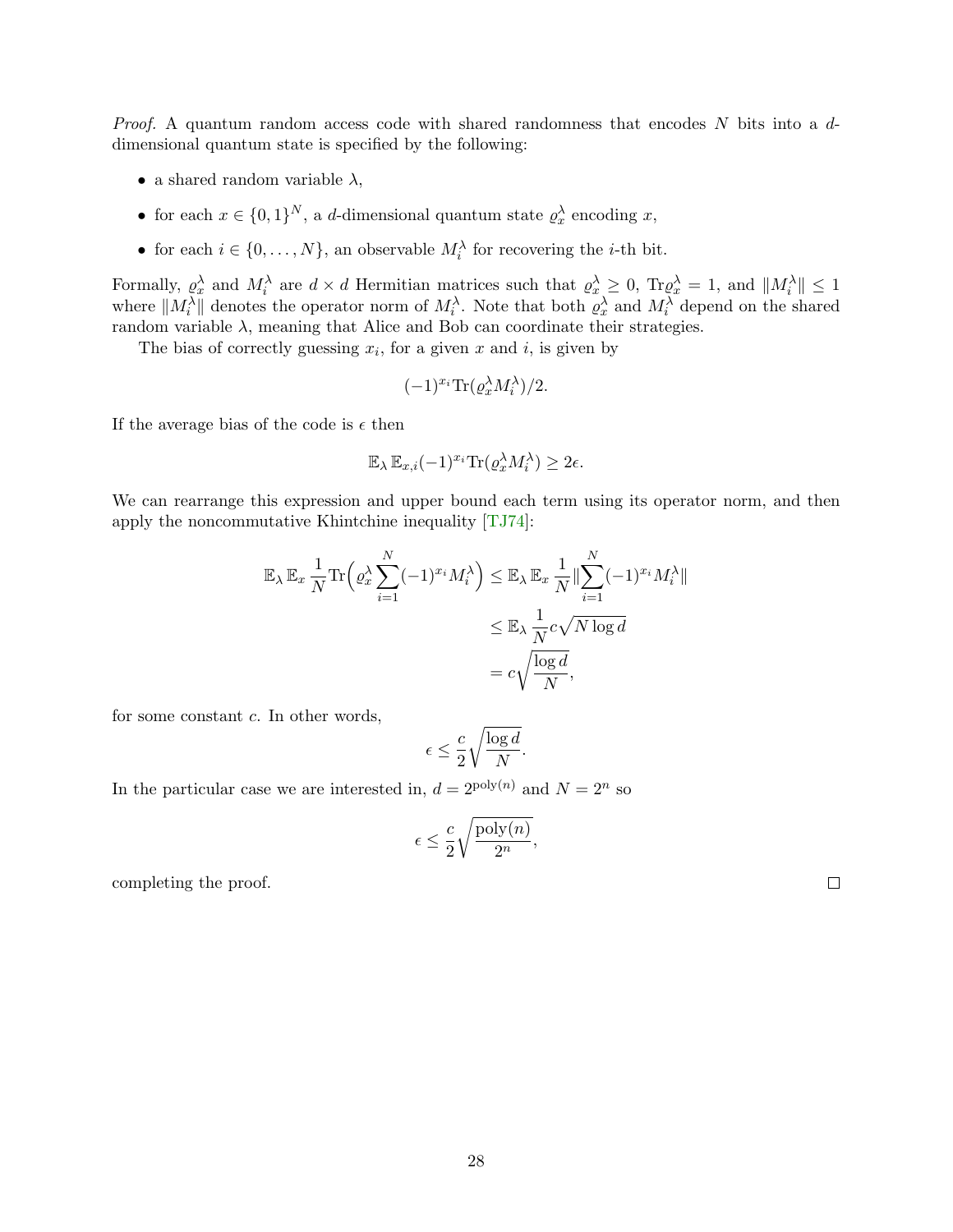### <span id="page-28-1"></span>A.2 Classical key recovery

The following algorithm recovers the key using a linear number of classical decryption queries.

```
Algorithm 2: Classical Decryption-Access Key-Recovery
       input : Classical decryption oracle U_{\text{Dec}_k} for LWE-SKE(n, q, \chi)Parameter: M \in \mathbb{N}output: \tilde{\boldsymbol{k}} \in \mathbb{Z}_q^ninitialize: \tilde{k} \leftarrow 0for i \leftarrow 1 to n do
             initialize a list X[1..M] of size M.
             for m \leftarrow 1 to M do
                    sample c_m \stackrel{\hspace{0.1em}\mathsf{\scriptscriptstyle\$}}{\leftarrow} \mathbb{Z}_q;
                    query b_m \leftarrow \text{Dec}_{\mathbf{k}}(e^i, c_m), where e^i = (0, \ldots, 1, \ldots, 0);
                    let X[m] = c_m - b_m \left| \frac{q}{2} \right|\frac{q}{2}];
             end
             choose \tilde{k}_i = \frac{1}{\lambda}\frac{1}{M} \sumM
                                        m=1X[m];\textbf{end} \text{ output: } [\tilde{\boldsymbol{k}}] \in \mathbb{Z}_q^n.
```
In the case of a classical encryption oracle with randomness-access, the following algorithm (which also uses a linear number of queries) can be substituted.

Algorithm 3: Classical Randomness-Access Key-Recovery

```
input : Classical randomness-access oracle U_{\text{Enc}_k}^{\text{RA}} for LWE-SKE(n, q, \chi)Parameter: M \in \mathbb{N}output: \tilde{\boldsymbol{k}} \in \mathbb{Z}_q^ninitialize: \tilde{k} \leftarrow 0for i \leftarrow 1 to n do
      initialize a list X[1..M] of size M.
      for m \leftarrow 1 to M do
             query X[m] \leftarrow \mathsf{Enc}_{\mathbf{k}}^{\mathsf{RA}}(0, \mathbf{e}^i), where \mathbf{e}^i = (0, \ldots, 1, \ldots, 0);end
      choose \tilde{k}_i = \frac{1}{M}\frac{1}{M}\sumM
                                 m=1X[m];\textbf{end} \text{ output: } [\tilde{\boldsymbol{k}}] \in \mathbb{Z}_q^n.
```
### <span id="page-28-0"></span>A.3 Equivalence between two formulations of IND-QCCA1

Recall that the IND-QCCA1 notion is based on the security game IndGame defined in [Definition](#page-8-1) [3.](#page-8-1) In the alternative security game IndGame' (see [Definition](#page-8-0) [4\)](#page-8-0), the adversary provides only one plaintext m and must decide if the challenge is an encryption of m or an encryption of a random string. In this section, we prove the following: